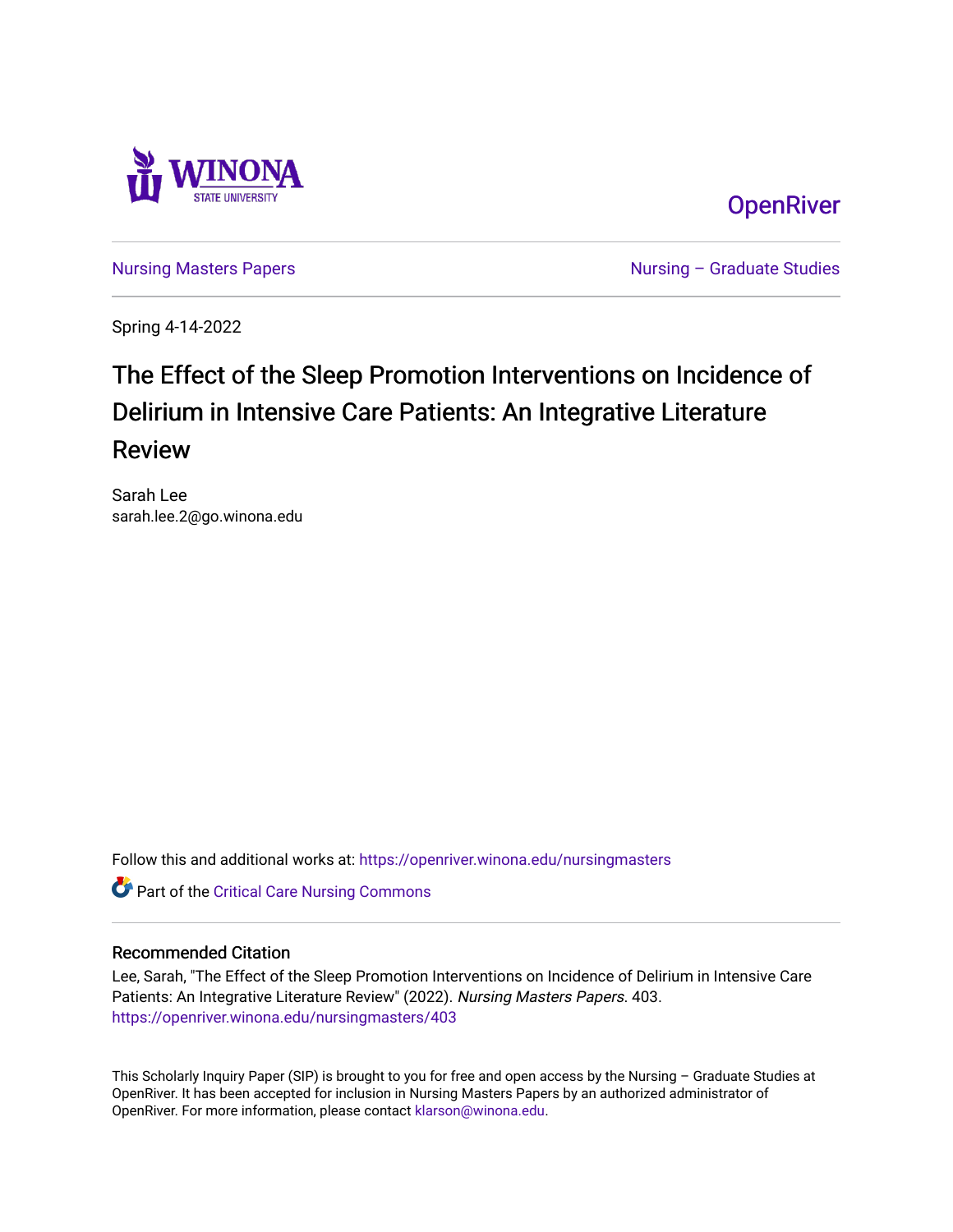

# Winona State University

### **COMPLETED SCHOLARLY INQUIRY PAPER APPROVAL FORM**

Sonja J. Meiers, PhD, APRN, CNS, PHN, AGCNS-BC TO: Professor and Director, Department of Graduate Nursing

FROM: Sarah Lee

RE: FACULTY ENDORSEMENT and FINAL REVIEW COMMITTEE

DATE: 12/8/2021

#### **SCHOLARLY INQUIRY PAPER TITLE:**

The Effect of the Sleep Promotion Interventions on Incidence of Delirium in Intensive Care Patients: An Integrative Literature Review

#### SCHOLARLY INQUIRY PAPER COMMITTEE:

Chairperson Signature:

Diane Forsyth, PhD, RN

Member Signature:

You' in Chudy<br>Lori Rhudy, PhD, RN, ACNS-BC, CNRN

Date of Final Approval by Committee:

E copy to: The Office of Graduate Studies, Attached to Thesis/Scholarly Inquiry Paper Project, Student File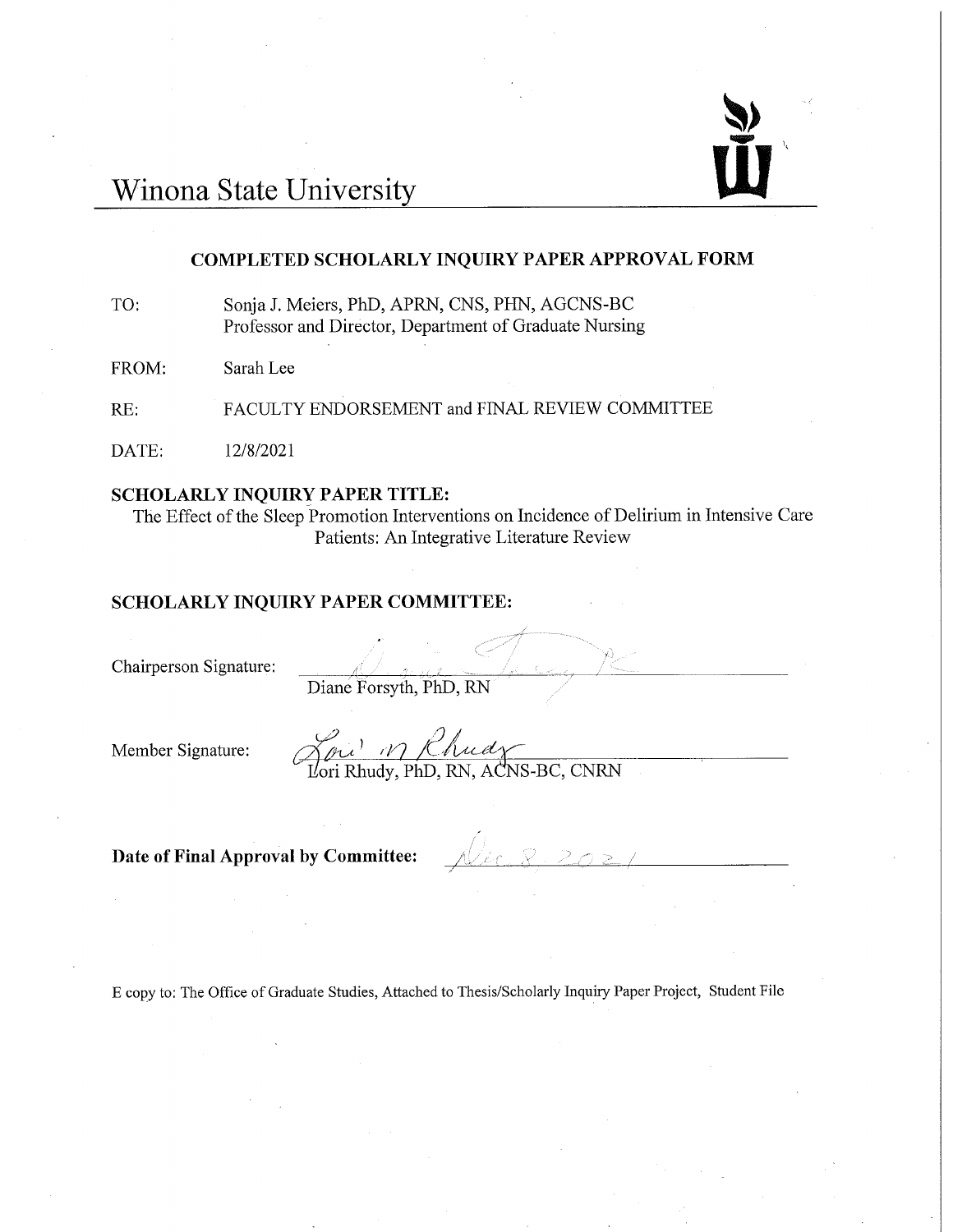The Effect of the Sleep Promotion Interventions on Incidence of Delirium in Intensive Care Patients: An Integrative Literature Review

A Scholarly Inquiry Paper Submitted to the Faculty of the Department of Nursing College of Nursing and Health Sciences Of Winona State University

> by Sarah M. Lee

In Partial Fulfilment of the Requirements For the Degree of Master of Science: Nurse Educator

April 14th, 2022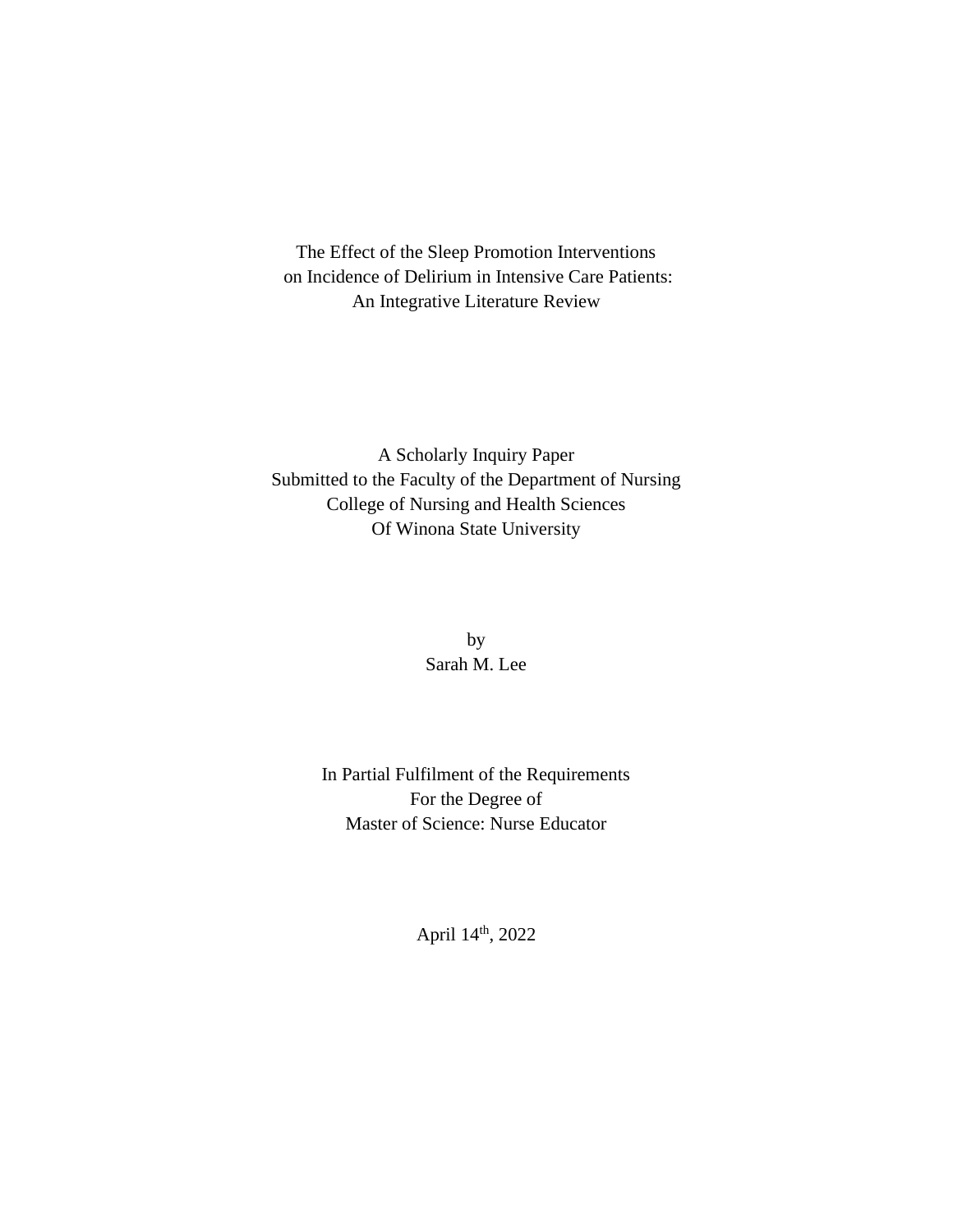Copyright

2021

Sarah M. Lee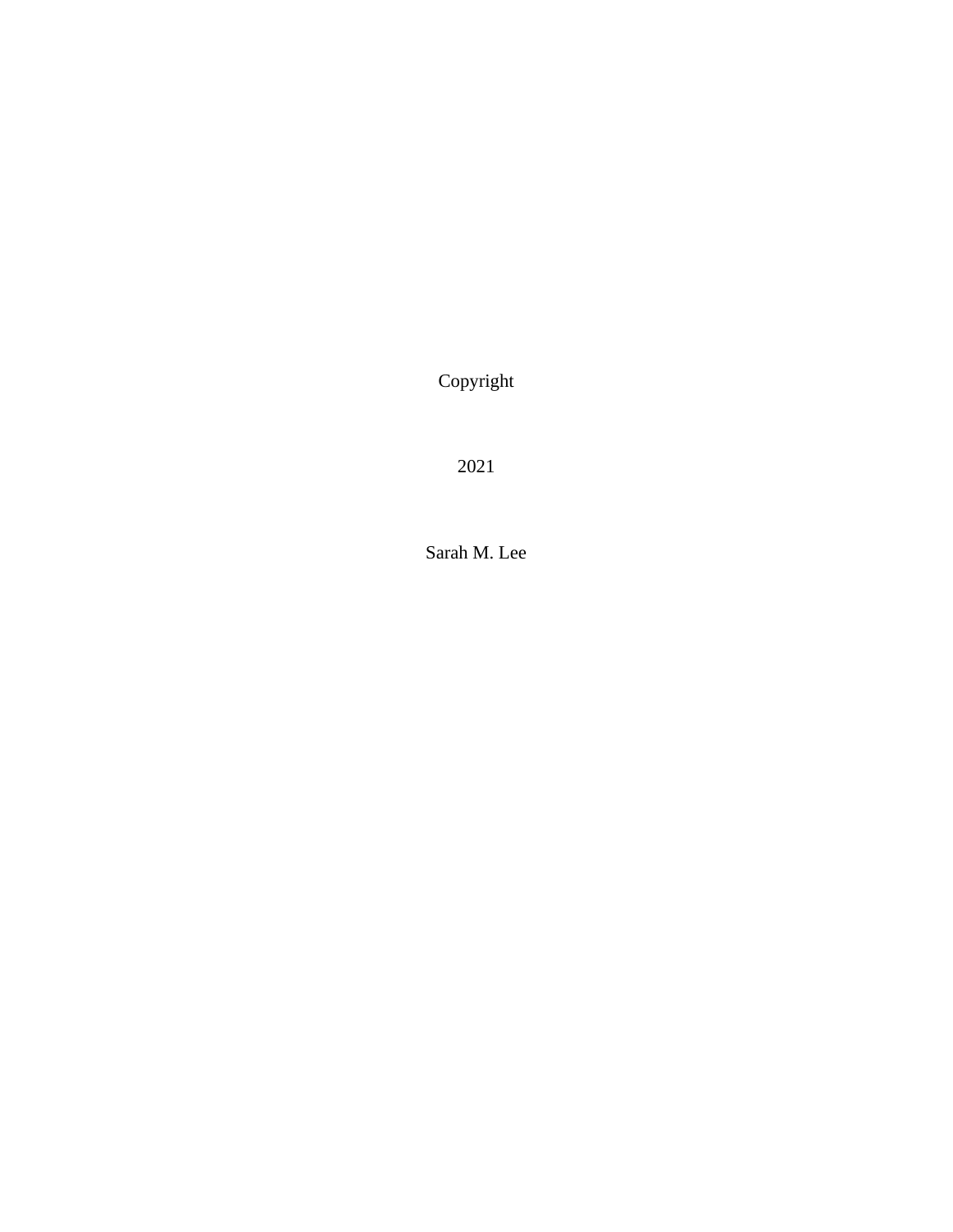### **Acknowledgement**

I would like to express my heartfelt gratitude to Dr. Diane Forsyth, my advisor and committee chair and Dr. Sandra Paddock, my advisor, who guided me throughout this scholarly inquiry paper. Their ongoing support and insightful feedback contributed immensely for the completion of this project. I would also like to thank Dr. Lori Rhudy, the committee member, for her time and recommendations to refine the paper even further. Lastly, I wish to acknowledge the love and patience of my husband, Big Nathan, and our children, Nathan and Ethan, during this process.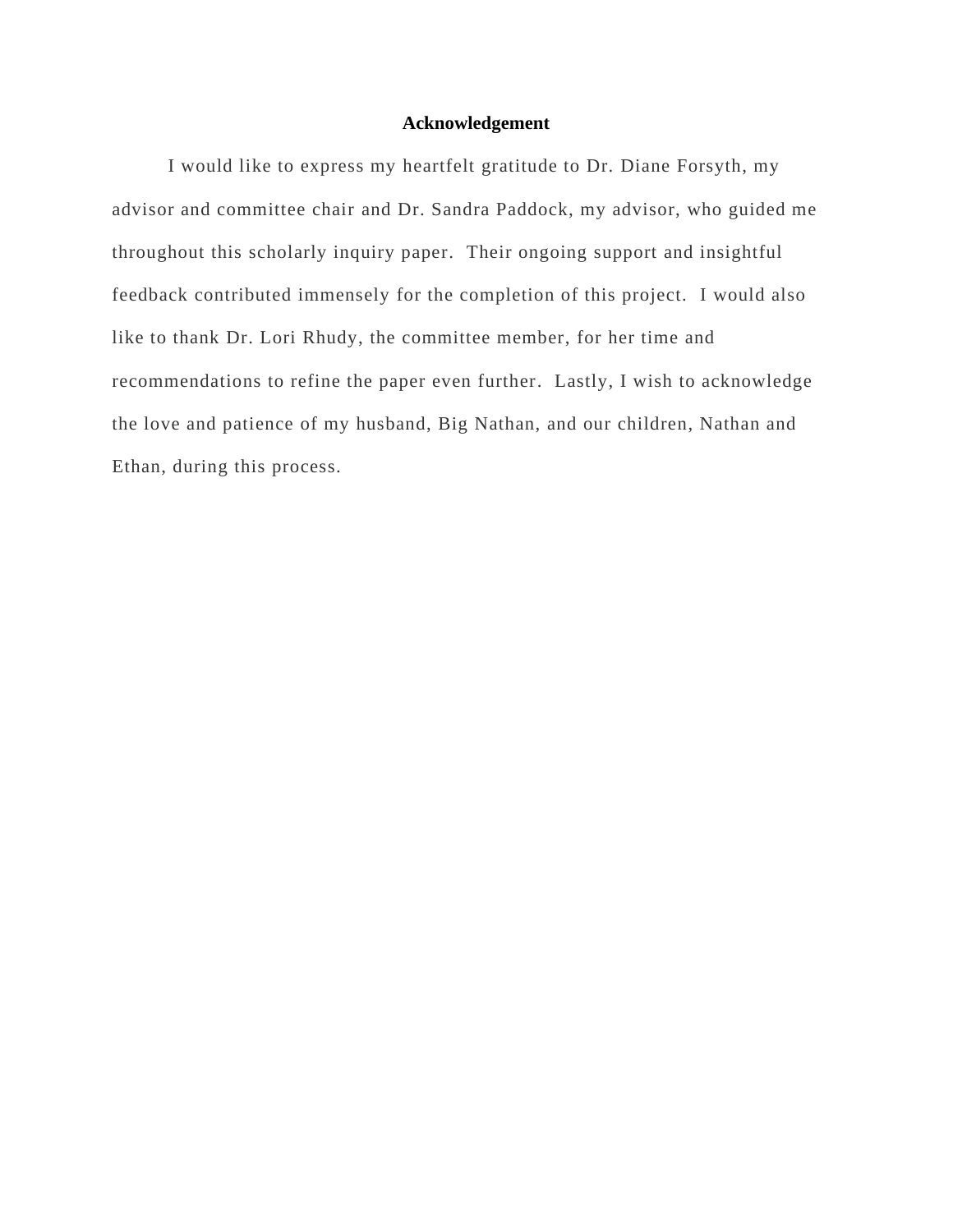#### **Abstract**

Sleep is vital to our health, and prolonged sleep deprivation can result in serious health problems. Yet, patients in the intensive care unit (ICU) commonly experience sleep deprivation due to the environment and necessary treatments. High noise levels, bright lights, frequent patient care activities, mechanical ventilator desynchrony, pain, anxiety, and medications are the main factors that disrupt patients' sleep architecture and affect sleep quality. Sleep deprivation is a significant contributor to the development of delirium, which is associated with poor patient outcomes and added financial burden. Implementation of sleep promotion interventions may decrease the incidence of this detrimental illness. The purpose of this integrative literature review was to explore sleep promotion interventions and their efficacy on reducing the incidence of delirium in critically ill patients. Eight research studies of varying levels of evidence, including one clinical practice guideline and three systematic reviews, were analyzed. Based on the literature review, the effectiveness of sleep promotion interventions for decreasing the prevalence of delirium is inconclusive. However, most research concluded a bundle of interventions was effective in improved sleep quality. With poor sleep, one of the modifiable factors on delirium in the ICU, bedside nurses can play a crucial role in preventing delirium by implementing a bundle of sleep promotion interventions.

*Keywords:* Sleep, sleep promotion, sleep promotion bundle, ICU, delirium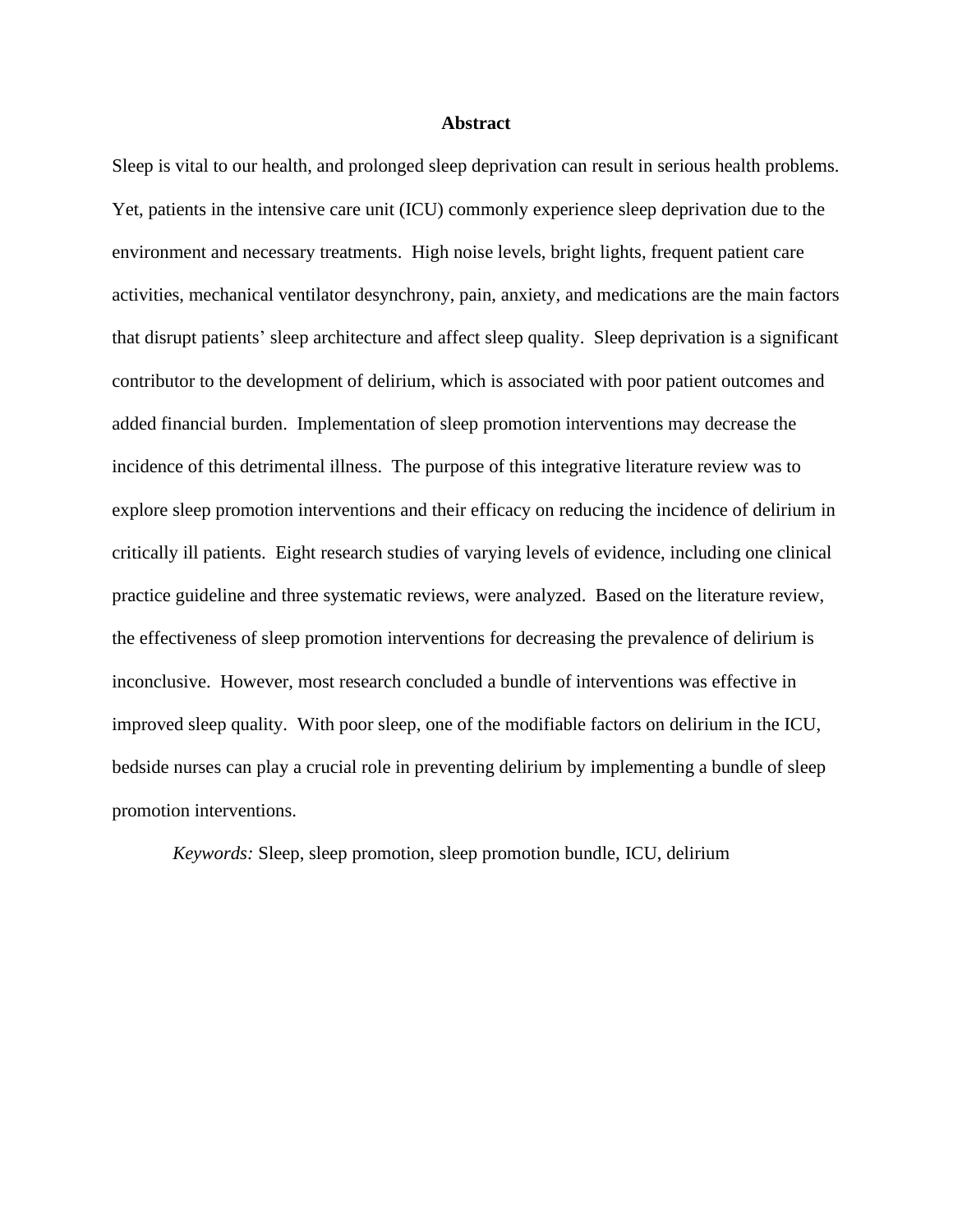# **Table of Contents**

| Page                                                                                                                                                            |
|-----------------------------------------------------------------------------------------------------------------------------------------------------------------|
| vii                                                                                                                                                             |
|                                                                                                                                                                 |
| <b>SECTION OF HEADINGS</b>                                                                                                                                      |
| I. INTRODUCTION                                                                                                                                                 |
| A. Introduction $\ldots$ $\ldots$ $\ldots$ $\ldots$ $\ldots$ $\ldots$ $\ldots$ $\ldots$ $\ldots$ $\ldots$ $\ldots$ $\ldots$ $\ldots$ $\ldots$ $\ldots$ $\ldots$ |
|                                                                                                                                                                 |
|                                                                                                                                                                 |
|                                                                                                                                                                 |
| <b>II. LITTERATURE REVIEW</b>                                                                                                                                   |
|                                                                                                                                                                 |
|                                                                                                                                                                 |
|                                                                                                                                                                 |
|                                                                                                                                                                 |
|                                                                                                                                                                 |
| <b>III. CONCEPTUAL Map</b>                                                                                                                                      |
|                                                                                                                                                                 |
| IV. CONCLUSIONS, RECOMMENDATIONS AND IMPLICATIONS FOR NURSING                                                                                                   |
|                                                                                                                                                                 |
|                                                                                                                                                                 |
|                                                                                                                                                                 |
|                                                                                                                                                                 |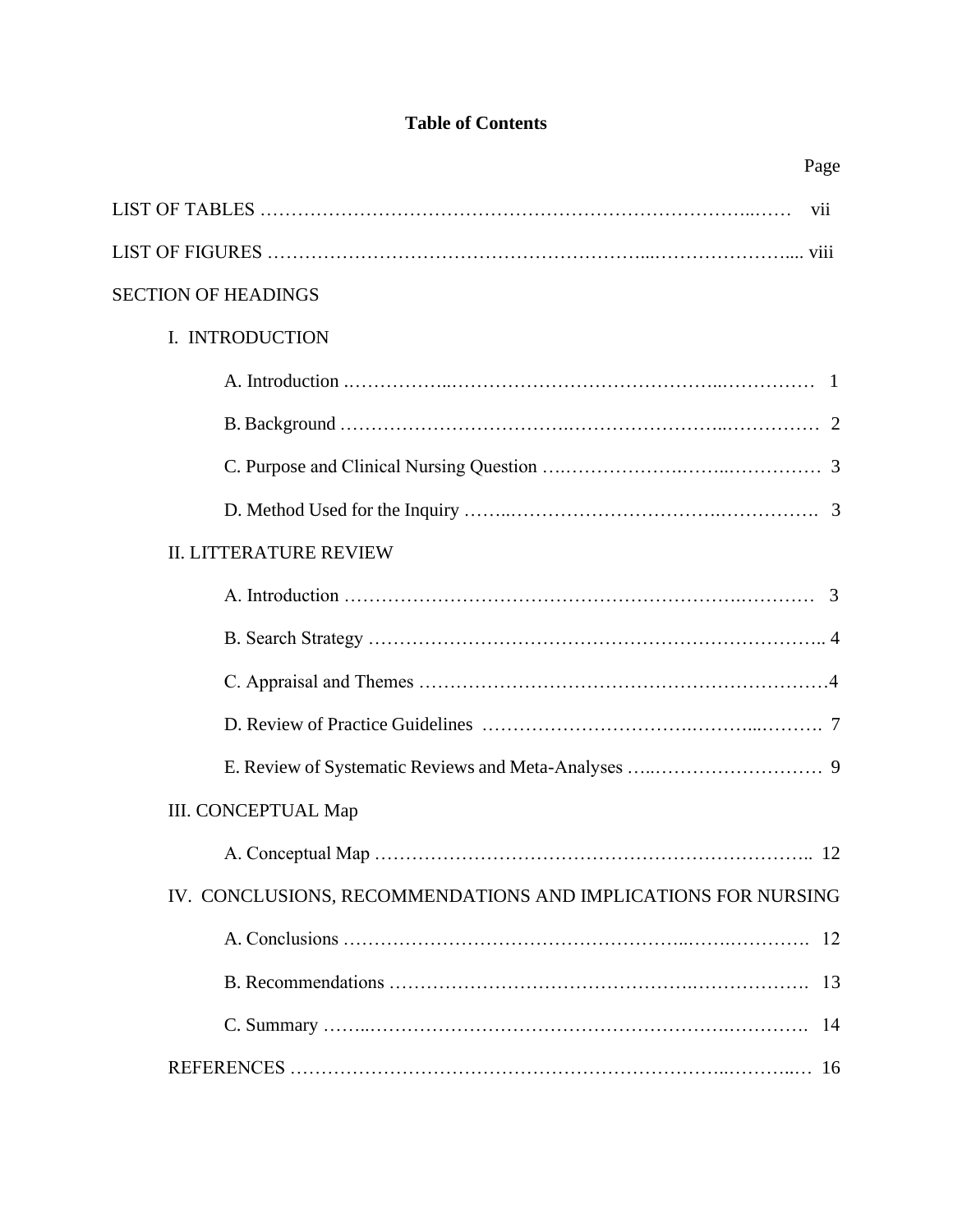| APPENDIX B. CHECKLIST FOR SYSTEMATIC REVIEWS AND RESEARCH |  |
|-----------------------------------------------------------|--|
|                                                           |  |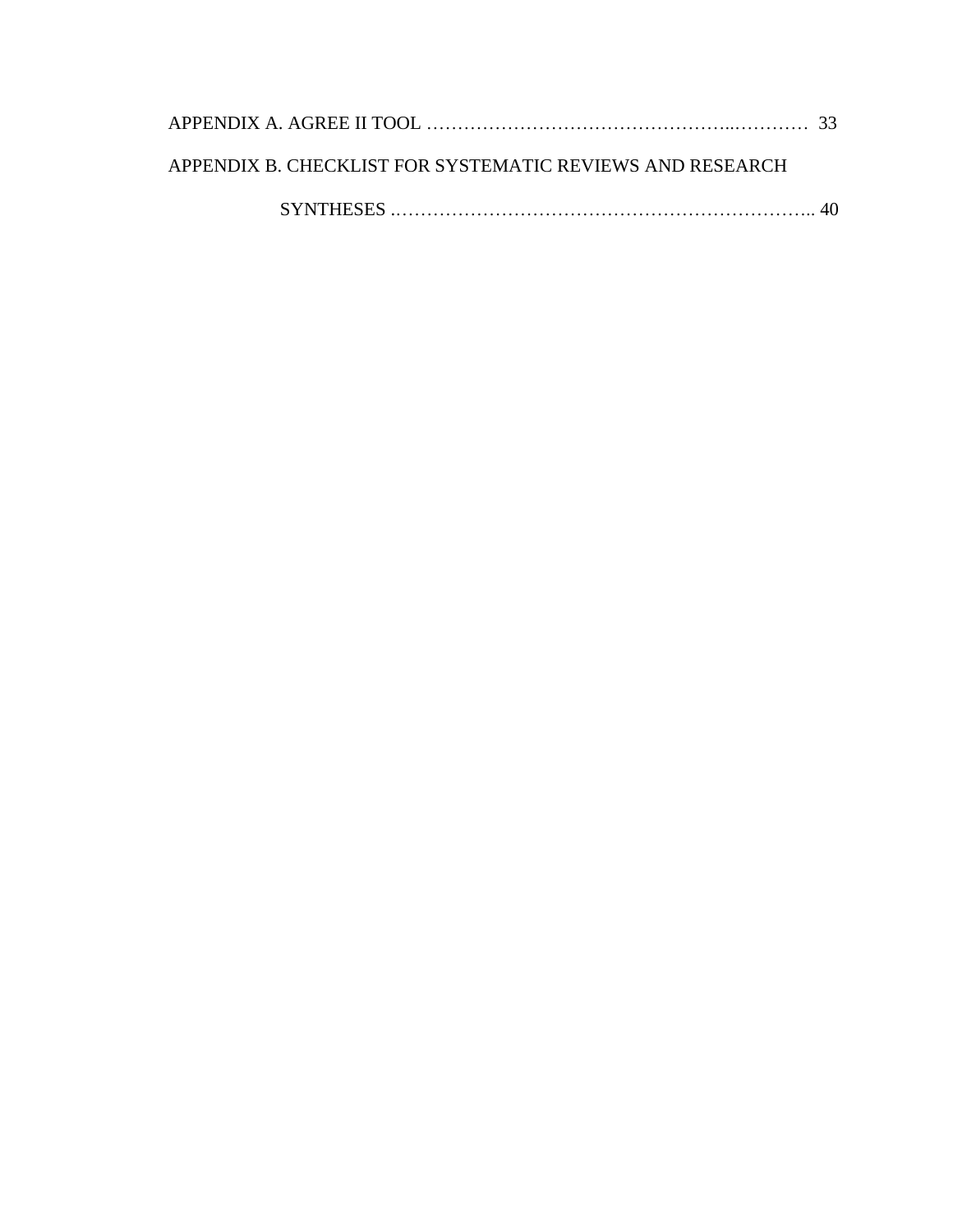# **LIST OF TABLES**

| Table | Pages |
|-------|-------|
|       |       |
|       |       |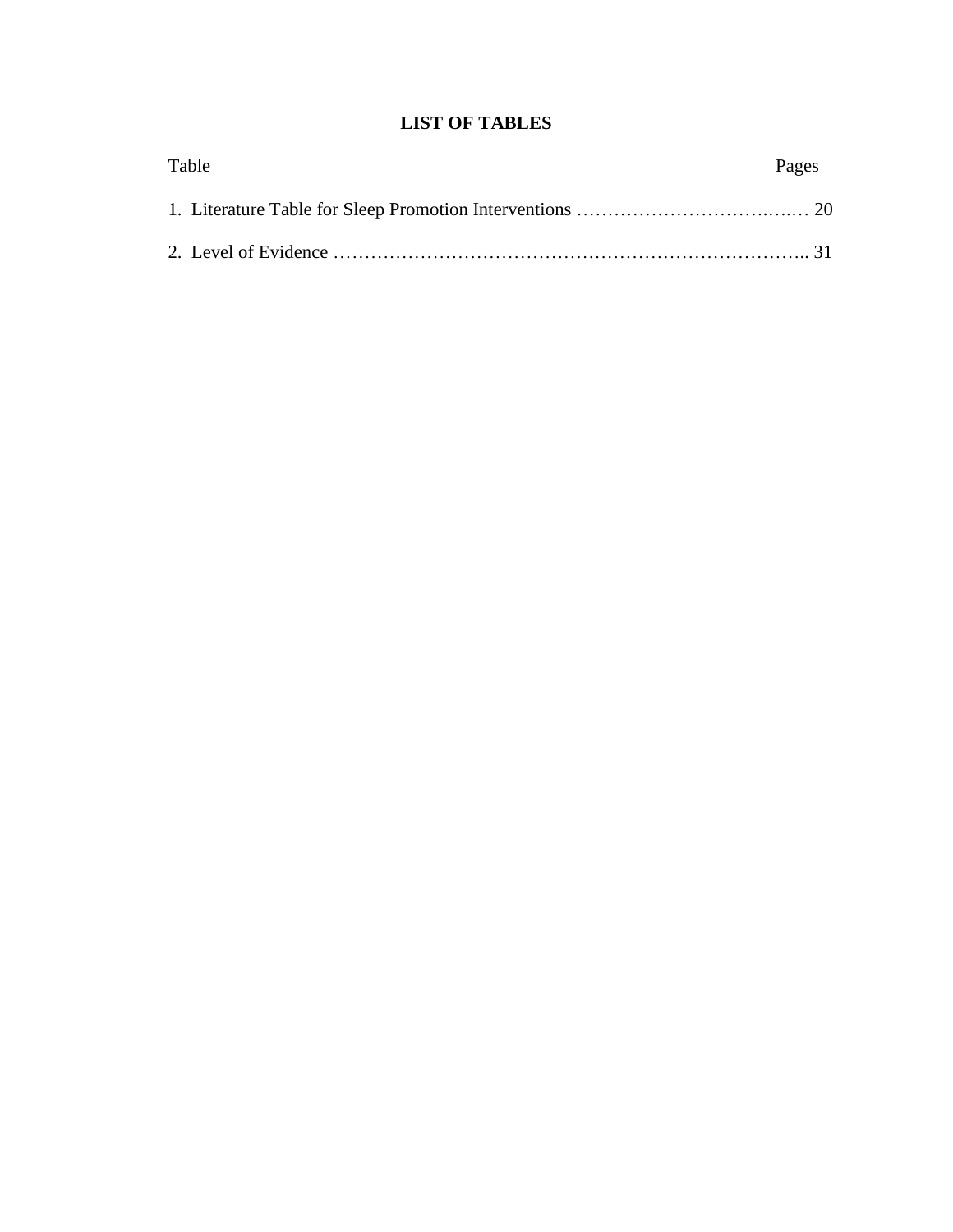# **List of Figures**

| Figure | Pages |
|--------|-------|
|        |       |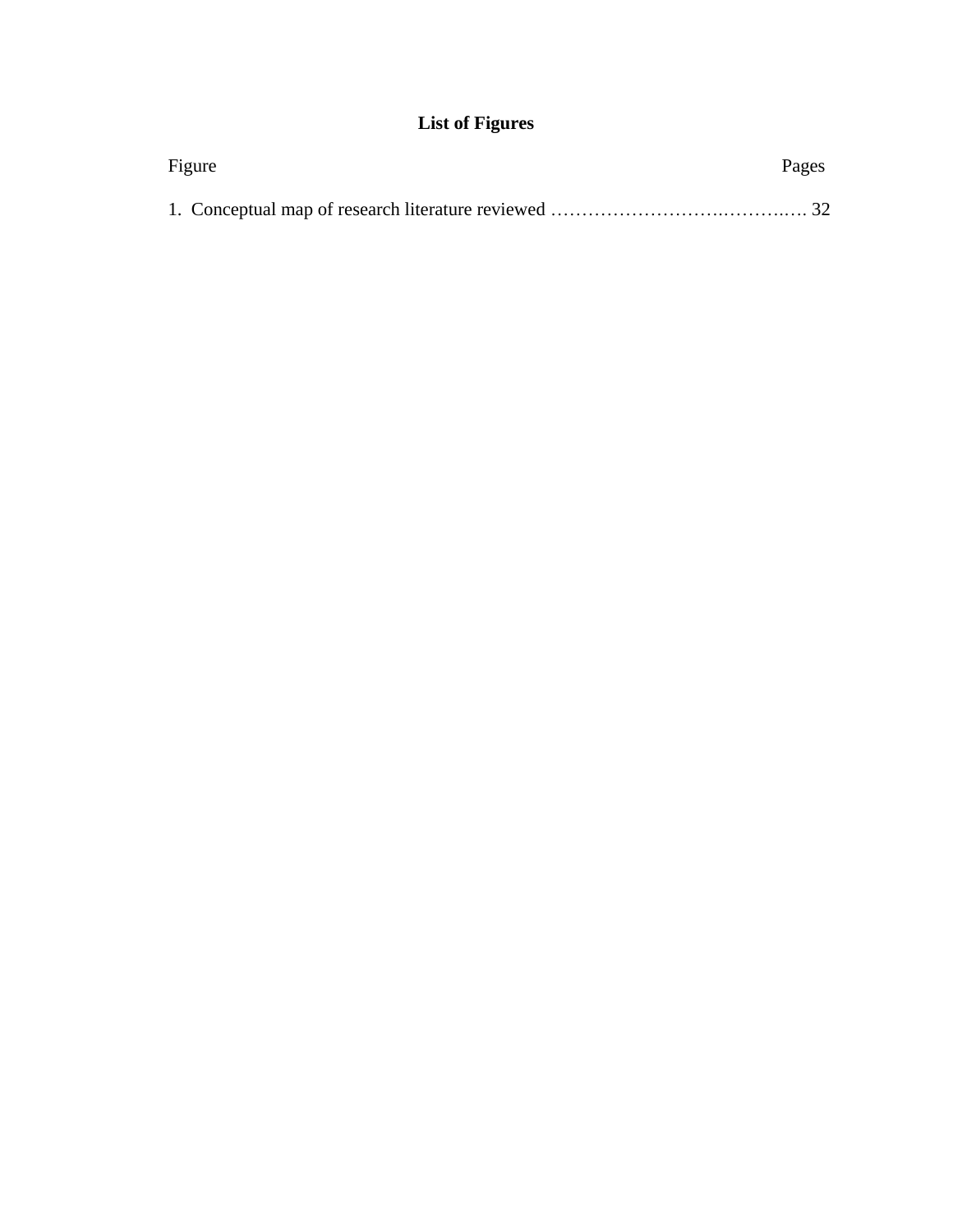#### **Introduction**

Sleep deprivation is common in the intensive care unit (ICU). Various factors, including environment, ventilator, and medications, often influence sleep. Sleep deprivation is associated with the occurrence of delirium and impairs physical, immunological, and neurocognitive function (Litton et al., 2016). Delirium is a complex syndrome depicted by inattention, impaired ability to focus, and decreased processing of sensory information (Kresevic et al., 2020). Delirium affects up to 87% of the patients in the intensive care unit (ICU) (Kang et al., 2018) and is associated with an increase in mortality rate, extended hospital stays, and additional healthcare costs (Martinez, 2017).

The Society of Critical Care Medicine (SCCM) published the updated *Clinical practice guidelines for the Prevention and Management of Pain, Agitation/Sedation, Delirium, Immobility, and Sleep disruption (PADIS) in Adult Patients in the ICU* (Devlin et al., 2018). One of the most significant changes from the 2013 guidelines was the addition of immobility and sleep disruption management components. Devlin et al. (2018) recognized sleep as a potentially modifiable risk factor influencing recovery in critically ill adults. Therefore, implementing interventions to promote quality sleep in the ICU is imperative for better patient outcomes.

The ICU environment does not promote rest and sleep because of constant alarms, lighting, and patient care activities, to name a few. Although some alarms are necessary for patient care, modifications can be made to assist a natural circadian rhythm in promoting sleep for the patients in the ICU. Implementing various nonpharmacological sleep interventions offers inexpensive tools to improve sleep quality in ICU patients and potentially reduce delirium. Critical care nurses have a unique and crucial role in fostering sleep-promoting interventions in the ICU, where life-saving interventions are the top priority.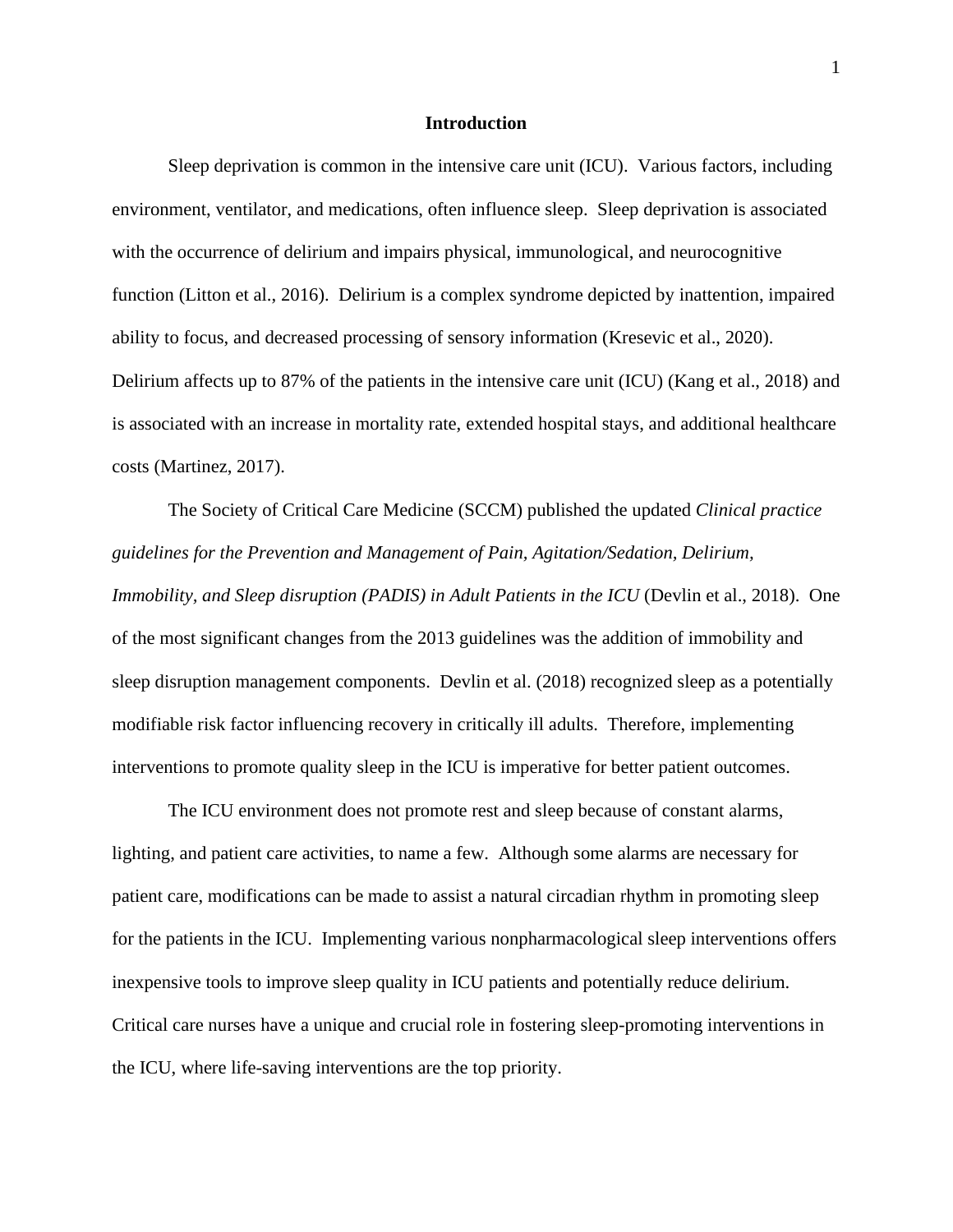#### **Background**

The high prevalence of delirium in the ICU has been documented for decades, but little effort to decrease the occurrence and the action plans to manage it have been reported. According to Weinhouse et al. (2009), older patients with pre-existing cognitive impairment, sensory impairment, poor functional status, immobility, multiple co-morbid medical problems, alcohol abuse, depression, and cancer are at heightened risk for delirium. The risk of developing delirium is further increased with additional precipitating factors such as benzodiazepines, restraints, and sleep deprivation.

The sleep structure in ICU patients is significantly altered. The total amount of sleep these patients obtain is relatively normal, but they experience increased fragmentation, daytime sleeping, and longer periods of light sleep (Grimm, 2020). Factors contributing to sleep deprivation in the ICU include but are not limited to, acute illness, pain, medication effects, psychological factors, mechanical ventilators, noise, lighting, and patient care activities. Poor sleep contributes to emotional distress, prolonged duration of mechanical ventilation, deranged immune function, neurocognitive dysfunction, and ICU delirium (Devlin et al., 2018). Assessing and managing modifiable factors to increase sleep quality may reduce these detrimental adverse effects.

Often, sleep promotion interventions are inconsistent at night. Rules on noise reduction from conversations and alarms for nights may be lacking. An adjustment on lighting may depend on the nurse's preference or the patient's request, if able. Patient care activities, such as assessments, baths, and medication administration, may occur in favor of the nurse's schedule instead of the patient's sleep cycle. Moreover, patients are often left in bed during the daytime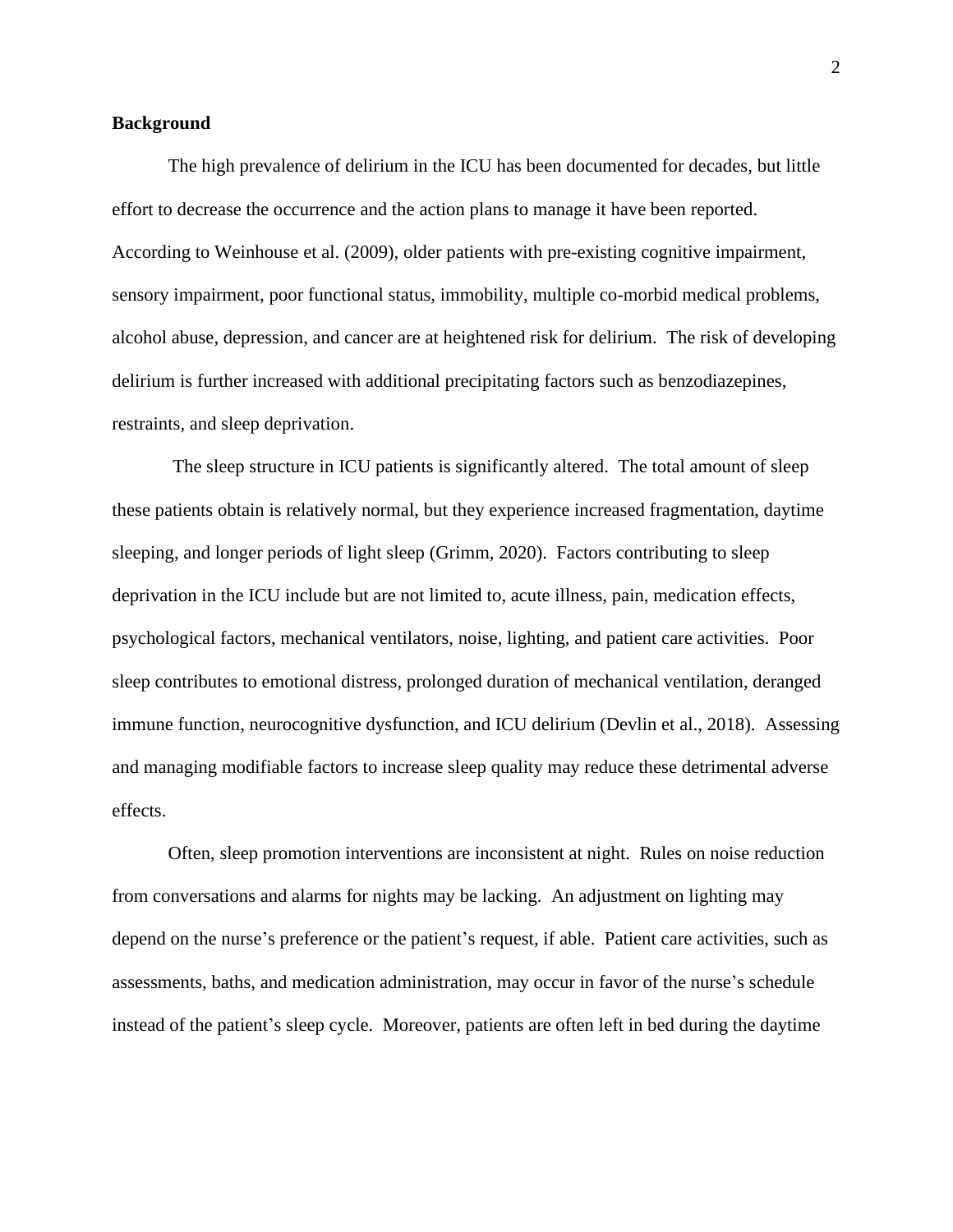without their mobility and alertness maximized. Lack of guidelines on sleep interventions challenges clinicians in providing consistent sleep routines for their patients.

#### **Purpose and Clinical Nursing Question**

Despite the SCCM's PADIS guidelines, the sleep hygiene bundle has not been implemented in the ICUs widely. The purpose of this integrative literature review is to identify evidence-based approaches for the effectiveness of sleep hygiene interventions among an adult population in the ICU in the prevention of delirium and to offer clinical recommendations for future implementations in an ICU setting. The clinical question to guide the literature review and obtain the most relevant evidence is: in critically ill adult patients in the ICU, what are the sleep promotion interventions to promote quality sleep and decrease the incidence of delirium during their ICU stay?

#### **Method of Inquiry**

An integrated literature review offers new knowledge about a topic by reviewing, critiquing, and synthesizing selected literature in an integrated way. Gray et al. (2017) define an integrated review of literature as following, "through synthesis and integration, one can cluster and connect ideas from several sources to develop a personal overall view of the topic" (p.133). In the next section, an integrated literature review process was utilized to discover evidence necessary to answer the clinical question on sleep hygiene

#### **Literature Review**

This section includes a comprehensive overview of the integrative literature review, including synthesis and analysis of research findings. Three common themes are discussed in detail from the studies reviewed about various sleep promotion interventions. Table 2 shows the levels of evidence assigned to each study based on "the methodological quality of their design,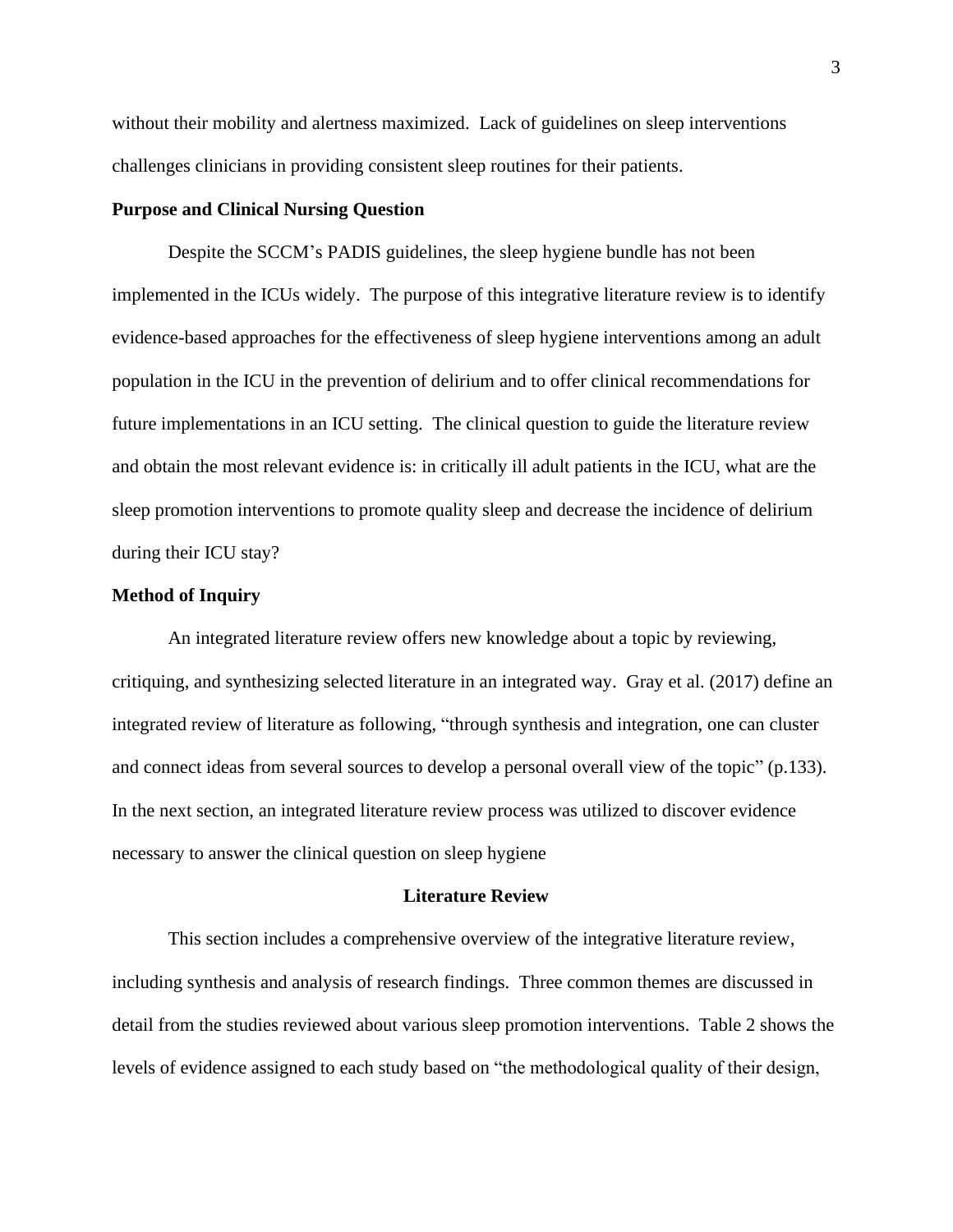validity, and applicability to patient care" (Ackley et al., 2008, p. 7). The Appraisal for Guidelines for Research and Evaluation (AGREE) II tool was used to evaluate the PADIS Clinical guidelines from SCCM (see Appendix A), and the Checklist for Systematic Reviews and Research Syntheses by Joanna Briggs Institute (2017) was utilized for reviewing systematic reviews and meta-analyses (see Appendix B).

#### **Search Strategy**

Based on the clinical nursing question, a comprehensive literature search was conducted using PubMed, Academic Search Premier, APA PsycArticles, CINAHL Complete, Consumer Health Complete- and EBSCO MegaFILE via EBSCOhost. The key terms used were *sleep intervention or sleep hygiene, ICU or intensive care unit* or *critical care,* and *delirium prevention* or *preventing delirium* or *reducing delirium*. The search was limited to all adults and the articles written in the English language and published from 2010 to 2021. Studies related to medications were excluded. Out of 11 articles, five articles were selected for inclusion from the search. Another literature search was conducted using PubMed with the key terms of *sleep, intensive care,* and *delirium*. Filters were applied to limit the search for age 19 and over, and the article type was limited to full text in the last ten years of publishing date. From 55 results, two items were selected for review, excluding the articles on medications, interventions unrelated to sleep promotion, and the duplicates from the previous search.

#### **Level of Evidence**

Nine sleep promotion interventions were retrieved after a review of eight articles with various levels of evidence. Three systematic reviews and a comprehensive clinical guideline offered level I evidence according to Sackett's Level of Evidence, although most of the studies within the literature were relatively limited and based on small samples (Ackley et al., 2008).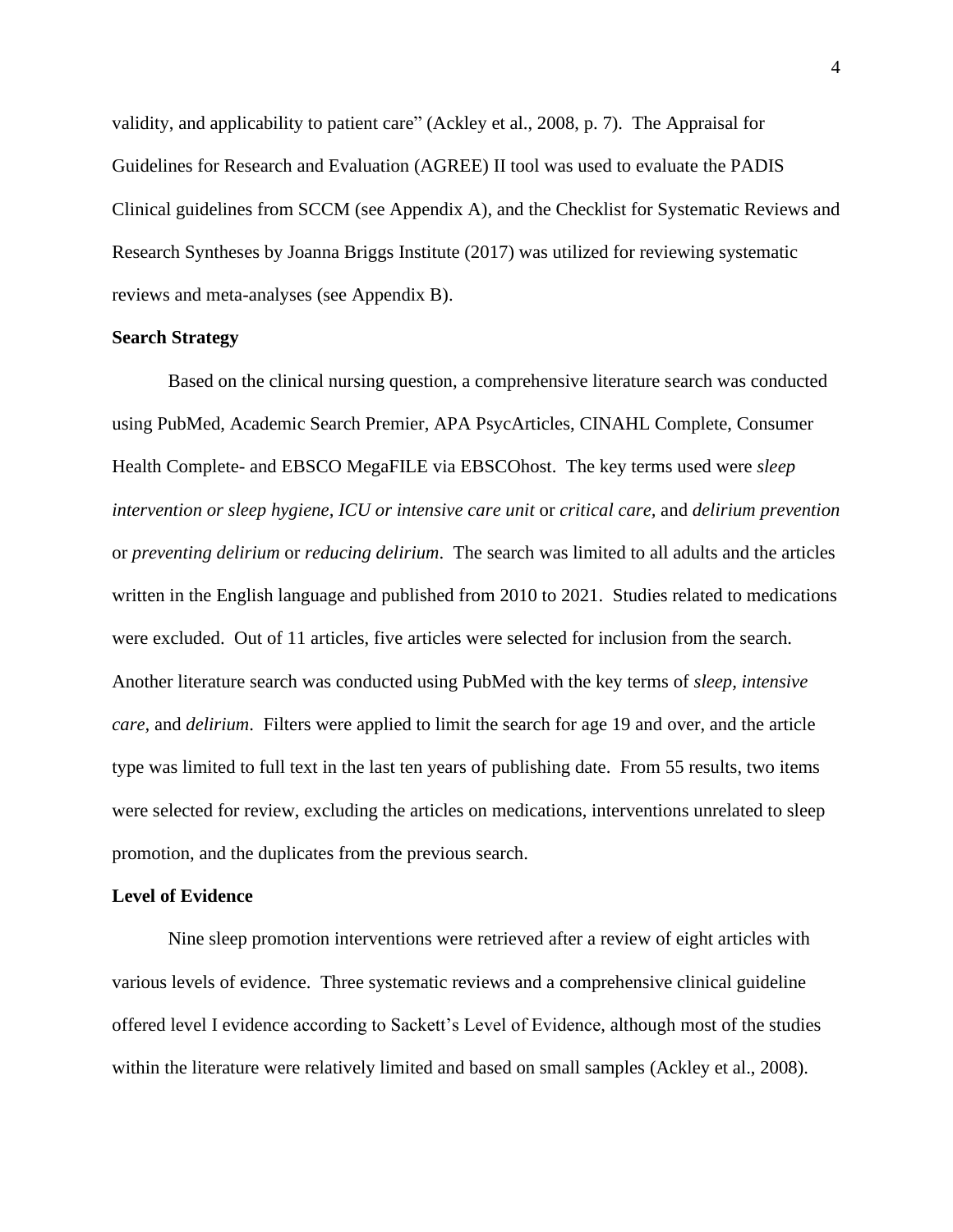Three studies utilized a quasi-experiment design and pre and post studies, which are level III, and one study was a literature review with expert opinions, considered level VII. The definition of evidence level can be seen in Table 2.

#### **Factors Affecting Sleep and Appraisal**

#### *Noise Reduction*

Noise in the ICU is one of the most detrimental factors on sleep among ICU patients. The World Health Organization has recommended a peak level of 45 decibels (dB) during the day and 35 dB at night, but the average ICU sound level within a 24-hour range is between 55 dB and 65 dB (Pisani & D'Ambrosio, 2020). A direct correlation between earplug use and reducing delirium was implicated in six articles (Beck Edvardsen & Hetmann, 2020; Litton et al., 2016; Locihová et al., 2018; Patel et al., 2014; Pisani & D'Ambrosio, 2020; Rudolph et al., 2014) and all eight studies concluded that earplugs have a positive effect on sleep quality in the ICU. The other interventions to decrease noise levels included lowering phone volume and silencing alarms in patients' rooms (Beck Edvardsen & Hetmann, 2020; Patel et al., 2014; Pisani & D'Ambrosio, 2020). Beck Edvardsen and Hetmann (2020) recommended customizing monitors and other equipment alarm levels based on the patient's illness and changing electrocardiography electrodes daily. Patel et al. (2014) included offering single-use earplugs to all patients with a Richmond Agitation Sedation Scale (RASS) score greater than -4 as a bundled intervention. In their study, the implementation of the intervention bundle resulted in a reduction in the incidence of delirium  $(33\% \text{ before vs } 14\% \text{ after, } p < 0.001)$ .

#### *Light Reduction*

Most literature included applying or offering eye masks as a light reduction strategy. However, no study showed a direct correlation between light reduction as a single intervention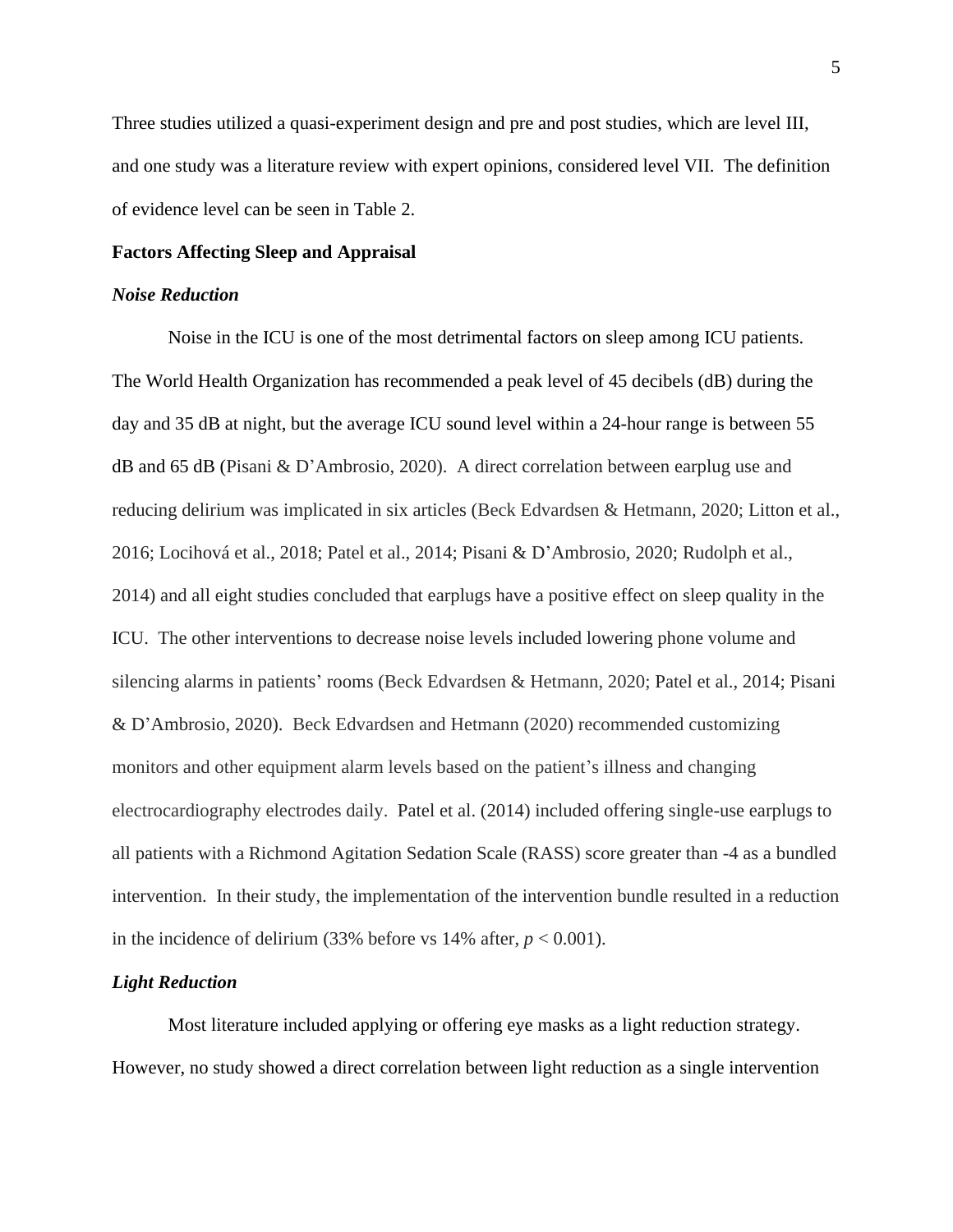and the incidence of delirium. Eye masks were used with earplugs and other interventions such as bedside lighting and decreasing lighting intensity as a bundle component.

Patel et al. (2014) implemented nonpharmacological bundle interventions, including light level reduction. To reduce light, they offered single-use eye masks to all patients with a RASS score greater than -4, used bedside lighting when performing nighttime care activities, and dimmed the main ICU lights between 2300 and 0700. With these light reduction interventions as a part of the bundle, there was a reduction in the incidence of delirium (33% before and 14% after,  $p < 0.001$ ) and in the mean (SD) length of time spent delirious (3.4 days before and 1.2 days after,  $p = 0.021$ ). In their literature review, Pisani et al. (2020) also recommended sleep masks, offsetting light rather than overhead, and reducing the intensity of light to reduce bright light during typical sleep hours as one of the non-pharmacologic treatments to improve sleep in critically ill patients.

Devlin et al. (2018) drew their rationale on recommending eyeshades with concurrent use of earplugs and did not exclusively discuss the effectiveness of eyeshades by themselves. However, they concluded that the use of earplugs and eyeshades could be applied to all ICU patients to improve sleep quality and reduce delirium. Similarly, Locihová et al. (2018) claimed a positive effect of eye masks and earplugs on sleep quality from their systematic review, and two articles they reviewed included a statistically significant reduction in the incident of delirium with the use of eye mask and earplugs ( $p = 0.02$ ;  $p = 0.01$ ). However, Beck Edvarsen and Hetmann (2020) shared concern on the eye mask use, which might be considered invasive, especially for the patients who cannot remove the mask without assistance.

#### *Patient Care Adjustment*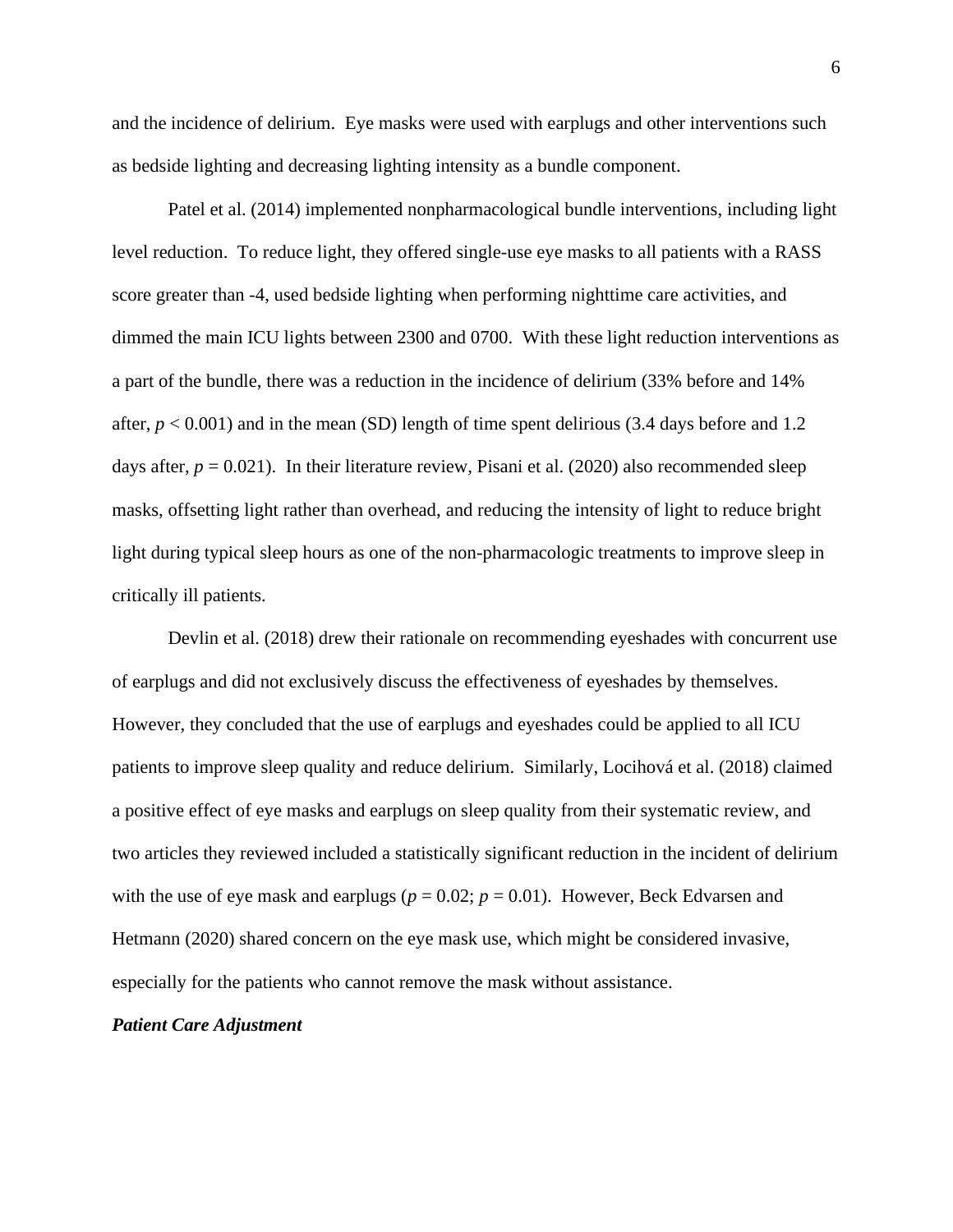Several studies recommended adjusting patient care activities such as limiting sleep interruption, grouping cares and increasing daytime mobility and alertness to promote sleep quality and decrease the incidence of delirium. Patel et al. (2014) incorporated seven nursing interventions related to patient care: grouping care, limiting care between 2300 and 0800, orienting patients, medication review for patients with positive Confusion Assessment Method for the Intensive Care Unit (CAM-ICU), setting appropriate sedation target, spontaneous breathing assessment and trial for ventilated patients, hourly pain assessment and management, and early mobilization. After implementing the multi-component bundle intervention, they found a statistically significant reduction in the incidence of delirium and the mean length of time spent in delirium. Beck Edvardsen and Hetmann (2020) also suggested a bundle of nursing care activities such as clustering nursing care activities at night and increasing daytime stimulus and activity. Yet, the study lacks the correlation between the interventions and the incidence of delirium. Knauert et al. (2019) investigated whether restricting non-urgent bedside care between 0000 and 0359 would decrease in-room activity and sound levels. The study resulted in reducedroom activity and noise level reduction, and the authors concluded this intervention could promote sleep. However, no data were included on sleep quality improvement or ICU delirium reduction from this intervention.

#### **Review of Practice Guidelines**

With the new addition of the sleep disruption portion in the latest publication in 2018, the clinical practice guidelines for the Prevention and Management of PADIS (Devlin et al., 2018) provide expansive recommendations on managing adult patients in the ICU. The *Appraisal of Guidelines for Research & Evaluation II (AGREE II) Instrument* was utilized to determine the

7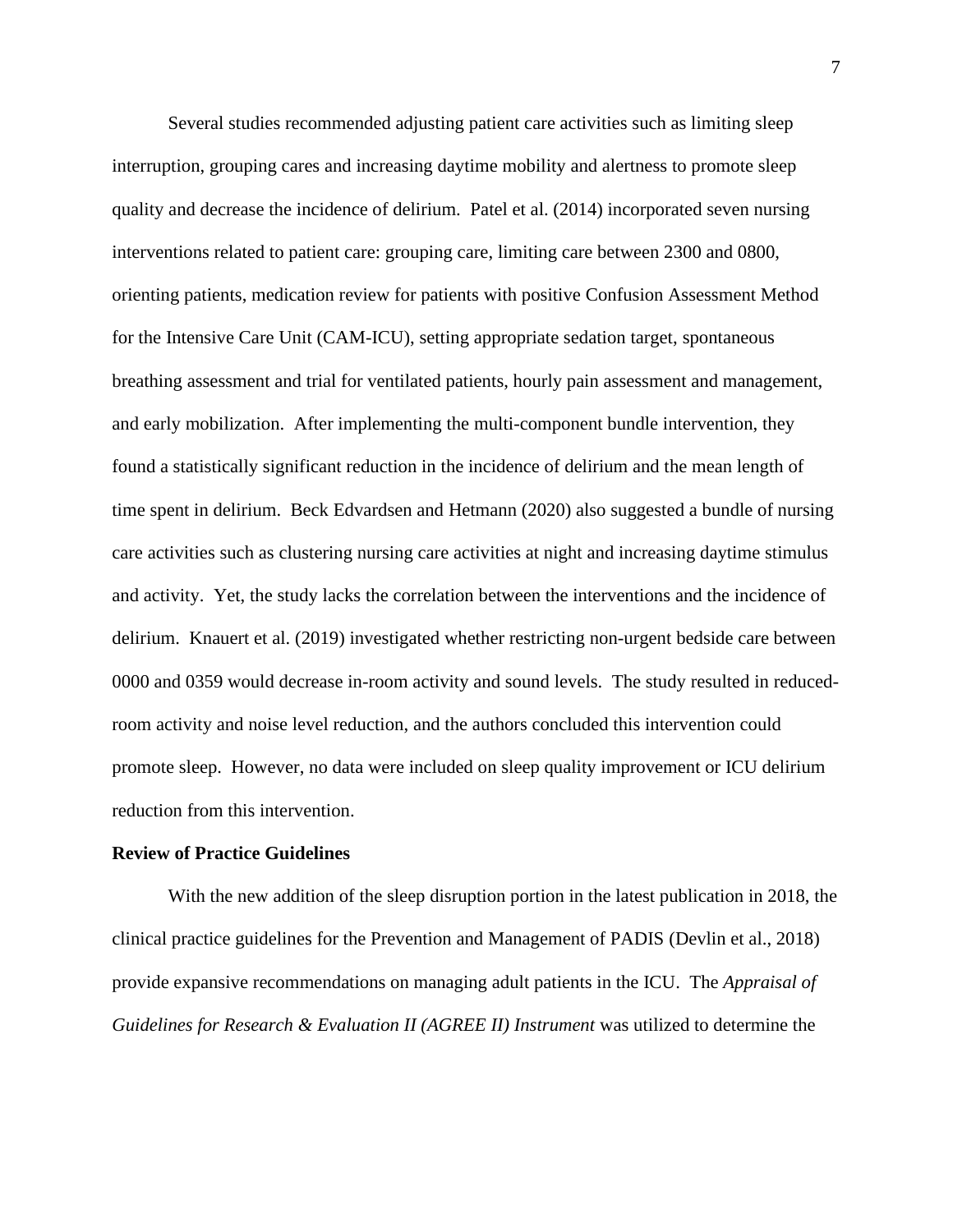quality of the guidelines. Although this review is focused on sleep disruption, the complete guidelines were evaluated.

Four appraisers who reviewed the PADIS guidelines (Devlin et al., 2018) were nursing graduate students with years of critical care or acute care nursing experience. The quality score was calculated for each of the six AGREE II domains, followed by an overall guideline assessment rating and recommendation on the use of the guidelines. The completed AGREE II score sheet with comments and ratings on each question can be seen in Appendix A.

Overall assessment of Domains one, two, four, and five has relatively high scores between 6 and 7 except Item 19 (recommendations into practice) with an average score of 5.5. The low scores in item 19 reflect poor scoring due to a lack of algorithms and strategies to apply the recommendations into practice. Articles 13 (externally reviewed by experts) and 14 (procedure for updating the guidelines) have a low score of 1 due to a lack of external review and information about guideline updates.

In Domain one, all items were covered very well, with explanations regarding objectives, target population, questions used, and whom it applies to. In Domain two, stakeholder involvement was covered relatively well. Authors and their credentials were listed, as well as the distribution of stakeholders and target audience. Prioritization of topics is clearly explained, as well as methodologies used. Supplemental Appendix A explains in detail the decision-making involved for outcomes. More importantly, "ICU survivors" were consulted to help guide decision-making.

In Domain three, items were explained clearly for the most part, including populations used, electronic databases, study designs, formulating recommendations. The purpose and intent of the external review were not well-defined, nor was there a procedural method or timeline for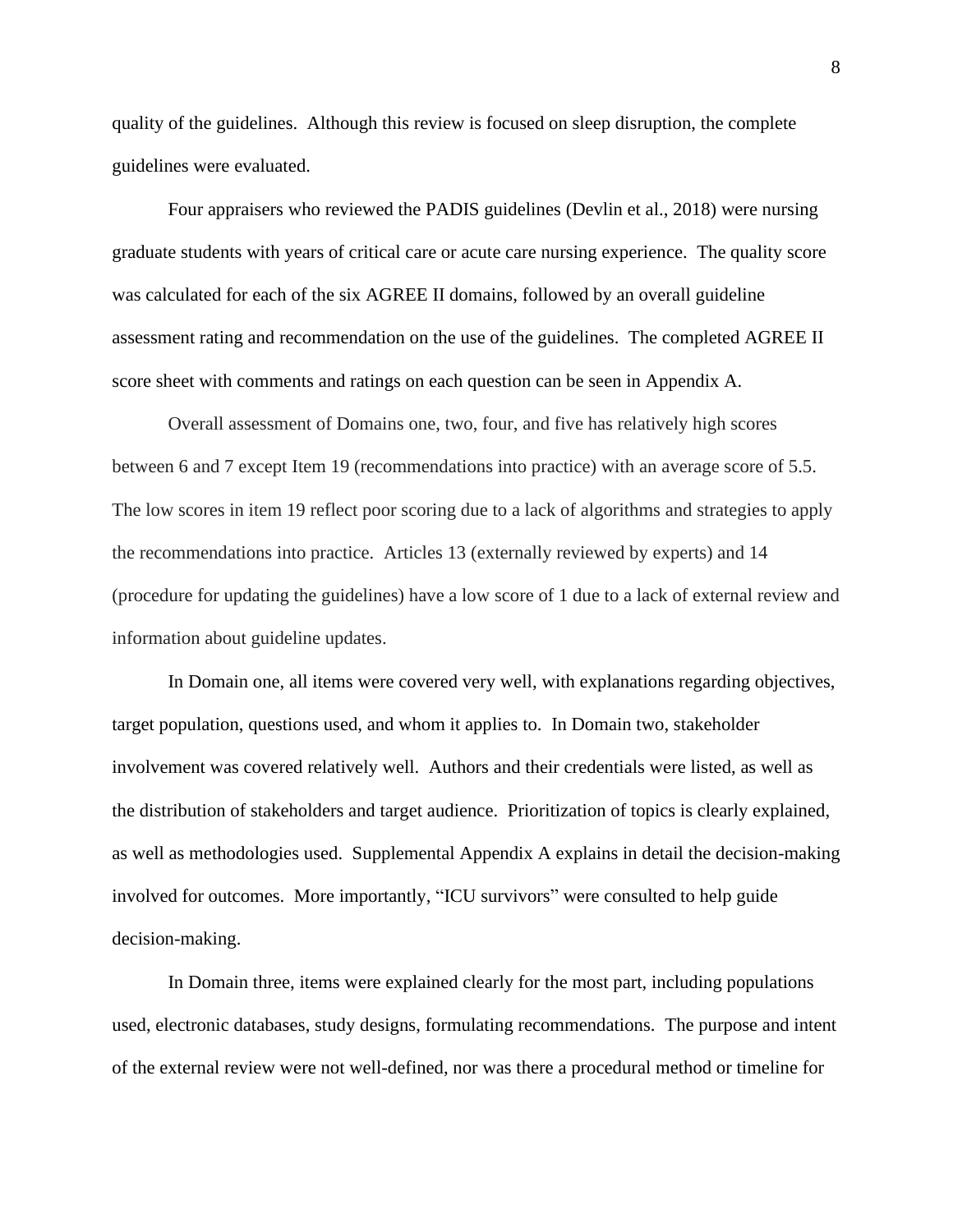updating these guidelines. In Domain four, the number of interventions is extensive. An index at the beginning of the guidelines would be helpful to guide the reader and allow the information to be better organized. The linking of appendices made interpretation of information more difficult/cumbersome, and we recommend instructions on reading the recommendations and suggestions versus using links. Some ungraded statements did not clearly define indicators, making it somewhat challenging to interpret what the authors were trying to convey. The reviewers appreciate that since these guidelines are subjective, they are not as easy to give proper guidelines.

In Domain five, applicability was, at times, vague. Facilitators and barriers are clearly explained, but no clinical algorithm was identified, nor details of costs, staff, or budgetary concerns. At the end of the report, there is a link for tools to implement these changes, but it does not work. A more straightforward explanation of the resource implications, as well as tools to implement these guidelines, would be helpful. Lastly, Domain six, editorial independence, is well explained but not found on the main page. The reader must use a link to find these details in "Supplemental Index A."

In conclusion, based on the overall quality score of 6.12 out of 7 and 87% on the Agree II Tool, the reviewers recommend using these guidelines with some modifications for clarity. The guidelines provide clear recommendations with the level of quality on each topic accompanied by evidence-based rationale and evidence gaps.

#### **Review of Systematic Reviews and Meta-Analyses**

The systematic reviews and meta-analyses were reviewed by utilizing *the Checklist for Systematic Reviews and Research Syntheses* by the Joanna Briggs Institute (2017). This checklist provides a tool "to assess the methodological quality of study and determine the extent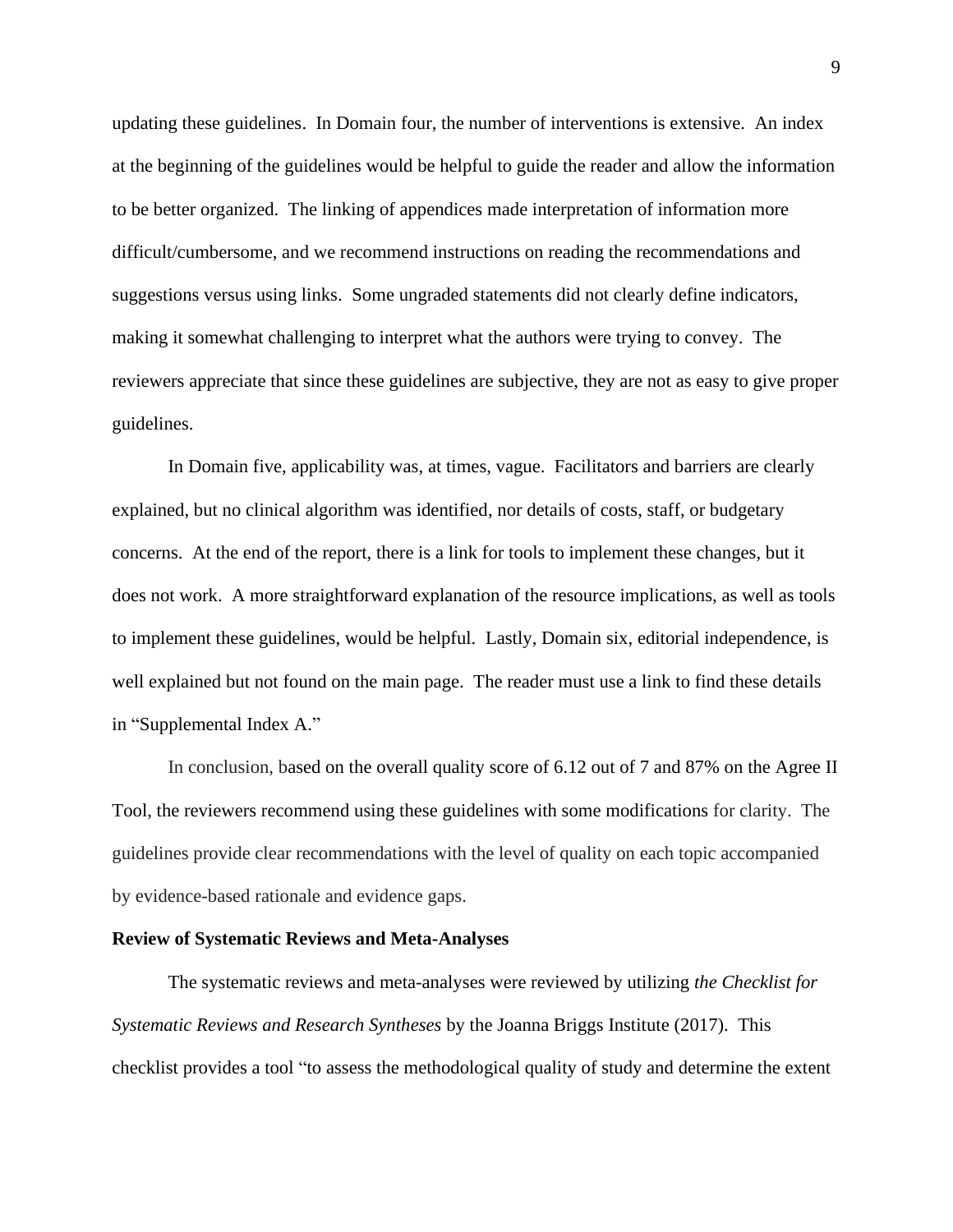to which a study has addressed the possibility of bias in its design, conduct and analysis" (Joanna Briggs Institute, 2017, p. 2). Two systematic reviews and a meta-analysis were assessed, and their strengths and weaknesses were determined by answering eleven questions on the checklist.

*Beck Edvardsen and Hetmann. (2020).* Beck Edvardsen and Hetmann (2020) presented highquality evidence by synthesizing the data in their systematic review. This systematic review made recommendations on eight nursing care activities. The quality and validity of each study were determined using The Norwegian Knowledge Centre for the Health Services checklist, and the strength of the recommendations was evaluated using GRADE. The authors recommended developing a bundle of eight nursing care activities that promote sleep in adult intensive care units. These activities were: noise reduction, earplugs and eyemasks, music, absence of pain, quiet time, promoting a natural circadian rhythm, clustering nursing care activities at night, and beneficial ventilator treatment. The authors presented recommendations for practice based on the results of the review and the strength of the findings. Although there were no data on the relationship between the interventions and delirium, this study was included due to the variety of sleep interventions recommended.

*Litton et al.* (2016). This systematic review and meta-analysis studied the efficacy of earplugs as a single intervention or part of a bundle for reducing delirium based on five randomized control trials (RCTs) and four non-randomized, interventional studies. The authors utilized various statistical results, including relative risk (RR), confidence interval (CI), heterogeneity, sensitivity analysis, and tools such as the funnel plot to provide information on reliability. The weakness of the literature was the studies analyzed were primarily small, single-center studies with a high risk of bias. However, they concluded that placing earplugs in patients in ICU, either in isolation or with other interventions, is associated with a significant reduction in the incidence of delirium.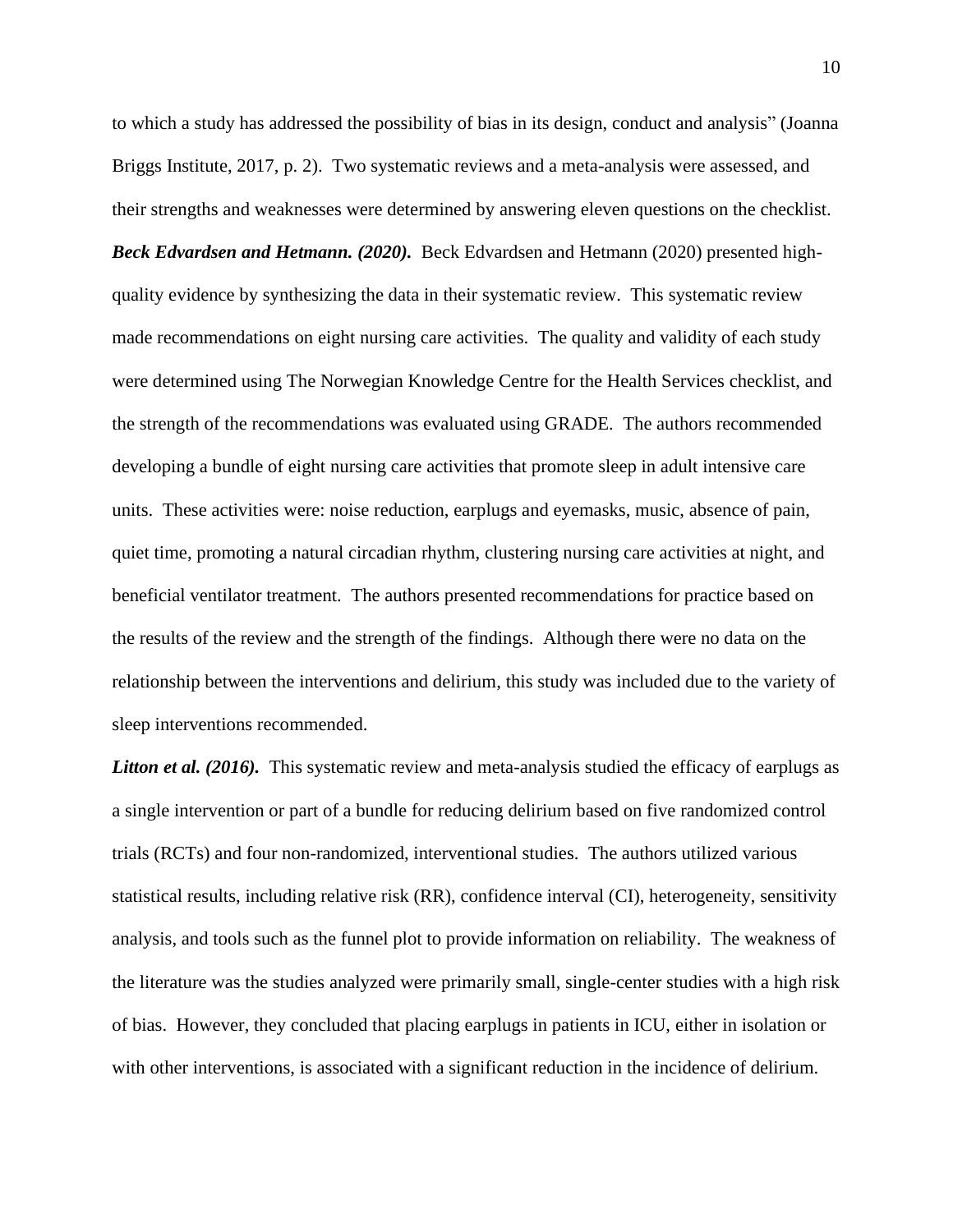*Locihová et al.* (2018). The authors describe this review as a systematic review, but it merely summarizes the articles versus synthesizing and appraising. The authors failed to utilize a single tool to assess the effectiveness of the interventions but listed the tools that each study used. The inclusion criteria were vague. The only inclusion criteria listed were the time frame of 1990- 2015 and full text, which did not address any elements of the research question. The clinical question of "to confirm whether selected nonpharmacological interventions (earplugs, eyemasks) have a positive effect on the quality of sleep in ICU patients" was not answered clearly but was embedded in the middle of the discussion section (p.2). The authors did include three studies (two RCTs and a pre-post study) that have a significant reduction in the incidence of delirium but specified the interventions (earplugs and eyemasks) were in only one study they reviewed. There was no discussion on the methods to minimize errors in data extraction or assessment of the likelihood of publication bias. The recommendation for nursing practice for sleep-promoting strategies contained alternative and complementary practices and did not support the study findings. Overall, the differences in sleep assessment methodology in individual studies do not allow for a complete comparative systematic analysis, although they offered detailed results from each study.

Systematic reviews and meta-analyses provide the highest quality evidence on a research topic when conducted in the appropriate methods and steps. Based on the results of the systematic reviews and meta-analyses, noise reduction with earplugs demonstrated the highest efficacy on sleep promotion with the most substantial evidence and is recommended to be used as part of a bundle to reduce delirium in the ICU. The other interventions recommended by the systematic reviews and meta-analyses above and the four studies can be grouped as light reduction interventions and patient care adjustment.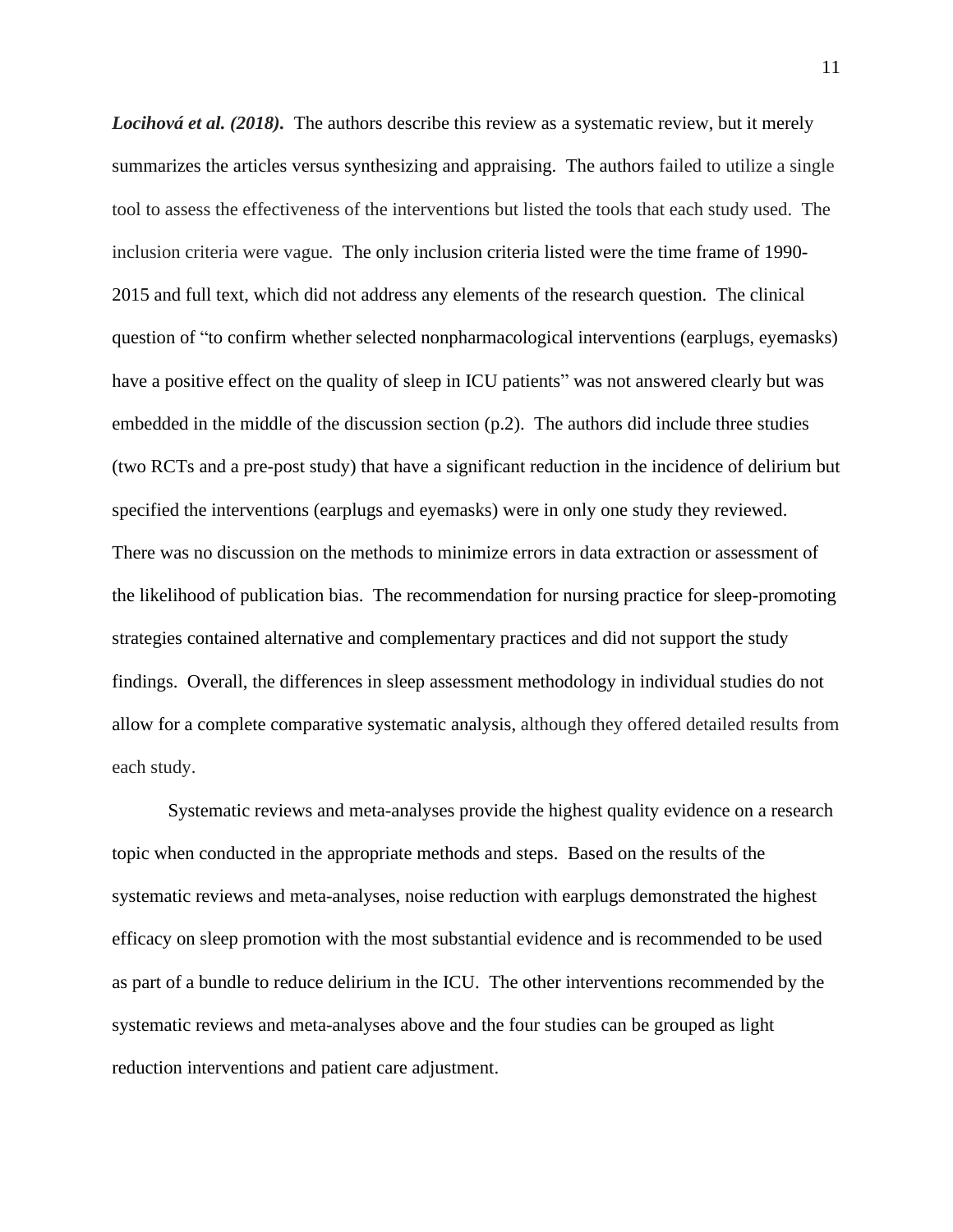#### **Conceptual Map**

Conceptual maps visually illustrate the relationship between the concepts. Figure 1 depicts the main concept, sleep promotion interventions, with their antecedents and consequence. The concept includes nine individual interventions in three categories; the noise reduction intervention for earplugs, decreasing phone volume, and alarm silenced in patients' rooms; the light reduction interventions for eye masks, using bedside lighting, and reducing the intensity of lighting; and the patient care adjustment interventions for limiting sleep interruption, grouping cares and increasing daytime mobility and alertness. What leads to the interventions are the factors contributing to poor sleep quality in the ICU. Noise, lighting, patient care activities, mechanical ventilation, pain and anxiety, and medications are the common barriers for critically ill patients to experience the quality of sleep they had prior to the hospitalization. The outcome (consequence) from implementing sleep promotion interventions is the incidence of delirium. The relationships between each intervention and delirium are depicted per each article reviewed.

#### **Conclusions**

Sleep disturbance is profound in ICU and is yet a potentially modifiable risk factor for decreasing delirium among critically ill patients. Several studies showed that implementing simple nursing interventions improved the quality of sleep and reduced the incidence of delirium. Most studies concluded that implementing a bundle of sleep promotion interventions was associated with a significant reduction in the risk of delirium. The nonpharmacological interventions involve placing earplugs, decreasing phone volume, silencing alarms in patients' rooms, placing eye masks, using bedside lighting, reducing lighting intensity, limiting sleep interruption, grouping cares, and increasing daytime mobility and alertness. ICU bedside nurses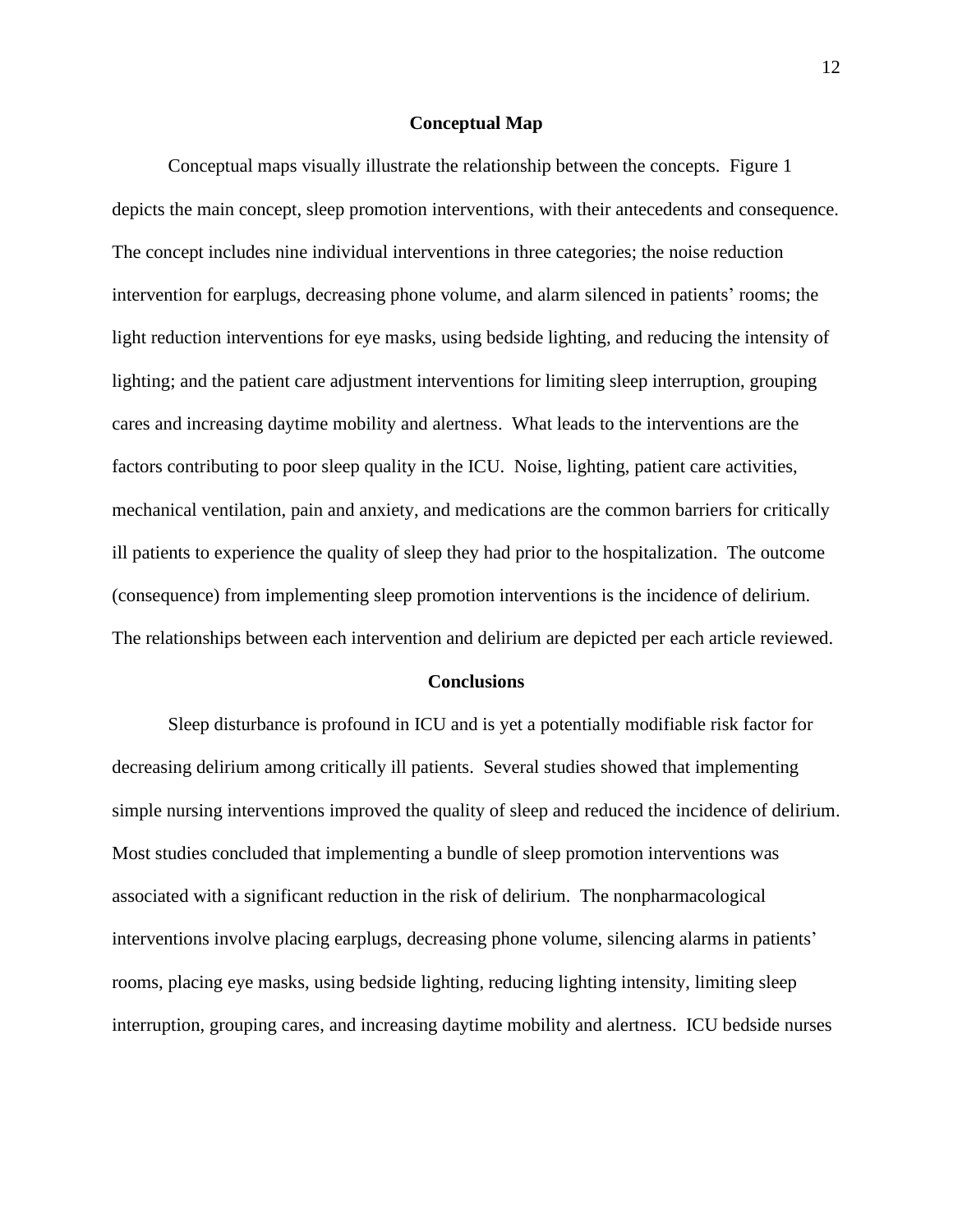can play a crucial role in preventing delirium by proactively incorporating holistic nursing care to promote adequate sleep in critically ill patients.

#### **Recommendations**

#### **Recommendations for Research**

Evidence notes sleep disruption contributes to ICU delirium. Although there are numerous studies on the factors affecting sleep architecture in patients in the ICU, more research on a direct relationship between sleep interventions and the incidence of delirium is needed. Among those researches, most research findings are considered weak due to small sample sizes, non - randomized control cohorts, and lack of blinding. Future research with larger sample size from multiple sizes will increase reliability.

Once the sleep prevention protocol is established, educating nurses on implementation requires excellent planning. There is a plethora of research on patient outcomes, but little research has been done regarding educating nurses on implementing sleep prevention intervention. Future research on how different teaching strategies yield increased compliance of clinicians can help implement the interventions more effectively.

#### **Recommendations for Education**

An essential tool for implementing sleep promotion interventions in the ICU is changing staff attitudes and educating them about the consequences of sleep deprivation for their patients. Education on ICU delirium is pivotal. It should include the prevalence, pathophysiology, risk factors, screening tools, consequences such as re-intubation rate, ICU re-admission rate, mortality rate, length of hospital stay, and medical cost associated with ICU delirium. Increasing staff awareness of this detrimental illness can raise the acceptance of the practice change.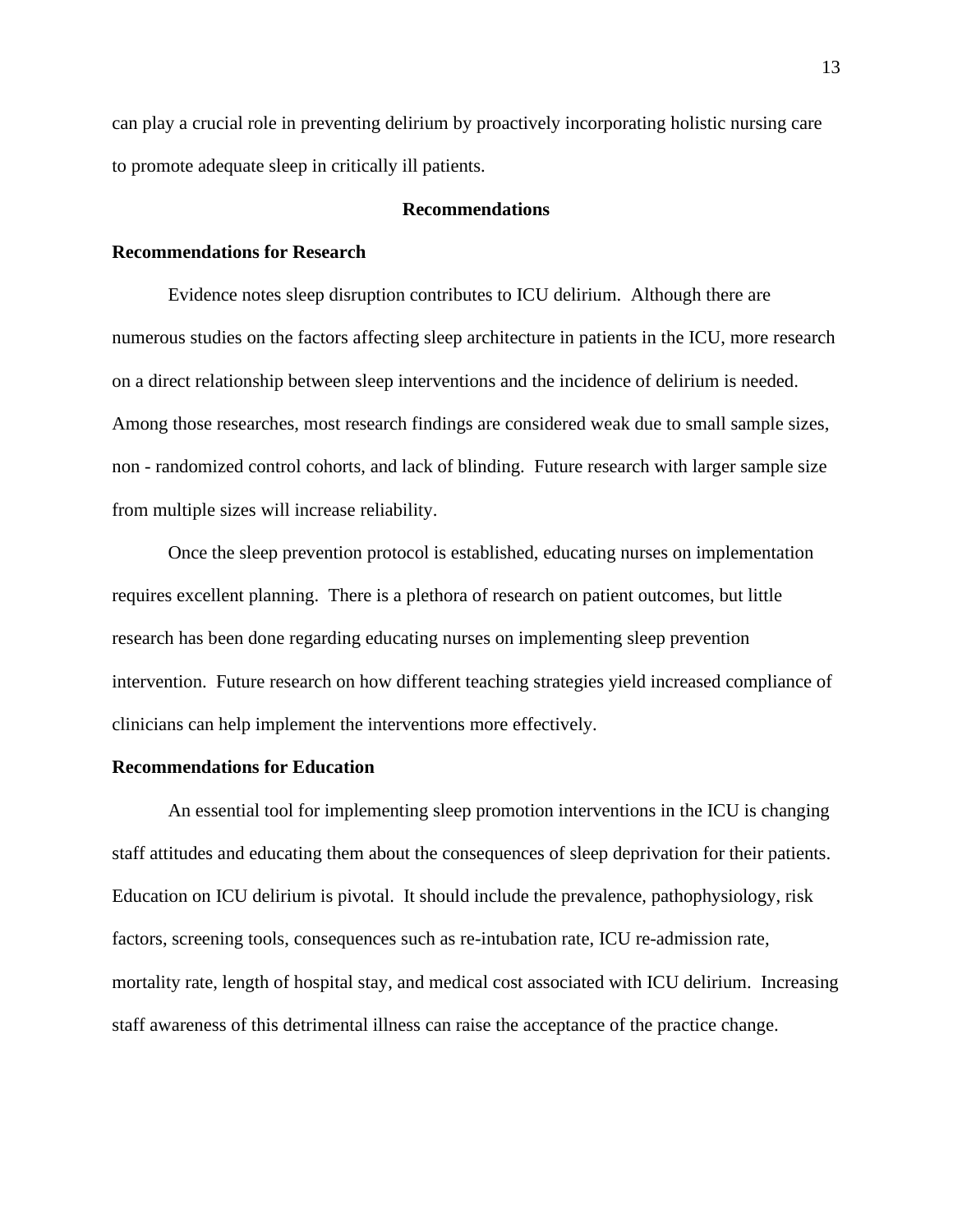Light sedation verses deep sedation in critically ill and mechanically ventilated adult patients has been in the guidelines since 2013 (Devlin et al., 2018). It is imperative that ICU nurses receive strategic education on how to manage light sedation while ensuring patient comfort and how to increase daytime mobility to promote better sleep at night on ventilated patients. This practice change may be perceived as a higher workload for ICU nurses. Interprofessional education with the department of physical therapy and occupational therapy along with the participation of nursing assistants, can advance the change in a collaborative way.

#### **Recommendations for Nursing Practice**

For a successful implementation of the sleep promotion bundle, the following three components should be developed. One of the steps is to select a team of unit champions who can be the leaders, resources, and demonstrators of this bundle implementation. The nurses and nursing assistants who were motivated by the education provided prior to the selection would be ideal candidates for the unit champions. Another crucial step is to create clear guidelines for the nursing staff to follow. In addition to the full guidelines stored in an easily accessible place, convenient reminders such as a bedside checklist and a toolkit containing ear plugs and eyemasks can be helpful for daily usage. Finally, establishing documentation on the bundle elements will help validate the actions taken and can be utilized for future projects.

#### **Summary**

Sleep disturbances in critically ill patients are one of the possible risk factors for delirium. Some of the factors causing poor sleep in the ICU are modifiable with simple interventions from bedside clinicians. Although the data supporting the interventions effective for reduction in delirium are insufficient, all articles reviewed for this integrative review supported improvement in sleep quality after implementing a bundle of sleep promotion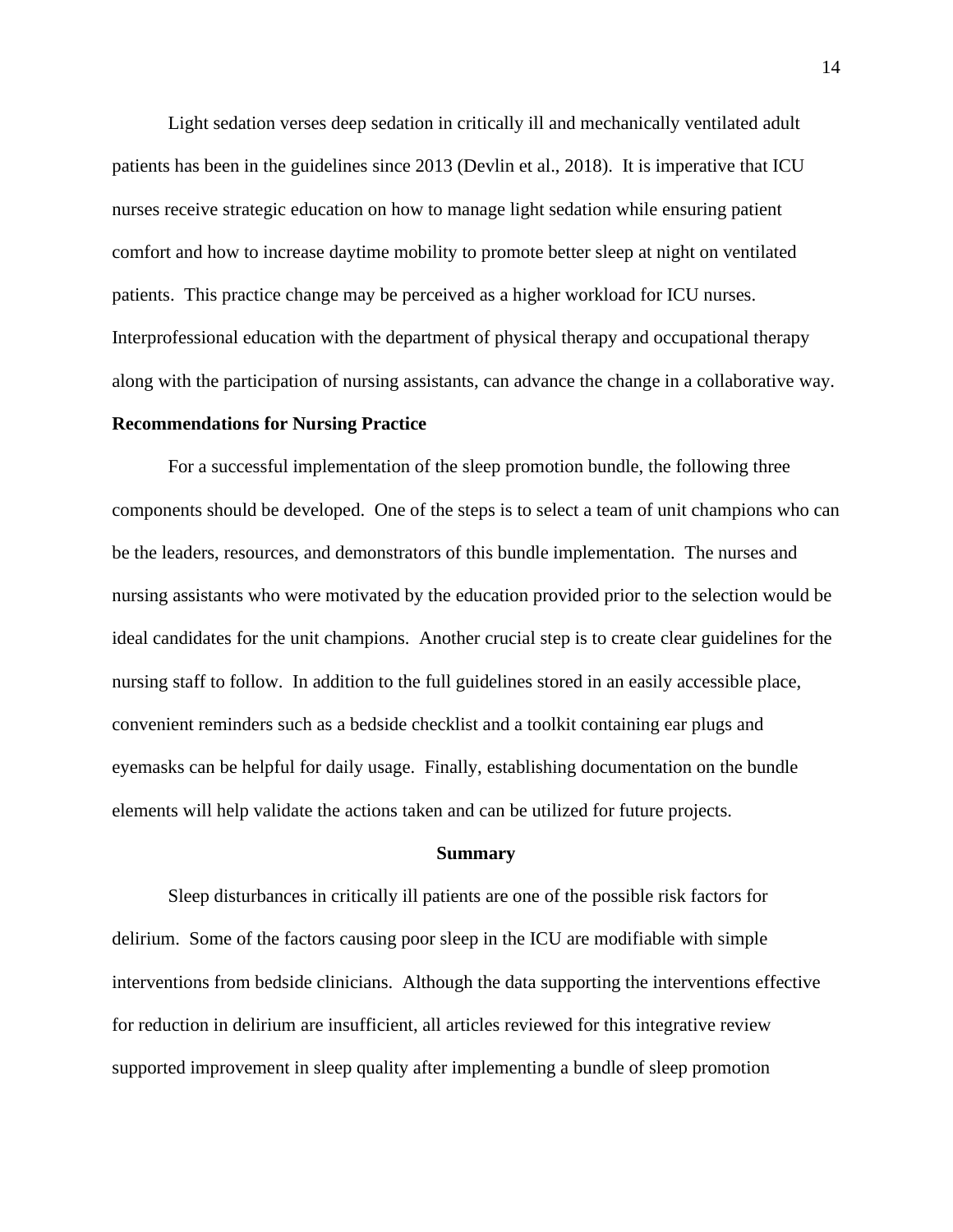interventions. The collaborative effort to reduce noise and bright light at night and to adjust patient care activities can assist ICU patients to have better quality sleep and ultimately can reduce the incidence of delirium.

.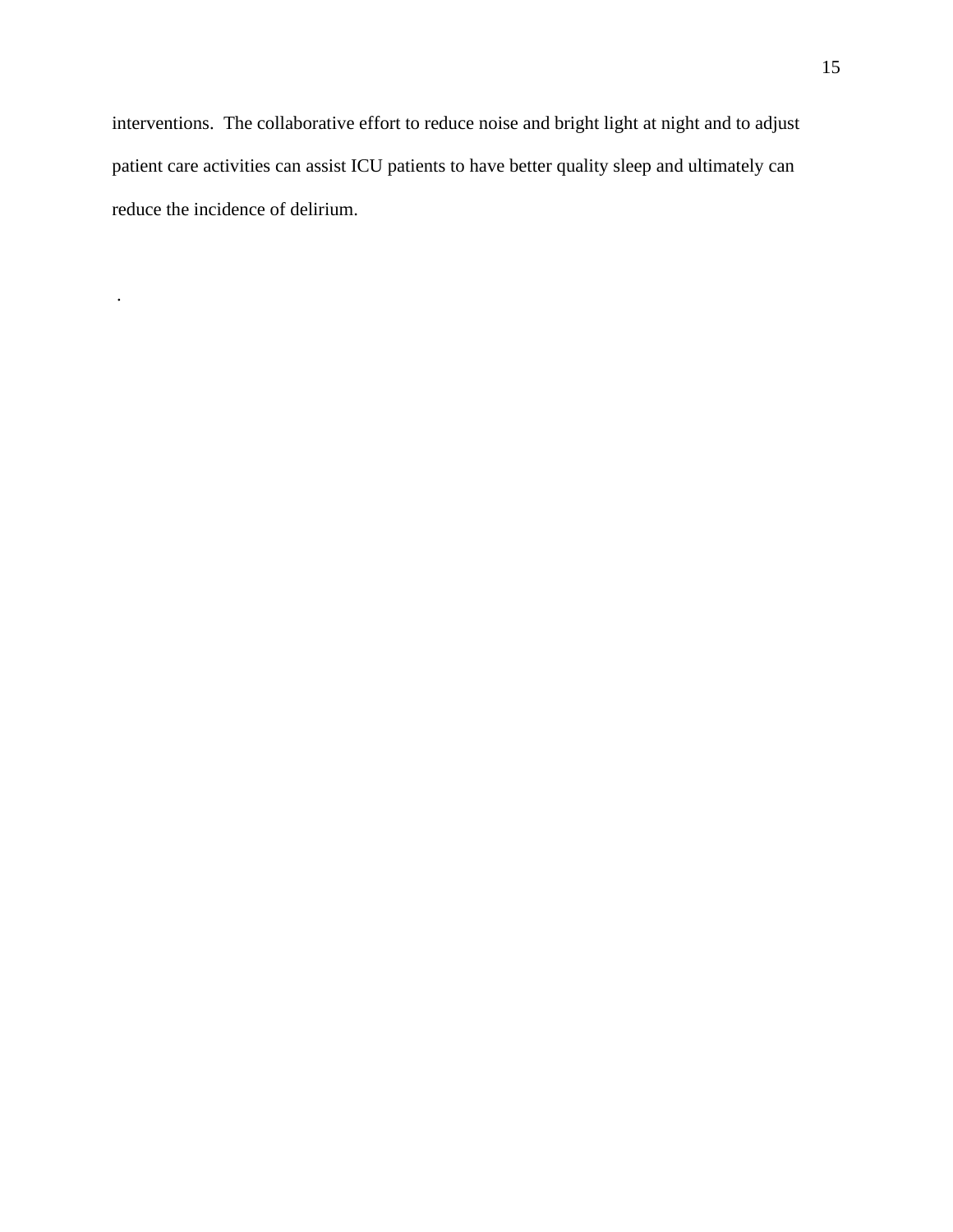#### **References**

AGREE Next Steps Consortium (2013). *The AGREE II Instrument.* https://www.agreetrust.org/wp-content/uploads/2017/12/AGREE-II-Users-Manual-and-23-item-Instrument-2009-Update-2017.pdf

- Ackley, B. J., Swan, B. A., Ladwig, G., & Tucker, S. (2008). *Evidence-based nursing care guidelines: Medical-surgical interventions.* Mosby Elsevier.
- Beck Edvardsen, J., & Hetmann, F. (2020). Promoting sleep in the intensive care unit. *SAGE Open Nursing*, *6*, 2377960820930209. https://doi.org/10.1177/2377960820930209

Devlin, J. W., Skrobik, Y., Gélinas, C., Needham, D. M., Slooter, A., Pandharipande, P. P., Watson, P. L., Weinhouse, G. L., Nunnally, M. E., Rochwerg, B., Balas, M. C., van den Boogaard, M., Bosma, K. J., Brummel, N. E., Chanques, G., Denehy, L., Drouot, X., Fraser, G. L., Harris, J. E., Joffe, A. M., … Alhazzani, W. (2018). Clinical practice guidelines for the prevention and management of pain, agitation/sedation, delirium, immobility, and sleep disruption in adult patients in the ICU. *Critical Care Medicine*, *46*(9), e825–e873. https://doi.org/10.1097/CCM.0000000000003299

- Gray, J. R., Grove, S. K., & Sutherland, S. (2017). *Burns and Grove's the practice of nursing research: Appraisal, synthesis, and generation of evidence* (8th ed.). Elsevier, Inc
- Grimm, J. (2020). Sleep deprivation in the intensive care patient. *Critical Care Nurse*, *40*(2), e16–e24. <https://doi-org.wsuproxy.mnpals.net/10.4037/ccn2020939>

Joanna Briggs Institute. (2017). *Checklist for systematic reviews and research syntheses.* https://jbi.global/sites/default/files/2019-05/JBI\_Critical\_Appraisal-Checklist for Systematic Reviews2017 0.pdf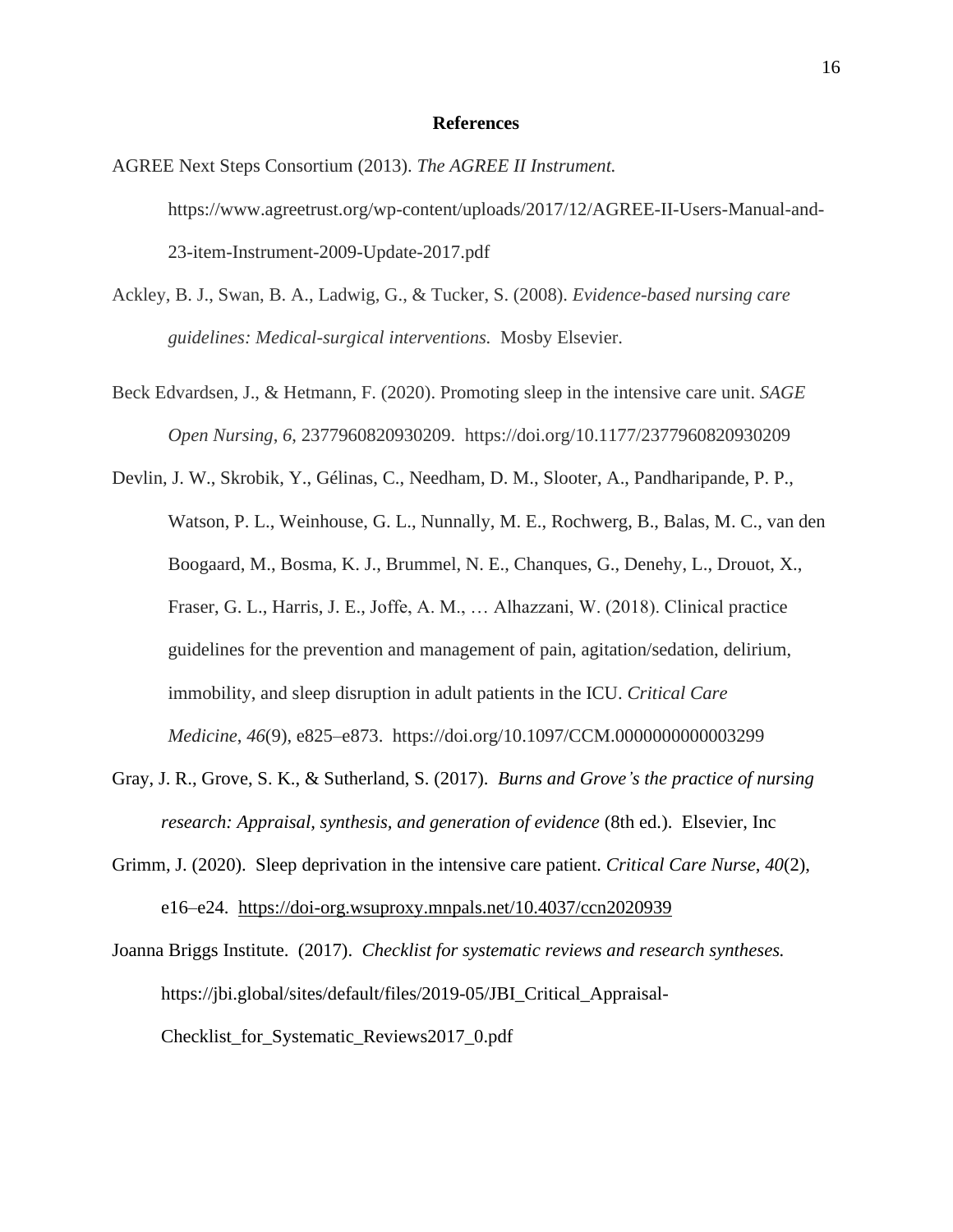- Kang, J., Lee, M., Ko, H., Kim, S., Yun, S., Jeong, Y., & Cho, Y. (2018). Effect of nonpharmacological interventions for the prevention of delirium in the intensive care unit: A systematic review and meta-analysis. *Journal of Critical Care, 48*, 372-384. doi:http://dx.doi.org.wsuproxy.mnpals.net/10.1016/j.jcrc.2018.09.032
- Knauert, M. P., Pisani, M., Redeker, N., Murphy, T., Araujo, K., Jeon, S., & Yaggi, H. (2019). Pilot study: An intensive care unit sleep promotion protocol. *BMJ Open Respiratory Research*, *6*(1), e000411. https://doi.org/10.1136/bmjresp-2019-000411
- Kresevic, D. M., Miller, D., Fuseck, C. W., Wade, M., Whitney, L., Conley, M., Rimac, J., Jacono, F., O'Leary-Wilson, H. L., & Burant, C. J. (2020). Assessment and management of delirium in critically ill veterans. *Critical Care Nurse, 40*(4), 42–52. [https://doi](https://doi-org.wsuproxy.mnpals.net/10.4037/ccn2020137)[org.wsuproxy.mnpals.net/10.4037/ccn2020137](https://doi-org.wsuproxy.mnpals.net/10.4037/ccn2020137)
- Litton, E., Carnegie, V., Elliott, R., & Webb, S. A. (2016). The efficacy of earplugs as a sleep hygiene strategy for reducing delirium in the ICU: A systematic review and metaanalysis. *Critical Care Medicine*, *44*(5), 992–999.

https://doi.org/10.1097/CCM.0000000000001557

- Locihová, H., Axmann, K., Padyšáková, H., & Fejfar, J. (2018). Effect of the use of earplugs and eye mask on the quality of sleep in intensive care patients: A systematic review. *Journal of Sleep Research*, *27*(3), e12607. <https://doi.org/10.1111/jsr.12607>
- Martínez, F., Donoso, A., Marquez, C., & Labarca, E. (2017). Implementing a multicomponent intervention to prevent delirium among critically ill patients. *Critical Care Nurse, 37*(6), 36–46.<https://doi.org/10.4037/ccn2017531>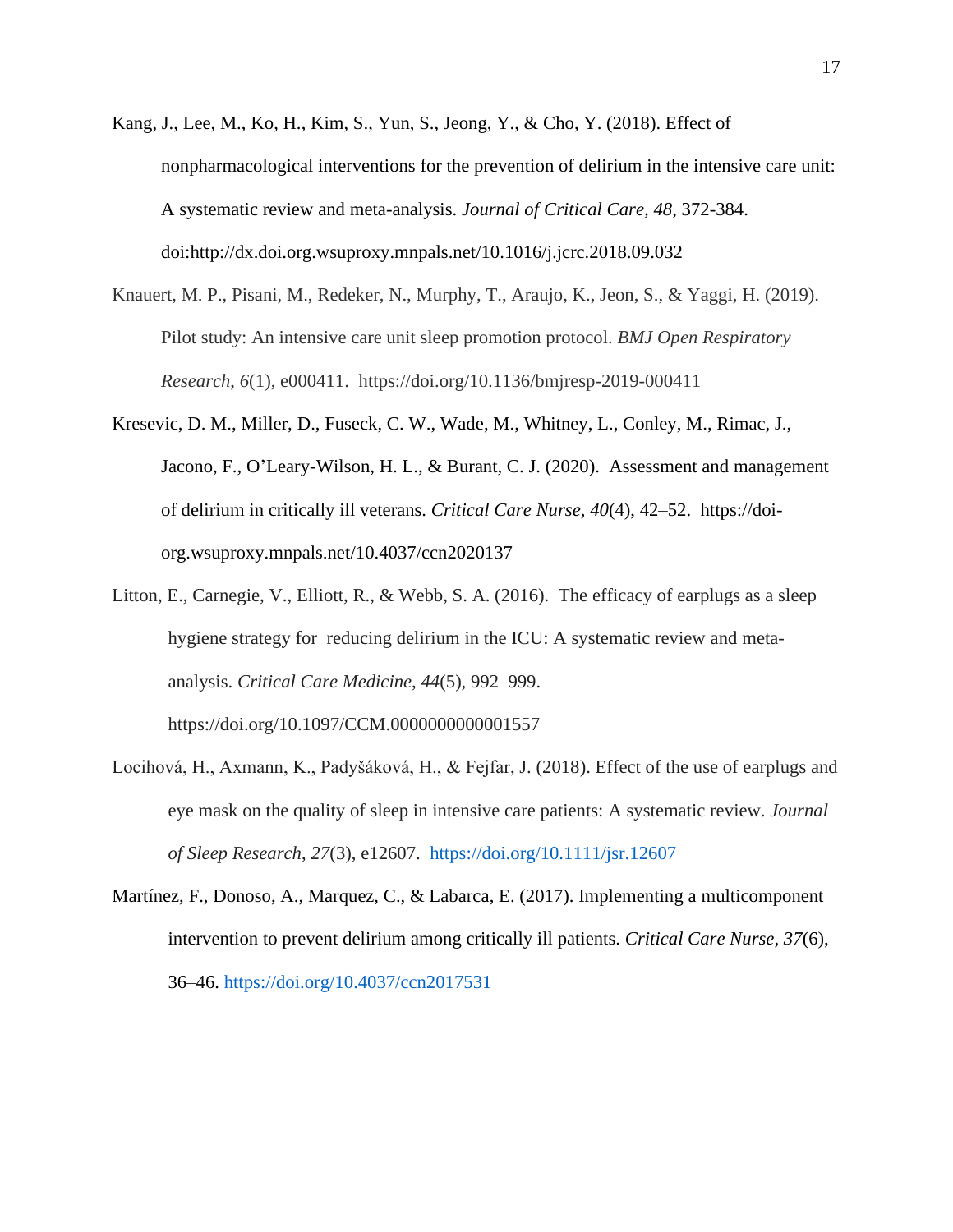- Patel, J., Baldwin, J., Bunting, P., & Laha, S. (2014). The effect of a multi-component multidisciplinary bundle of interventions on sleep and delirium in medical and surgical intensive care patients. *Anaesthesia*, *69*(6), 540–549. <https://doi.org/10.1111/anae.12638>
- Pisani, M. A., & D'Ambrosio, C. (2020). Sleep and delirium in adults who are critically ill: A contemporary review. *Chest*, *157*(4), 977–984. https://doi.org/10.1016/j.chest.2019.12.003
- Rudolph, J. L., Archambault, E., Kelly, B., & VA Boston Delirium Task Force (2014). A delirium risk modification program is associated with hospital outcomes. *Journal of the American Medical Directors Association*, *15*(12), . https://doi.org/10.1016/j.jamda.2014.08.009

Tembo, A. C., Parker, V., & Higgins, I. (2013). The experience of sleep deprivation in intensive care patients: Findings from a larger hermeneutic phenomenological study. *Intensive & Critical Care Nursing*, *29*(6), 310–316. <https://doi.org/10.1016/j.iccn.2013.05.003>

Weinhouse, G. L., Schwab, R. J., Watson, P. L., Patil, N., Vaccaro, B., Pandharipande, P., & Ely, E. W. (2009). Bench-to-bedside review: Delirium in ICU patients - importance of sleep deprivation. *Critical Care (London, England)*, *13*(6), 234. https://doi.org/10.1186/cc8131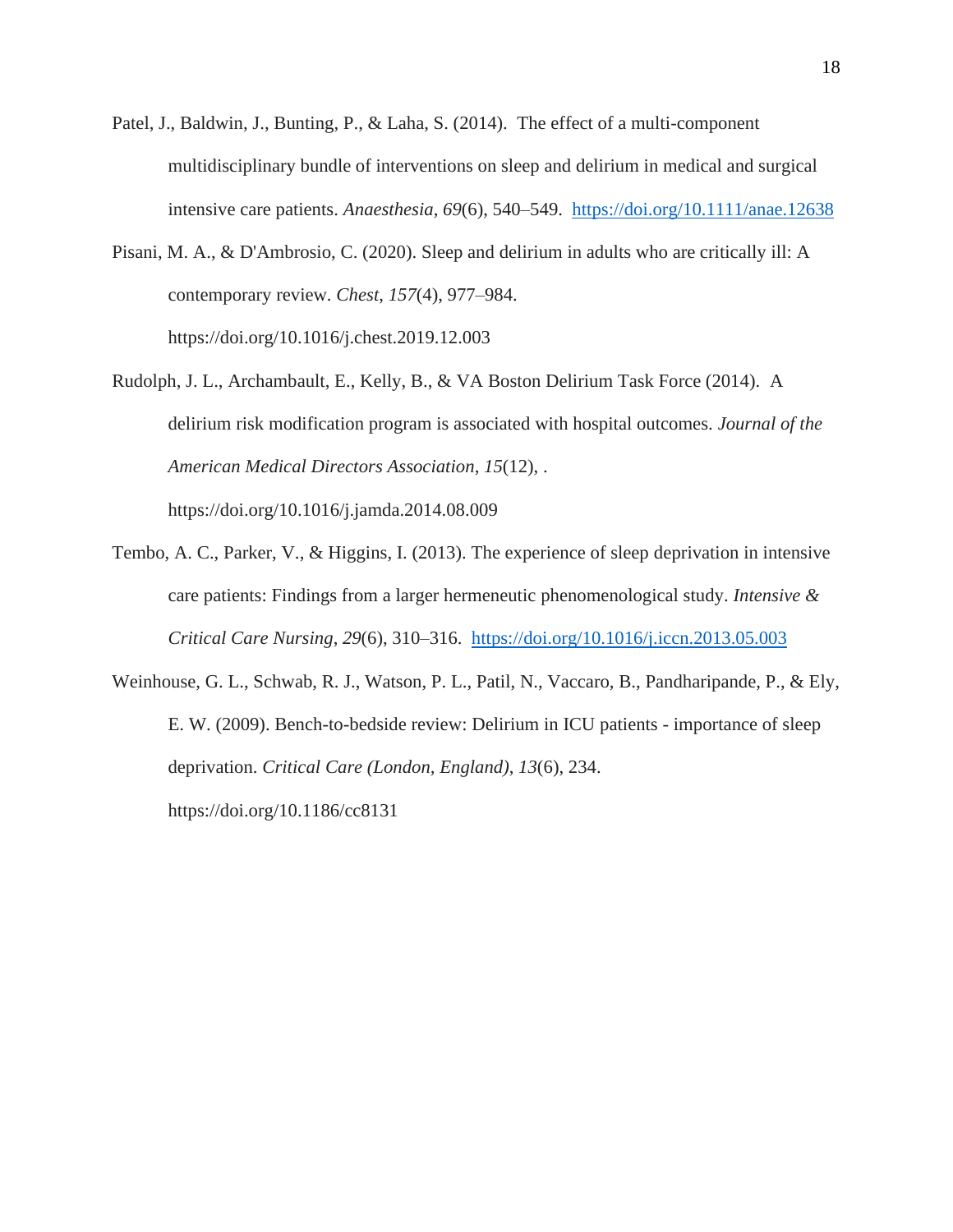# **Table 1**

# *Literature Table for Sleep Promotion Interventions*

| Citation /            | Purpose/          | Population/                      | Design/Methods/              | $Result(s)$ /           | <b>Implications</b> | <b>Comments</b>       | Level of        |
|-----------------------|-------------------|----------------------------------|------------------------------|-------------------------|---------------------|-----------------------|-----------------|
| <b>Search Engine</b>  | <b>Objectives</b> | <b>Sample/Setting</b>            | <b>Variables/Instruments</b> | <b>Main Findings</b>    | /critique           | <b>Themes</b>         | <b>Evidence</b> |
| Beck Edvardsen, J.,   | To                | Total number of                  | Systematic review.           | The eight nursing care  | Most of these       | Importance of         |                 |
| & Hetmann, F.         | develop           | articles: 22                     |                              | activity                | studies were        | increasing nurses'    |                 |
| $(2020)$ . Promoting  | an                |                                  | A broad search was           | recommendations in      | relatively          | knowledge about, and  |                 |
| sleep in the          | evidence-         | Published from                   | conducted in PubMed,         | this bundle             | limited and         | awareness of, the     |                 |
| intensive care        | based             | 2006 to $2018 -$                 | CINAHL, Cochrane             |                         | based on small      | importance of sleep   |                 |
| unit. SAGE Open       | bundle of         | Full-text articles               | Library, and McMaster        | - Reduce noise          | samples.            |                       |                 |
| Nursing, 6,           | nursing           | available in                     | plus using search words      | - use ear plugs and     |                     | A combination, or a   |                 |
| 2377960820930209.     | care              | English or a                     | and Medical Subject          | eye masks               | None are            | bundle, of strategies |                 |
| https://doi.org/10.11 | activities        | Scandinavian                     | Headings terms, such as      | - use music             | particularly        | produce better        |                 |
| 77/23779608209302     | that              | language - Adult                 | sleep, intensive care        | - promote a natural     | conclusive on       | outcomes compared     |                 |
| 09                    | promote           | population (age                  | unit, intensive care,        | circadian rhythm        | their own.          | with a single         |                 |
|                       | adult             | $18$ ) – Studies                 | critical care nursing,       | - manage pain           |                     | intervention          |                 |
|                       | intensive         | conducted in an                  | sleep promotion, music,      | - use quiet time        | However, their      |                       |                 |
|                       | care              | adult intensive                  | white noise, earplugs,       | - cluster nursing care  | respective          |                       |                 |
|                       | patients'         | care unit, or                    | pain relief, absence of      | activities at night     | findings are        |                       |                 |
|                       | sleep.            | including adult                  | pain.                        | - optimize ventilator   | also relatively     |                       |                 |
|                       |                   | intensive care                   | nonpharmacological           | modes                   | similar.            |                       |                 |
|                       |                   | patients or                      | intervention, and            |                         |                     |                       |                 |
|                       |                   | participants who                 | mechanical ventilation.      |                         |                     |                       |                 |
|                       |                   | had been patients                |                              | - Eye masks (weak       |                     |                       |                 |
|                       |                   | in the intensive                 |                              | $evidence$ ) – invasive |                     |                       |                 |
|                       |                   | care $unit - Both$               |                              | if patient unable to    |                     |                       |                 |
|                       |                   | studies on                       |                              | remove                  |                     |                       |                 |
|                       |                   | sedated patients                 |                              |                         |                     |                       |                 |
|                       |                   | and non-sedated                  |                              |                         |                     |                       |                 |
| PubMed                |                   |                                  |                              |                         |                     |                       |                 |
|                       |                   | patients were<br>included - Peer |                              |                         |                     |                       |                 |
|                       |                   |                                  |                              |                         |                     |                       |                 |
|                       |                   | reviewed                         |                              |                         |                     |                       |                 |
|                       |                   |                                  |                              |                         |                     |                       |                 |
|                       |                   |                                  |                              |                         |                     |                       |                 |
|                       |                   |                                  |                              |                         |                     |                       |                 |
|                       |                   |                                  |                              |                         |                     |                       |                 |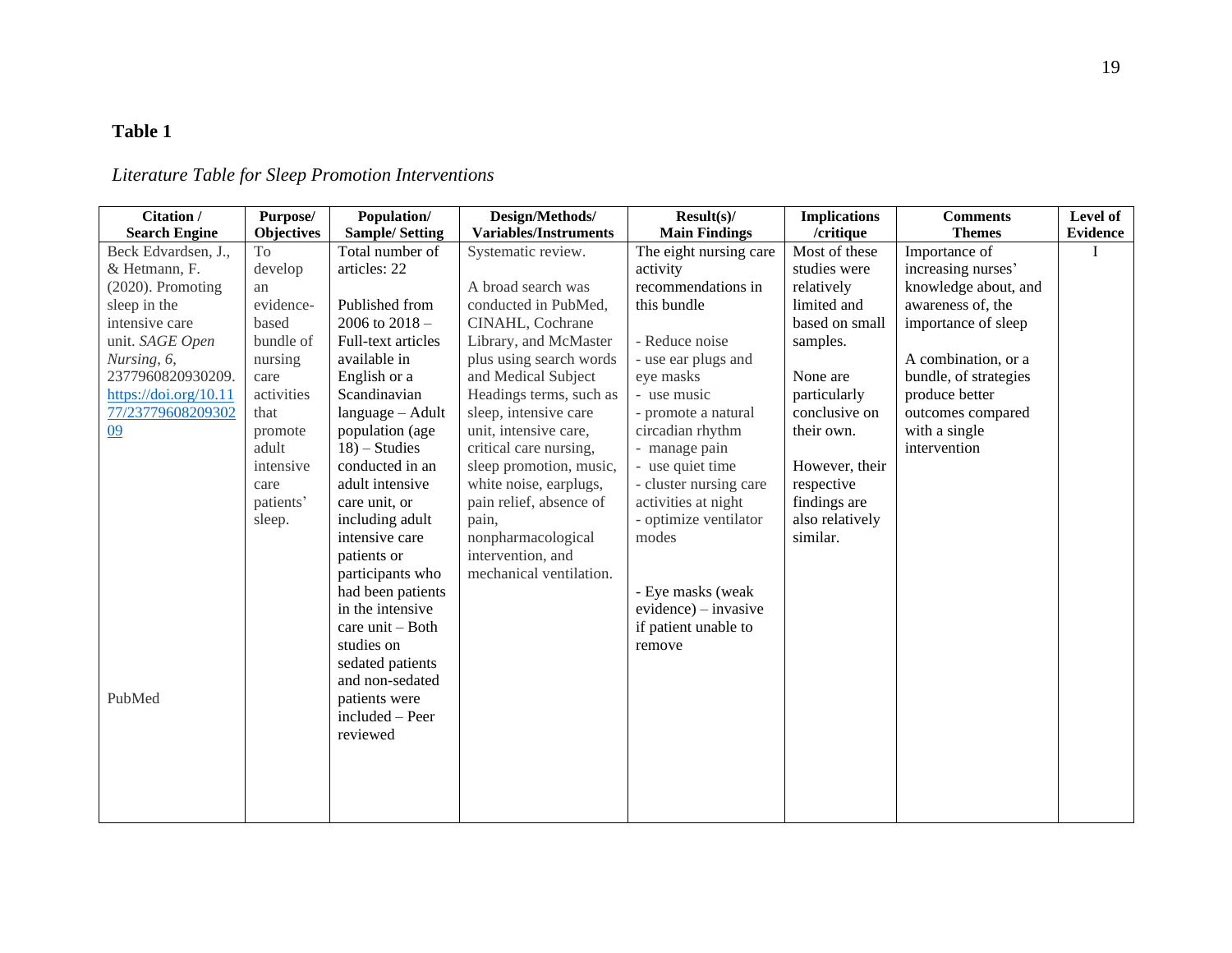| Citation /            | Purpose/          | Population/           | Design/Methods/              | $Result(s)$ /           | <b>Implications</b> | <b>Comments</b>        | Level of        |
|-----------------------|-------------------|-----------------------|------------------------------|-------------------------|---------------------|------------------------|-----------------|
| <b>Search Engine</b>  | <b>Objectives</b> | <b>Sample/Setting</b> | <b>Variables/Instruments</b> | <b>Main Findings</b>    | /critique           | <b>Themes</b>          | <b>Evidence</b> |
| Devlin, J. W.,        | To update         | Critically ill        | Evidence-based clinical      | The Pain,               | Recommendin         | Only the disruption of |                 |
| Skrobik, Y.,          | and               | patients in the       | practice guidelines          | Agitation/Sedation,     | g                   | sleep section will be  |                 |
| Gélinas, C.,          | expand            | ICU                   | based on systematic          | Delirium, Immobility    | - assist-control    | used in the paper.     |                 |
| Needham, D. M.,       | the 2013          |                       | reviews of RCTs or           | (mobilization/rehabilit | ventilation at      |                        |                 |
| Slooter, A.,          | Clinical          |                       | three or more RCTs           | ation), and Sleep       | night (vs           | It suggests that a     |                 |
| Pandharipande, P.     | Practice          |                       |                              | (disruption) panel      | pressure            | multi-component        |                 |
| P., Watson, P.L.,     | Guideline         |                       | <b>Systematic Review</b>     | issued 37               | support             | protocolized approach, |                 |
| Weinhouse, G. L.,     | s for the         |                       |                              | recommendations         | ventilation)        | but no specific        |                 |
| Nunnally, M. E.,      | Managem           |                       | Thirty-two international     | (three strong and 34)   | - Noise and         | combinations of        |                 |
| Rochwerg, B.,         | ent of            |                       | experts, four                | conditional), two       | light reduction     | interventions are      |                 |
| Balas, M. C., van     | Pain,             |                       | methodologists, and          | good practice           | strategies          | discussed.             |                 |
| den Boogaard, M.,     | Agitation,        |                       | four critical illness        | statements, and 32      | - A sleep           |                        |                 |
| Bosma, K. J.,         | and               |                       | survivors met virtually      | ungraded,               | promoting           | Low or very low        |                 |
| Brummel, N. E.,       | Delirium          |                       | at least monthly.            | nonactionable           | multi-              | quality of evidence    |                 |
| Chanques, G.,         | in Adult          |                       | Content experts,             | statements. Three       | component           | due to a lack of       |                 |
| Denehy, L., Drouot,   | Patients in       |                       | methodologists, and          | questions from the      | protocol            | blinding.              |                 |
| X., Fraser, G. L.,    | the ICU.          |                       | ICU survivors were           | patient-centered        |                     |                        |                 |
| Harris, J. E., Joffe, |                   |                       | represented in each of       | prioritized question    | <b>Not</b>          | See Appendix A for     |                 |
| A. M.,                |                   |                       | the five sections of the     | list remained without   | recommending        | appraisal.             |                 |
| Alhazzani, W.         |                   |                       | guidelines: Pain,            | recommendation.         |                     |                        |                 |
| $(2018)$ . Clinical   |                   |                       | Agitation/sedation,          |                         | aromatherapy,       |                        |                 |
| practice guidelines   |                   |                       | Delirium, Immobility         |                         | acupressure, or     |                        |                 |
| for the prevention    |                   |                       | (mobilization/rehabilitat    |                         | music at night      |                        |                 |
| and management of     |                   |                       | ion), and Sleep              |                         | - the use of        |                        |                 |
| pain,                 |                   |                       | (disruption).                |                         | melatonin,          |                        |                 |
| agitation/sedation,   |                   |                       |                              |                         | dexmedetomid        |                        |                 |
| delirium,             |                   |                       |                              |                         | ine, or             |                        |                 |
| immobility, and       |                   |                       |                              |                         | propofol at         |                        |                 |
| sleep disruption in   |                   |                       |                              |                         | night for sleep     |                        |                 |
| adult patients in the |                   |                       |                              |                         |                     |                        |                 |
| ICU. Critical Care    |                   |                       |                              |                         |                     |                        |                 |
| Medicine, 46(9),      |                   |                       |                              |                         |                     |                        |                 |
| e825-e873.            |                   |                       |                              |                         |                     |                        |                 |
| https://doi.org/10.10 |                   |                       |                              |                         |                     |                        |                 |
| 97/CCM.000000000      |                   |                       |                              |                         |                     |                        |                 |
| 0003299               |                   |                       |                              |                         |                     |                        |                 |
| Pub-Med               |                   |                       |                              |                         |                     |                        |                 |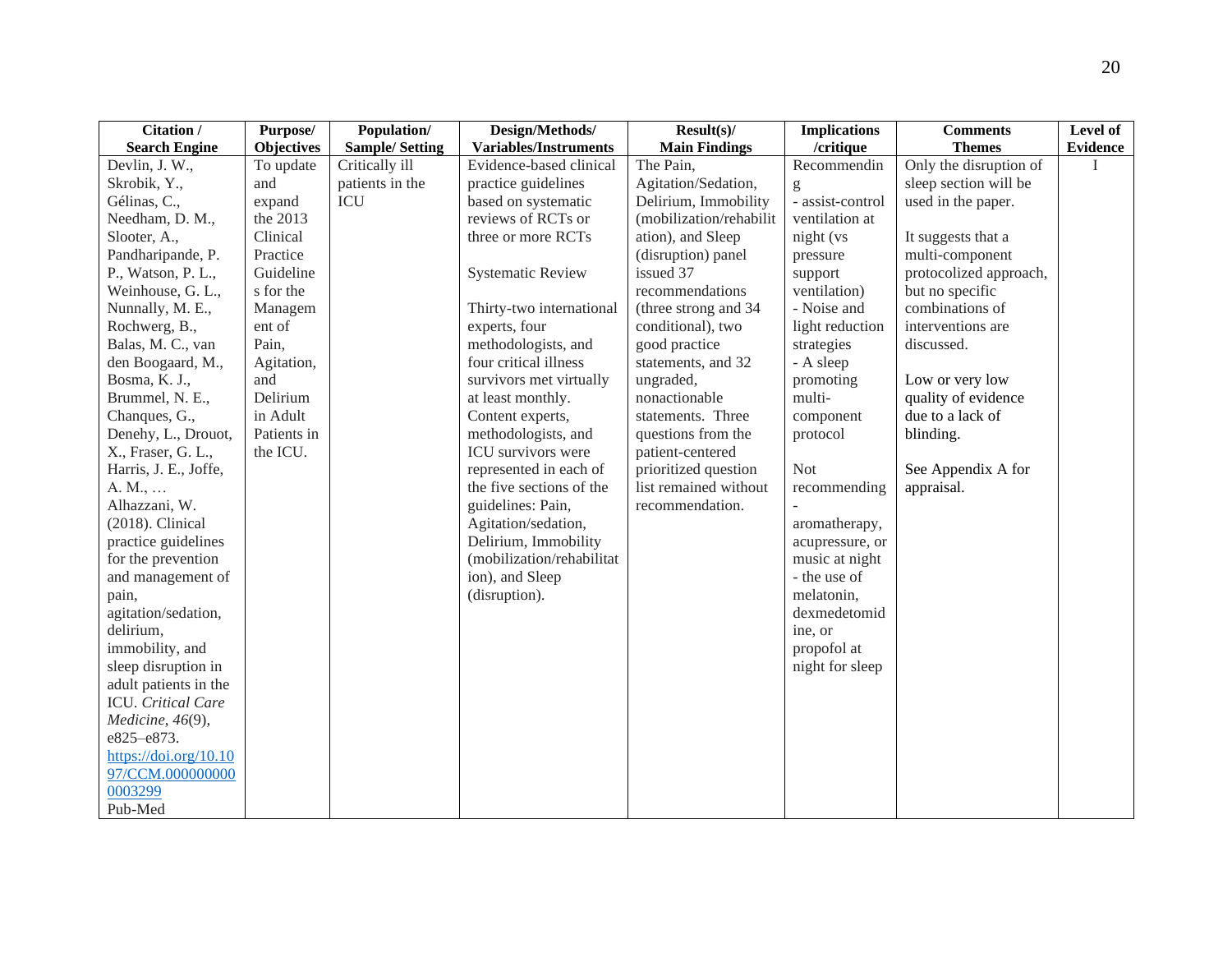| Citation /            | Purpose/          | Population/           | Design/Methods/              | $Result(s)$ /          | <b>Implications</b> | <b>Comments</b>    | Level of        |
|-----------------------|-------------------|-----------------------|------------------------------|------------------------|---------------------|--------------------|-----------------|
| <b>Search Engine</b>  | <b>Objectives</b> | <b>Sample/Setting</b> | <b>Variables/Instruments</b> | <b>Main Findings</b>   | /critique           | <b>Themes</b>      | <b>Evidence</b> |
| Grimm J. (2020).      | To review         | ICU setting           | Literature review            | Sleep deprivation is   | Lack of             | Nonpharmacological | VII             |
| Sleep deprivation in  | the current       |                       |                              | becoming an            | reliability and     | approaches         |                 |
| the intensive care    | literature        |                       | Sleep monitoring $-$         | increasingly prevalent | validity of         | -Noise reduction   |                 |
| patient. Critical     | on sleep          |                       | Difficult to assess.         | problem in the ICU     | sleep               | - Reducing the     |                 |
| Care Nurse, 40(2),    | deprivatio        |                       | Tools: Actigraphy or         | population and can     | assessment          | frequency of care  |                 |
| e16-e24.              | n in the          |                       | polysomnography              | lead to difficulties   | tools used in       | interventions      |                 |
| https://doi.org/10.40 | intensive         |                       | (PSG): most reliable         | with sleep well        | the studies         | -Eliminating       |                 |
| 37/ccn2020939         | care unit         |                       | but not realistic or cost-   | beyond the stage of    |                     | continuous light   |                 |
|                       | setting           |                       | effective in ICU             | critical illness.      |                     | exposure           |                 |
|                       | and               |                       |                              |                        |                     | -Medication        |                 |
|                       | present           |                       |                              |                        |                     | adjustment         |                 |
|                       | care              |                       |                              |                        |                     |                    |                 |
|                       | guidelines        |                       |                              |                        |                     |                    |                 |
|                       | in a              |                       |                              |                        |                     |                    |                 |
|                       | concise           |                       |                              |                        |                     |                    |                 |
|                       | format.           |                       |                              |                        |                     |                    |                 |
|                       |                   |                       |                              |                        |                     |                    |                 |
|                       |                   |                       |                              |                        |                     |                    |                 |
|                       |                   |                       |                              |                        |                     |                    |                 |
|                       |                   |                       |                              |                        |                     |                    |                 |
|                       |                   |                       |                              |                        |                     |                    |                 |
|                       |                   |                       |                              |                        |                     |                    |                 |
|                       |                   |                       |                              |                        |                     |                    |                 |
|                       |                   |                       |                              |                        |                     |                    |                 |
|                       |                   |                       |                              |                        |                     |                    |                 |
|                       |                   |                       |                              |                        |                     |                    |                 |
|                       |                   |                       |                              |                        |                     |                    |                 |
|                       |                   |                       |                              |                        |                     |                    |                 |
|                       |                   |                       |                              |                        |                     |                    |                 |
|                       |                   |                       |                              |                        |                     |                    |                 |
|                       |                   |                       |                              |                        |                     |                    |                 |
|                       |                   |                       |                              |                        |                     |                    |                 |
|                       |                   |                       |                              |                        |                     |                    |                 |
|                       |                   |                       |                              |                        |                     |                    |                 |
|                       |                   |                       |                              |                        |                     |                    |                 |
|                       |                   |                       |                              |                        |                     |                    |                 |
|                       |                   |                       |                              |                        |                     |                    |                 |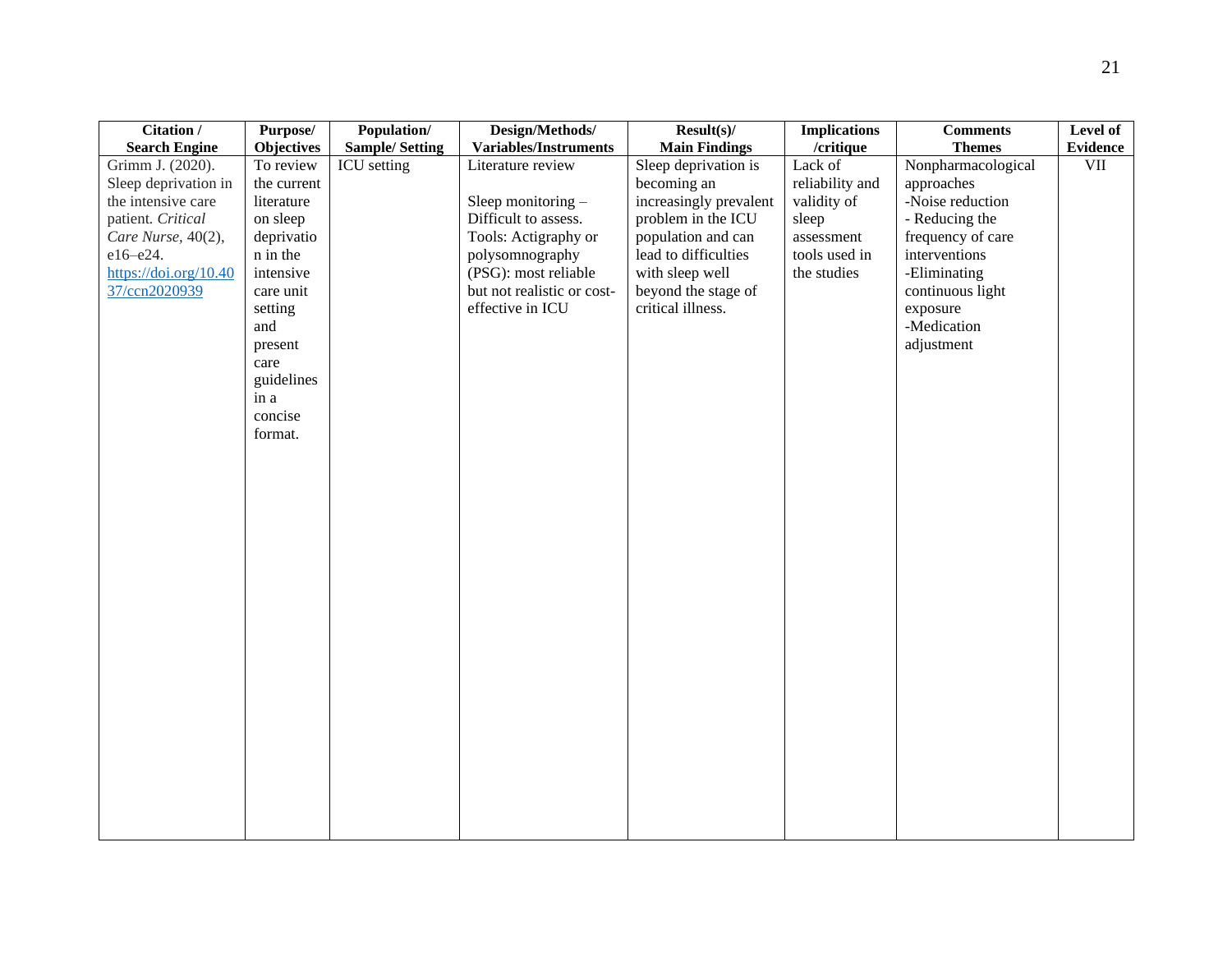| Citation /            | Purpose/          | Population/           | Design/Methods/             | $Result(s)$ /              | <b>Implications</b> | <b>Comments</b>        | Level of  |
|-----------------------|-------------------|-----------------------|-----------------------------|----------------------------|---------------------|------------------------|-----------|
| <b>Search Engine</b>  | <b>Objectives</b> | <b>Sample/Setting</b> | Variables/Instruments       | <b>Main Findings</b>       | /critique           | <b>Themes</b>          | Evidence  |
| Knauert, M. P.,       | To test the       | A 38-bed medical      | Quasi-experimental          | Usual care and sleep       | No direct           | Limit non-urgent       | $\rm III$ |
| Pisani, M., Redeker,  | impact of         | ICU (MICU) of         | design.                     | protocol patients had      | correlation         | bedside care between   |           |
| N., Murphy, T.,       | an                | an academic,          |                             | equivalent levels of       | with delirium.      | 0000-0359 in addition  |           |
| Araujo, K., Jeon, S., | intensive         | tertiary hospital.    | The protocol restricted     | in-room activity,          | Protocol            | to hospital-wide quiet |           |
| & Yaggi, H. (2019).   | care unit         | In total, 56          | non-urgent bedside care     | sound and light            | measured level      | protocol with dimmed   |           |
| Pilot study: An       | (ICU)             | patients were         | from 00:00 to 03:59.        | during the baseline        | of in-room          | hallway light, limited |           |
| intensive care unit   | sleep             | enrolled and          | Patients were assigned      | time block (20:00-         | activity and        | overhead page,         |           |
| sleep promotion       | promotion         | randomized to         | to usual care $(n = 30)$ or | 23:59).                    | sound levels,       | earplugs, eye mask     |           |
| protocol. BMJ open    | protocol          | usual care $(n=30)$   | the sleep protocol ( $n =$  |                            | which affect        | and television         |           |
| respiratory           | on                | or sleep protocol     | $26$ ).                     | During the rest time       | the quality of      | headphones.            |           |
| research, $6(1)$ ,    | overnight         | $(n=26)$ . The        |                             | block (00:00-03:59),       | sleep.              |                        |           |
| e000411.              | in-room           | mean age of           | The primary outcomes        | the sleep protocol arm     |                     |                        |           |
| https://doi.org/10.11 | disturbanc        | enrolled patients     | were measures of in-        | had 32% fewer room         |                     |                        |           |
| 36/bmjresp-2019-      | e.                | was 62.5 years.       | room activity, sound        | entries (relative ratio    |                     |                        |           |
| 000411                |                   |                       | and light. These three      | $(RR)$ 0.68, $p = 0.001$ ) |                     |                        |           |
|                       |                   | Setting: a            | types of disturbance        | and 9.1 fewer minutes      |                     |                        |           |
|                       |                   | hospital-wide         | were compared between       | of in-room activity $(p)$  |                     |                        |           |
|                       |                   | quiet protocol in     | arms during a baseline      | $= 0.0002$ ).              |                     |                        |           |
|                       |                   | place from 23:00      | time block (20:00-          | Also, the length of        |                     |                        |           |
|                       |                   | to 06:00 in which     | 23:59) and a rest time      | time between room          |                     |                        |           |
|                       |                   | hallway lights are    | block (00:00-03:59).        | entrances increased        |                     |                        |           |
|                       |                   | dimmed, and           |                             | from 26.4 to 45.8 min      |                     |                        |           |
|                       |                   | overhead pages        |                             | $(p = 0.0004)$ .           |                     |                        |           |
|                       |                   | are limited. All      |                             | The sleep protocol         |                     |                        |           |
|                       |                   | patients receive a    |                             | arm also had lower         |                     |                        |           |
|                       |                   | quiet pack with       |                             | sound during the rest      |                     |                        |           |
|                       |                   | earplugs, an eye      |                             | time block. Mean A-        |                     |                        |           |
|                       |                   | mask and              |                             | weighted sound was         |                     |                        |           |
|                       |                   | television            |                             | 2.5 decibels lower $(p)$   |                     |                        |           |
|                       |                   | headphones. All       |                             | $= 0.02$ , and there       |                     |                        |           |
|                       |                   | patient rooms are     |                             | were 36% fewer             |                     |                        |           |
|                       |                   | private with three    |                             | peaks (RR 0.64, $p =$      |                     |                        |           |
|                       |                   | solid walls and       |                             | $0.02$ ).                  |                     |                        |           |
|                       |                   | one glass wall,       |                             | Light levels were          |                     |                        |           |
|                       |                   | which includes        |                             | highly variable and        |                     |                        |           |
|                       |                   | the room              |                             | not changed by the         |                     |                        |           |
|                       |                   | doorway.              |                             | sleep protocol.            |                     |                        |           |
|                       |                   |                       |                             |                            |                     |                        |           |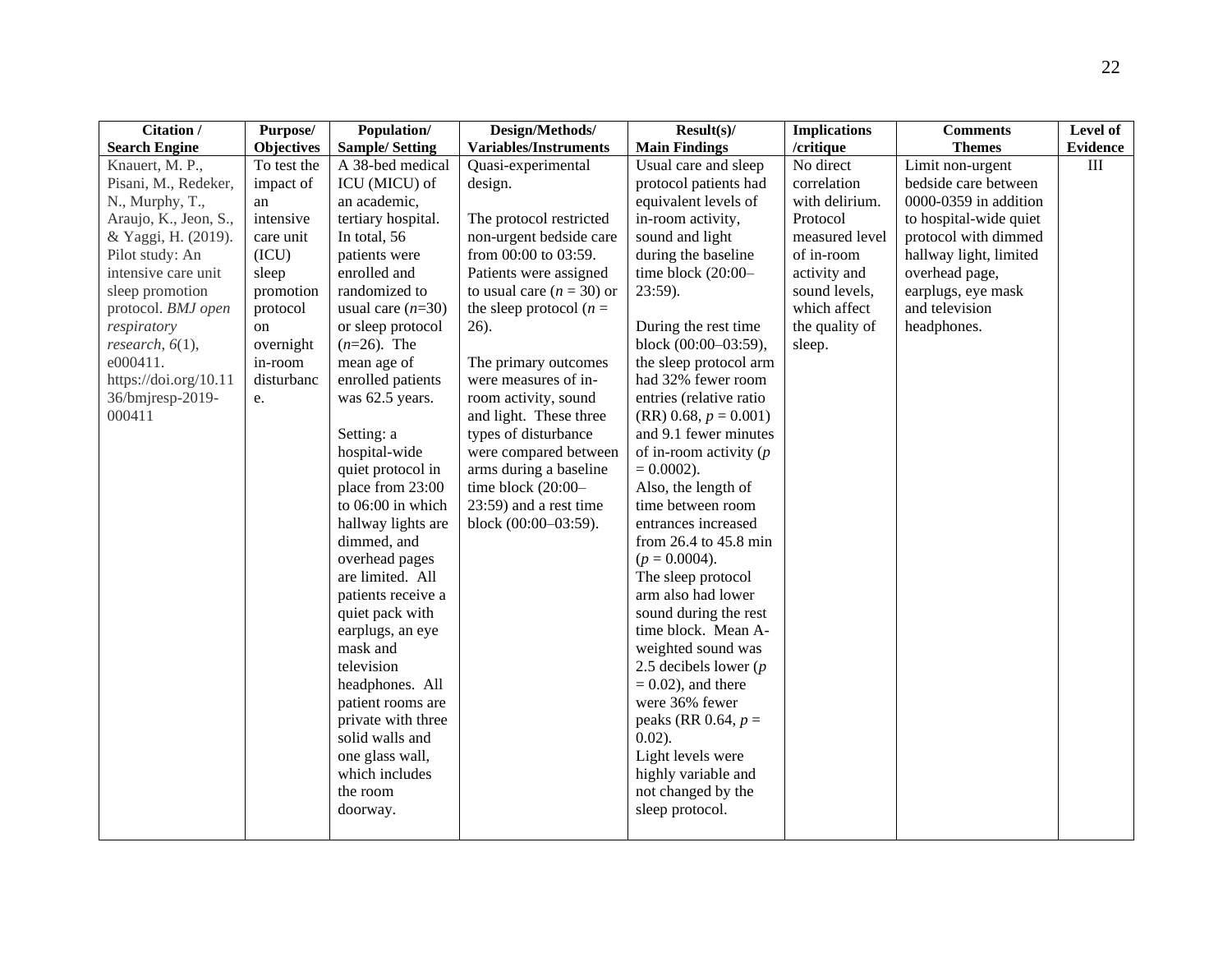| Citation /                                                                                                                                                                                                                                                                                         | Purpose/                                                                                                                  | Population/                                                                                                                                                                                                                                                                 | Design/Methods/                                                                                                                                                                                                                                                       | $Result(s)$ /                                                                                                                                                                                                                                                                                                                         | <b>Implications</b>                                                                                                                                                                                           | <b>Comments</b>                                                                                                                                                                                                                          | Level of        |
|----------------------------------------------------------------------------------------------------------------------------------------------------------------------------------------------------------------------------------------------------------------------------------------------------|---------------------------------------------------------------------------------------------------------------------------|-----------------------------------------------------------------------------------------------------------------------------------------------------------------------------------------------------------------------------------------------------------------------------|-----------------------------------------------------------------------------------------------------------------------------------------------------------------------------------------------------------------------------------------------------------------------|---------------------------------------------------------------------------------------------------------------------------------------------------------------------------------------------------------------------------------------------------------------------------------------------------------------------------------------|---------------------------------------------------------------------------------------------------------------------------------------------------------------------------------------------------------------|------------------------------------------------------------------------------------------------------------------------------------------------------------------------------------------------------------------------------------------|-----------------|
|                                                                                                                                                                                                                                                                                                    |                                                                                                                           |                                                                                                                                                                                                                                                                             |                                                                                                                                                                                                                                                                       |                                                                                                                                                                                                                                                                                                                                       |                                                                                                                                                                                                               |                                                                                                                                                                                                                                          |                 |
| <b>Search Engine</b><br>Litton, E., Carnegie,<br>V., Elliott, R., &<br>Webb, S. A. (2016).<br>The efficacy of<br>earplugs as a sleep<br>hygiene strategy for<br>reducing delirium in<br>the ICU: A<br>systematic review<br>and meta-<br>analysis. Critical<br>Care<br>Medicine, 44(5),<br>992-999. | <b>Objectives</b><br>To assess<br>the<br>efficacy of<br>earplugs<br>as an ICU<br>strategy<br>for<br>reducing<br>delirium. | Sample/ Setting<br>Nine studies<br>published<br>between 2009<br>and 2015,<br>including 1,455<br>participants,<br>fulfilled the<br>eligibility criteria<br>and were<br>included in the<br>systematic<br>review.<br>Studies included                                          | <b>Variables/Instruments</b><br>Systematic review and<br>meta-analysis<br>Independent variable:<br>earplugs<br>Dependent variable:<br>hospital length of stay,<br>ICU and hospital<br>mortality, sleep quality,<br>earplug safety, cost, and<br>incidence of delirium | <b>Main Findings</b><br>Earplug placement<br>was associated with a<br>relative risk of<br>delirium of $0.59$ (95%<br>CI, $0.44 - 0.78$ ) and no<br>significant<br>heterogeneity<br>between the studies (I,<br>$39\%$ ; p = 0.16).<br>Hospital mortality<br>was reported in four<br>studies ( $n = 481$ ) and<br>was associated with a | /critique<br>The potential<br>effect of<br>cointervention<br>s and the<br>optimal<br>strategy for<br>improving<br>sleep hygiene<br>and associated<br>effect on<br>patient-<br>centered<br>outcomes<br>remains | <b>Themes</b><br>Placement of earplugs<br>in patients admitted to<br>the ICU, either in<br>isolation or as part of a<br>bundle of sleep<br>hygiene improvement,<br>is associated with a<br>significant reduction in<br>risk of delirium. | <b>Evidence</b> |
| Pub Med                                                                                                                                                                                                                                                                                            |                                                                                                                           | earplugs as an<br>isolated<br>intervention $(n =$<br>3), or as part of a<br>bundle with eye<br>shades ( $n = 2$ ), or<br>earplugs, eye<br>shades, and<br>additional sleep<br>noise abatement<br>strategies ( $n = 4$ ).<br>The risk of bias<br>was high for all<br>studies. |                                                                                                                                                                                                                                                                       | relative risk of 0.77<br>(95% CI, 0.54-1.11; I,<br>0%; $p < 0.001$ ).<br>Compliance with the<br>placement of earplugs<br>was reported in six<br>studies ( $n = 681$ ).<br>The mean per-patient<br>noncompliance was<br>13.1% (95% CI, 7.8-<br>$25.4$ ) of those<br>assigned to receive<br>earplugs.                                   | uncertain.                                                                                                                                                                                                    |                                                                                                                                                                                                                                          |                 |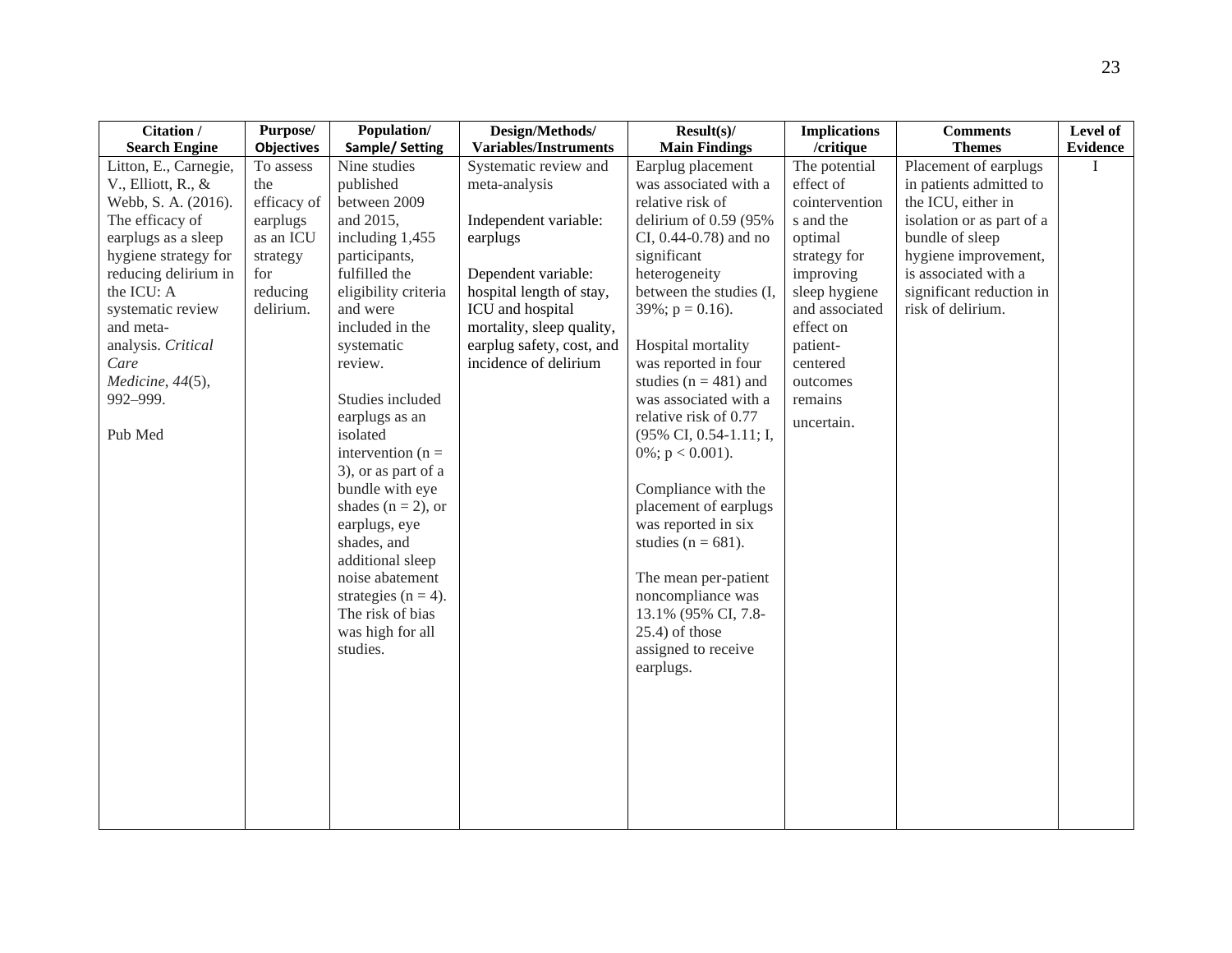| Citation /                                                                                                                                                                                                                                                                                                                | Purpose/                                                                                                                                                                                                                                   | Population/                                                                                                                                         | Design/Methods/                                                                                                                                                                                                                                                          | $Result(s)$ /                                                                                                                                                                                                                                                                                                                                                                                                                                                                                                                             | <b>Implications</b>                                                                                                                                                               | <b>Comments</b>                                                                                                                           | Level of        |
|---------------------------------------------------------------------------------------------------------------------------------------------------------------------------------------------------------------------------------------------------------------------------------------------------------------------------|--------------------------------------------------------------------------------------------------------------------------------------------------------------------------------------------------------------------------------------------|-----------------------------------------------------------------------------------------------------------------------------------------------------|--------------------------------------------------------------------------------------------------------------------------------------------------------------------------------------------------------------------------------------------------------------------------|-------------------------------------------------------------------------------------------------------------------------------------------------------------------------------------------------------------------------------------------------------------------------------------------------------------------------------------------------------------------------------------------------------------------------------------------------------------------------------------------------------------------------------------------|-----------------------------------------------------------------------------------------------------------------------------------------------------------------------------------|-------------------------------------------------------------------------------------------------------------------------------------------|-----------------|
| <b>Search Engine</b>                                                                                                                                                                                                                                                                                                      | <b>Objectives</b>                                                                                                                                                                                                                          | Sample/Setting                                                                                                                                      | <b>Variables/Instruments</b>                                                                                                                                                                                                                                             | <b>Main Findings</b>                                                                                                                                                                                                                                                                                                                                                                                                                                                                                                                      | /critique                                                                                                                                                                         | <b>Themes</b>                                                                                                                             | <b>Evidence</b> |
| Locihová, H.,<br>Axmann, K.,<br>Padyšáková, H., &<br>Fejfar, J. (2018).<br>Effect of the use of<br>earplugs and eye<br>mask on the quality<br>of sleep in intensive<br>care patients: A<br>systematic<br>review. Journal of<br>Sleep<br>research, 27(3),<br>e12607.<br>https://doi.org/10.11<br>$11/$ jsr.12607<br>PubMed | To present<br>a review<br>of recent<br>literature<br>focused<br>on chosen<br>types of<br>nonpharm<br>acological<br>interventi<br>ons<br>(earplugs)<br>and<br>eyemask)<br>analyzing<br>their<br>effect on<br>sleep<br>quality/qu<br>antity. | <b>Total 1379</b><br>participants ICU<br>and non-ICU<br>patients from 19<br>studies from<br>USA, China, Iran,<br>Britain, Belgium,<br>France, India | Systematic Review and<br>Meta-analyses<br>Pittsburgh Sleep<br>Quality Index (PSQI)<br>Richards Campbell<br>Sleep Questionnaire<br>(RCSQ)<br>Verran and Snydern<br>Halpern Sleep Scale<br>(VHS)<br>Polysomnography<br>(PSG)<br>Actigraphy (ACT)<br>Bispectral index (BIS) | Effect of earplugs,<br>eye mask, melatonin<br>was evaluated<br>separately or<br>combined using Rapid<br>Eye Movement<br>(REM) latency, REM<br>phase proportion,<br>melatonin metabolite,<br>Sleep onset latency,<br>number of<br>awakenings, sleep<br>arousal index,<br>melatonin level, self-<br>assessment of sleep<br>quality by the original<br>method (SAI) score,<br>anxiety score, PSQI<br>score, Sleep quality<br>score, Sleep quantity<br>score, levels of 6-<br>SMT and cortisol in<br>urine, RCSQ score,<br>ACT, Speigel score | Differences in<br>quality sleep<br>assessment<br>methodology<br>in individual<br>studies do not<br>allow for a full<br>comparative<br>systematic<br>statistical<br>meta-analysis. | Earplugs and eye mask<br>showed potential<br>positive effects on<br>sleep quality and the<br>incidence of delirium<br>in the ICU patients | $\bf{I}$        |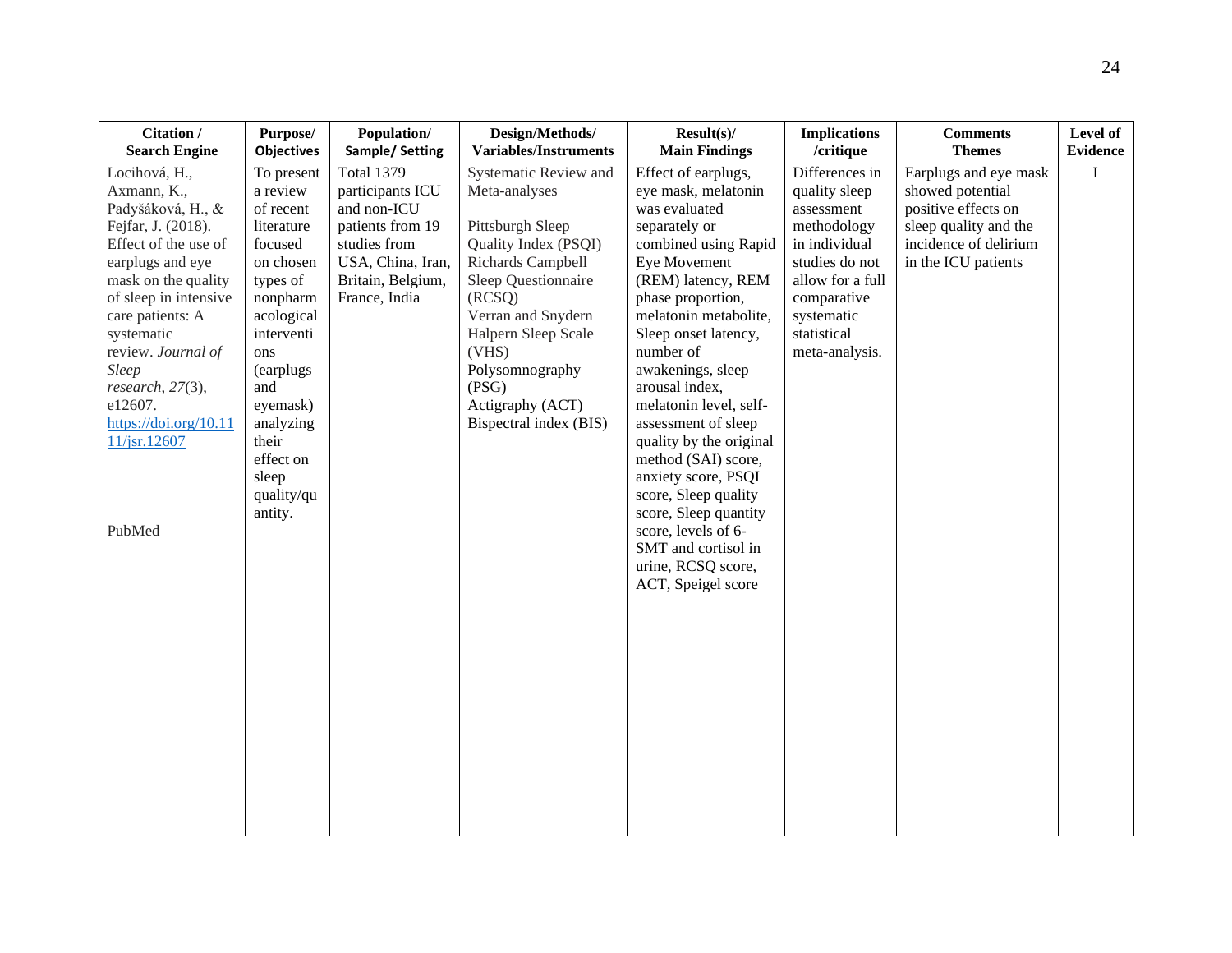| Citation /<br><b>Search Engine</b> | Purpose/<br><b>Objectives</b> | population/<br>Sample/<br><b>Setting</b> | Design/Methods/<br><b>Variables/Instruments</b> | $Result(s)$ /<br><b>Main Findings</b> | <b>Implication</b><br>s/critique | <b>Comments</b><br><b>Themes</b> | Level of<br><b>Evidence</b> |
|------------------------------------|-------------------------------|------------------------------------------|-------------------------------------------------|---------------------------------------|----------------------------------|----------------------------------|-----------------------------|
| Patel, J., Baldwin,                | To                            | 167 patients                             | Pre and Post test design                        | An increased mean                     | The                              | -Close all doors                 | $\overline{III}$            |
| J., Bunting, P., $\&$              | investigat                    | for pre-                                 | Cohort based study                              | (SD) sleep efficiency                 | introductio                      | -Turn monitoring equipment       |                             |
| Laha, S. (2014).                   | e whether                     | intervention,                            |                                                 | index $(60.8 (3.5)$                   | n of an                          | to night mode (23:00-07:00)      |                             |
| The effect of a                    | the                           | 171 patients                             | Inclusion criteria                              | before vs 75.9 (2.2)                  | environme                        | -Reduce volumes on all           |                             |
| multi-component                    | implement                     | for post-                                | Patient $> 18$ years of age                     | after, $p = 0.031$ ;                  | ntal noise                       | telephones (2300-0700)           |                             |
| multidisciplinary                  | ation of a                    | intervention                             | Patient spending one or                         | reduced mean sound                    | and light                        | -No non-clinical discussions     |                             |
| bundle of                          | bundle of                     |                                          | more nights on the ICU                          | $(68.8 (4.2)$ dB before               | reduction                        | around patients' bed spaces      |                             |
| interventions on                   | nonpharm                      | 24 bed adult                             |                                                 | vs 61.8 (9.1) dB after,               | program as                       | -Staff and visitors to speak     |                             |
| sleep and delirium                 | acological                    | mixed                                    | Exclusion criteria                              | $p = 0.002$ ) and light               | a bundle of                      | quietly                          |                             |
| in medical and                     | interventi                    | surgical/med                             | Pre-existing history of                         | levels (594 (88.2) lux                | nonpharma                        | -Offer earplugs to all patients  |                             |
| surgical intensive                 | ons,                          | ical ICU in a                            | sleep pathology, severe                         | before vs 301 (53.5)                  | cological                        | with RASS>4                      |                             |
| care                               | consisting                    | teaching                                 | visual or hearing                               | lux after, $p = 0.003$ ;              | interventio                      | -Dim main ICU lights (2300-      |                             |
| patients. Anesthesia,              | of                            | hospital                                 | impairment, alcohol                             | and reduced number of                 | ns in the                        | 0700)                            |                             |
| 69(6), 540-549.                    | environme                     |                                          | addiction or illicit drug                       | awakenings caused by                  | intensive                        | -Use bedside lighting            |                             |
| https://doi.org/10.11              | ntal noise                    |                                          | abuse History of                                | care activities                       | care unit                        | for patient care                 |                             |
| 11/anae.12638                      | and light                     |                                          | cognitive dysfunction                           | overnight $(11.0 (1.1)$               | was                              | -Offer eye masks to all          |                             |
|                                    | reduction                     |                                          | (defined as the presence                        | before $vs 9.0 (1.2)$                 | effective in                     | patients with RASS>4             |                             |
|                                    | designed                      |                                          | or history of dementia,                         | after, $p = 0.003$ ). In              | reducing                         | -Group care/procedures           |                             |
|                                    | to reduce                     |                                          | traumatic brain injury,                         | addition, the                         | sleep                            | -Complete care Procedures        |                             |
|                                    | disturbing                    |                                          | stroke or hepatic                               | introduction of the                   | deprivation                      | before 23:00 or delay their      |                             |
|                                    | patients                      |                                          | encephalopathy)                                 | care bundle led to a                  | and                              | completion until after 08:00     |                             |
|                                    | during the                    |                                          | Previously discharged                           | reduced incidence of                  | delirium.                        | -Orientate patients regarding    |                             |
| PubMed                             | night, was                    |                                          | from the ICU in this                            | delirium $(55/167)$                   |                                  | time, place, date every eight    |                             |
|                                    | associated                    |                                          | hospital admission                              | $(33%)$ before vs                     |                                  | hours                            |                             |
|                                    | with                          |                                          | Neurosurgical patients                          | 24/171 (14%) after, $p$               |                                  | -If patients sleep poorly or     |                             |
|                                    | improved                      |                                          | Developed delirium at                           | $< 0.001$ ), and less time            |                                  | have a positive result on the    |                             |
|                                    | sleep and                     |                                          | any point during the                            | spent in delirium (3.4)               |                                  | <b>Confusion Assessment</b>      |                             |
|                                    | a reduced                     |                                          | study (defined as a                             | $(1.4)$ days before vs                |                                  | Method for the Intensive         |                             |
|                                    | incidence                     |                                          | single positive result on                       | 1.2 (0.9) days after, $p$             |                                  | Care Unit, perform a             |                             |
|                                    | of                            |                                          | the Confusion                                   | $= 0.021$ ). Increases in             |                                  | medication review within 24      |                             |
|                                    | delirium.                     |                                          | Assessment Method for                           | sleep efficiency index                |                                  | h                                |                             |
|                                    |                               |                                          | the ICU)                                        | were associated with a                |                                  | -Set appropriate sedation        |                             |
|                                    |                               |                                          | Received sedative                               | lower odds ratio (OR)                 |                                  | targets once per day (RASS)      |                             |
|                                    |                               |                                          | medications within 24 h                         | of developing delirium                |                                  | - SAT and SBT                    |                             |
|                                    |                               |                                          |                                                 | (OR 0.90, 95% CI                      |                                  | -Hourly pain scores &            |                             |
|                                    |                               |                                          |                                                 | $0.84 - 0.97$ ).                      |                                  | prompt action                    |                             |
|                                    |                               |                                          |                                                 |                                       |                                  | -Ensure early mobilization       |                             |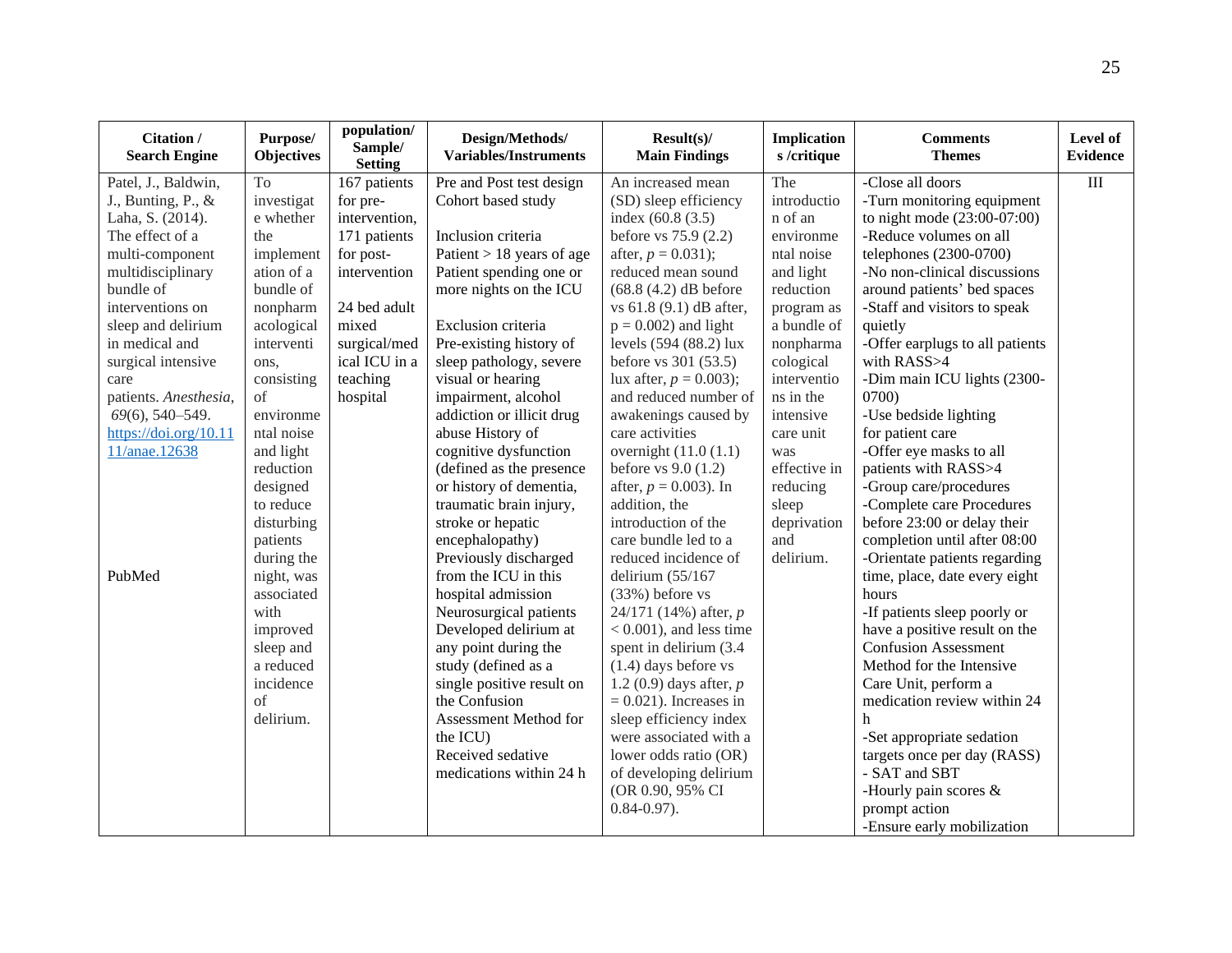| Citation /            | Purpose/          | population/           | Design/Methods/              | $Result(s)$ /         | <b>Implications</b> | <b>Comments</b>         | Level of        |
|-----------------------|-------------------|-----------------------|------------------------------|-----------------------|---------------------|-------------------------|-----------------|
| <b>Search Engine</b>  | <b>Objectives</b> | <b>Sample/Setting</b> | <b>Variables/Instruments</b> | <b>Main Findings</b>  | /critique           | <b>Themes</b>           | <b>Evidence</b> |
| Pisani, M. A., &      | To review         | Critically ill        | Literature review            | Sleep disruption in   | Strategies to       | - Sound reduction (eg,  | $\rm{VII}$      |
| D'Ambrosio, C.        | the               | patients in the       |                              | the $ICU$ – prolonged | improve sleep       | ear plugs, alarms       |                 |
| $(2020)$ . Sleep and  | literature        | ICU                   |                              | sleep latency, sleep  |                     | silenced in room)       |                 |
| delirium in adults    | on sleep          |                       |                              | fragmentation, and    | multifactorial      | -Reduction of bright    |                 |
| who are critically    | in critical       |                       |                              | numerous arousals.    | and                 | lights during typical   |                 |
| ill: A contemporary   | illness and       |                       |                              |                       | coordinated         | sleep hours (eg, offset |                 |
| review. Chest, 157(4  | the               |                       |                              | Barriers to sleep in  | bundled care        | lighting rather than    |                 |
| $), 977 - 984.$       | potential         |                       |                              | $ICU - noise$         |                     | overhead, reduced       |                 |
| https://doi.org/10.10 | mechanis          |                       |                              | (average noise level  |                     | intensity, sleep mask)  |                 |
| 16/j.chest.2019.12.0  | ms and            |                       |                              | 55 to 65 dB,          |                     | - Limitation of         |                 |
| 03                    | pathways          |                       |                              | recommendation: 45    |                     | interruptions during    |                 |
|                       | that may          |                       |                              | dB during day 35 dB   |                     | typical sleep hours     |                 |
|                       | connect           |                       |                              | at night)             |                     | -Daytime mobility and   |                 |
|                       | sleep and         |                       |                              | - patient care        |                     | attempts at             |                 |
|                       | delirium.         |                       |                              | activities            |                     | maintaining alertness   |                 |
| PubMed                |                   |                       |                              | - ambient lighting    |                     | when appropriate        |                 |
|                       |                   |                       |                              | - mechanical          |                     | -Relaxation techniques  |                 |
|                       |                   |                       |                              | ventilation           |                     | (eg, massage, reiki)    |                 |
|                       |                   |                       |                              | - Host related: pain, |                     |                         |                 |
|                       |                   |                       |                              | anxiety, pre-existing |                     |                         |                 |
|                       |                   |                       |                              | conditions            |                     |                         |                 |
|                       |                   |                       |                              | - Medications -       |                     |                         |                 |
|                       |                   |                       |                              | benzodiazepines,      |                     |                         |                 |
|                       |                   |                       |                              | Propofol, opiates     |                     |                         |                 |
|                       |                   |                       |                              |                       |                     |                         |                 |
|                       |                   |                       |                              |                       |                     |                         |                 |
|                       |                   |                       |                              |                       |                     |                         |                 |
|                       |                   |                       |                              |                       |                     |                         |                 |
|                       |                   |                       |                              |                       |                     |                         |                 |
|                       |                   |                       |                              |                       |                     |                         |                 |
|                       |                   |                       |                              |                       |                     |                         |                 |
|                       |                   |                       |                              |                       |                     |                         |                 |
|                       |                   |                       |                              |                       |                     |                         |                 |
|                       |                   |                       |                              |                       |                     |                         |                 |
|                       |                   |                       |                              |                       |                     |                         |                 |
|                       |                   |                       |                              |                       |                     |                         |                 |
|                       |                   |                       |                              |                       |                     |                         |                 |
|                       |                   |                       |                              |                       |                     |                         |                 |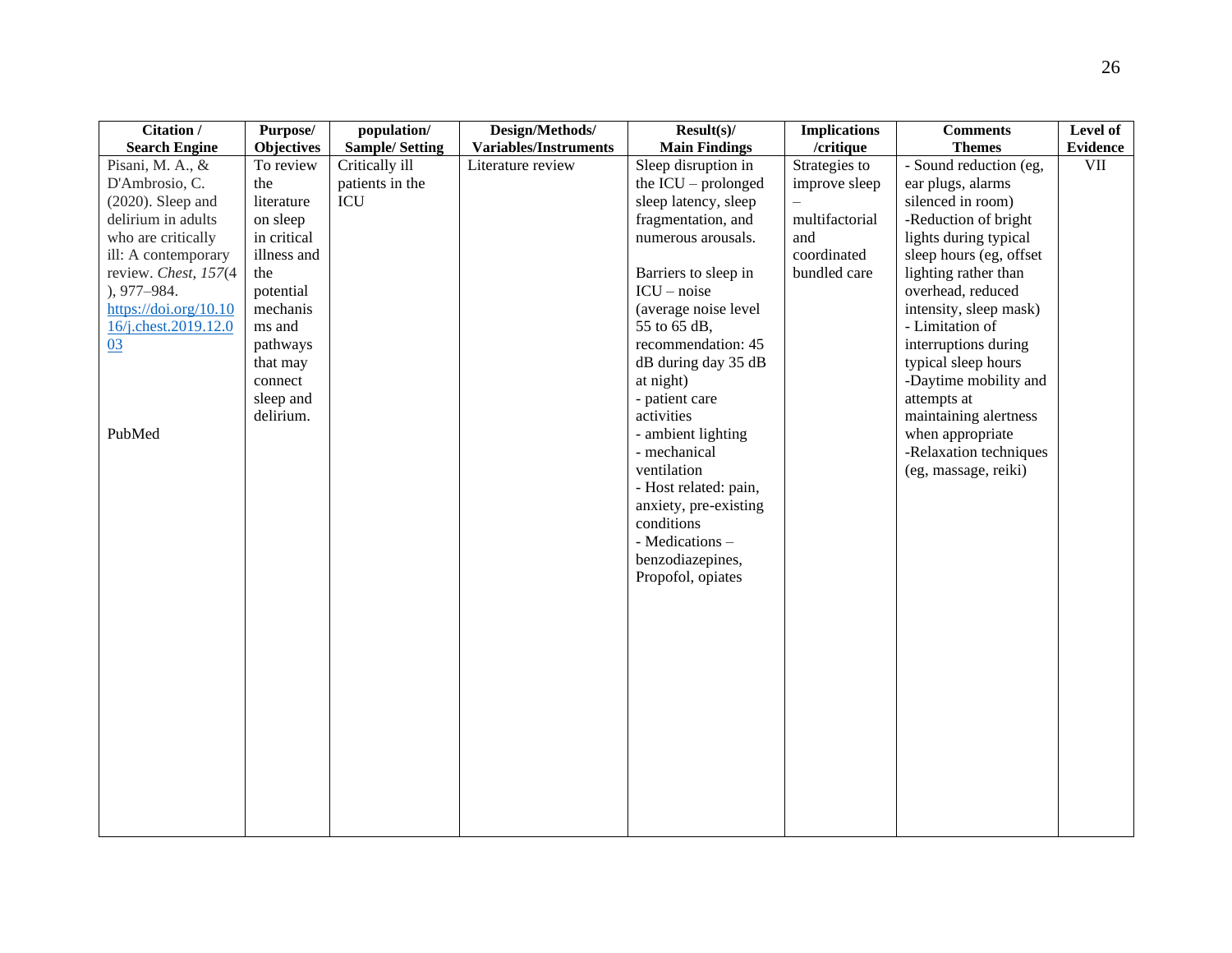| Citation /              | Purpose/          | population/           | Design/Methods/              | $Result(s)$ /              | <b>Implications</b> | <b>Comments</b>          | Level of        |
|-------------------------|-------------------|-----------------------|------------------------------|----------------------------|---------------------|--------------------------|-----------------|
| <b>Search Engine</b>    | <b>Objectives</b> | <b>Sample/Setting</b> | <b>Variables/Instruments</b> | <b>Main Findings</b>       | /critique           | <b>Themes</b>            | <b>Evidence</b> |
| Pun, B. T., Balas,      | To                | - Patients: 15,226    | Prospective,                 | Complete ABCDEF            | Limitations-        | <b>ABCDEF</b> bundle     | IV              |
| M. C., Barnes-Daly,     | evaluate          | adults with at        | multicenter, cohort          | bundle performance         | not                 | performance showed       |                 |
| M. A., Thompson, J.     | the               | least one ICU         | study from a national        | was associated with        | randomized,         | significant and          |                 |
| L., Aldrich, J. M.,     | relationshi       | day.                  | quality improvement          | lower likelihood of        | possibility of      | clinically meaningful    |                 |
| Barr, J., Byrum, D.,    | p between         | - Inclusion           | collaborative                | seven outcomes:            | reporting bias      | improvements in          |                 |
| Carson, S. S.,          | <b>ABCDEF</b>     | criteria: adult       |                              | - hospital death within    |                     | outcomes including       |                 |
| Devlin, J. W.,          | bundle            | patients, on or off   | Pain was measured with       | 7 days (adjusted           |                     | survival, mechanical     |                 |
| Engel, H. J.,           | performan         | mechanical            | Pain numeric rating          | hazard ratio, 0.32; CI,    | Although the        | ventilation use, coma    |                 |
| Esbrook, C. L.,         | ce and            | ventilation,          | scale score, Behavioral      | $0.17 - 0.62$              | paper is not        | and delirium, restraint- |                 |
| Hargett, K. D.,         | patient-          | admitted to a         | Pain Score, Critical         | - next-day mechanical      | specifically on     | free care, ICU re-       |                 |
| Harmon, L.,             | centered          | participating         | Care Pain Observation        | ventilation (adjusted      | nonpharmacol        | admissions, and post-    |                 |
| Hielsberg, C.,          | outcomes          | medical, surgical     | Tool (CPOT).                 | odds ratio [AOR],          | ogical              | ICU discharge            |                 |
| Jackson, J. C.,         | in critical       | cardiac, or           |                              | $0.28;$ CI, $0.22-0.36$ ), | interventions,      | disposition              |                 |
| Kelly, T. L., Kumar,    | care              | neurological ICU      |                              | - coma (AOR, 0.35;         | most of the         |                          |                 |
| V., Millner, L.,        |                   | - Exclusion           |                              | CI, $0.22 - 0.56$ ),       | bundle              |                          |                 |
| Morse, A., Perme,       |                   | criteria: patients    |                              | - delirium (AOR,           | consists of         |                          |                 |
| C. S.,  Ely, E. W.      |                   | who died or were      |                              | $0.60;$ CI, $0.49-0.72$ ), | nonpharmacol        |                          |                 |
| (2019). Caring for      |                   | discharged from       |                              | - physical restraint       | ogical              |                          |                 |
| critically ill patients |                   | the participating     |                              | use (AOR, 0.37; CI,        | interventions.      |                          |                 |
| with the ABCDEF         |                   | ICU within 24         |                              | $0.30 - 0.46$ ,            |                     |                          |                 |
| bundle: results of      |                   | hours of ICU          |                              | - ICU readmission          |                     |                          |                 |
| the ICU liberation      |                   | admission or          |                              | (AOR, 0.54; CI, 0.37-      |                     |                          |                 |
| collaborative in over   |                   | were undergoing       |                              | $0.79$ ), and              |                     |                          |                 |
| 15,000                  |                   | active life support   |                              | - discharge to a           |                     |                          |                 |
| adults. Critical Care   |                   | withdrawal            |                              | facility other than        |                     |                          |                 |
| Medicine, 47(1), 3-     |                   | and/or "comfort       |                              | home (AOR, 0.64; CI,       |                     |                          |                 |
| 14.                     |                   | care-only" within     |                              | $0.51 - 0.80$ ).           |                     |                          |                 |
| https://doi.org/10.10   |                   | 24 hrs of ICU         |                              |                            |                     |                          |                 |
| 97/CCM.000000000        |                   | admission             |                              |                            |                     |                          |                 |
| 0003482                 |                   | - Setting: 68         |                              |                            |                     |                          |                 |
|                         |                   | academic,             |                              |                            |                     |                          |                 |
| PubMed                  |                   | community, and        |                              |                            |                     |                          |                 |
|                         |                   | federal ICUs in       |                              |                            |                     |                          |                 |
|                         |                   | the US                |                              |                            |                     |                          |                 |
|                         |                   | - Data collected      |                              |                            |                     |                          |                 |
|                         |                   | during a 20-          |                              |                            |                     |                          |                 |
|                         |                   | month period          |                              |                            |                     |                          |                 |
|                         |                   |                       |                              |                            |                     |                          |                 |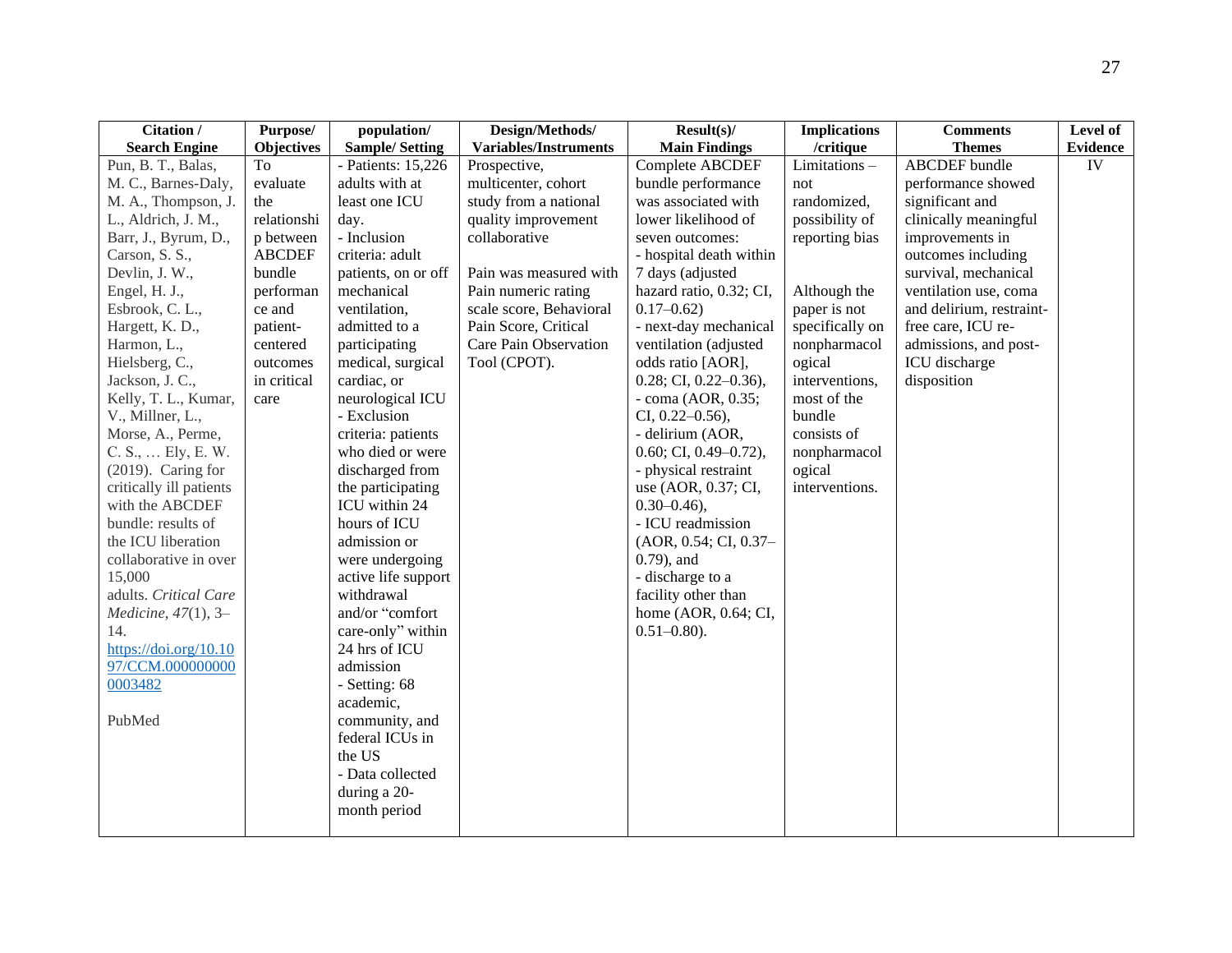| Citation /               | Purpose/          | Population/             | Design/Methods/              | $Result(s)$ /           | <b>Implications</b> | <b>Comments</b> | Level of        |
|--------------------------|-------------------|-------------------------|------------------------------|-------------------------|---------------------|-----------------|-----------------|
| <b>Search Engine</b>     | <b>Objectives</b> | <b>Sample/Setting</b>   | <b>Variables/Instruments</b> | <b>Main Findings</b>    | /critique           | <b>Themes</b>   | <b>Evidence</b> |
| Rudolph, J. L.,          | To                | The 125-bed             | Quasi-experimental           | Patients with           | The                 | Earplugs        | $\rm III$       |
| Archambault, E.,         | develop           | tertiary referral       | design                       | interventions were      | interventions       | Eye masks       |                 |
| Kelly, B., & VA          | and               | <b>Veterans Affairs</b> |                              | discharged to           | include two         | Headphones      |                 |
| <b>Boston Delirium</b>   | implement         | medical center          | Outcomes (length of          | rehabilitation          | other               |                 |                 |
| Task Force (2014).       | a                 | for New England.        | stay, restraint use,         | similarly (mean         | categories          |                 |                 |
| A delirium risk          | sustainabl        | Veterans, 65            | rehabilitation discharge,    | difference [MD]         | (Correct            |                 |                 |
| modification             | e program         | years of age and        | and cost) were               | 2.2%, 95% CI 2.56.9)    | sensory input       |                 |                 |
| program is               | that              | older, admitted to      | compared using a             | and had lower lengths   | and stimulate       |                 |                 |
| associated with          | mitigates         | an acute care           | propensity-matched           | of stay (MD 0.7 day,    | cognition) in       |                 |                 |
| hospital                 | delirium          | medical ward            | cohort of patients           | 95% CI 1.3 to 0.1),     | addition to the     |                 |                 |
| outcomes. Journal        | risk and          |                         | without intervention         | lower restraint use     | topic of this       |                 |                 |
| of the American          | demonstra         | $N = 1527$              |                              | (MD 4.0%, 95% CI        | paper               |                 |                 |
| <b>Medical Directors</b> | tes               |                         | The Delirium Toolbox         | 6.7 to1.2) and trended  | (promote            |                 |                 |
| Association, 15(12),     | improved          | No intervention $n$     | includes items to $(1)$      | toward lower variable   | sleep).             |                 |                 |
|                          | patient           | $= 818$                 | correct sensory input,       | direct costs            |                     |                 |                 |
| https://doi.org/10.10    | outcomes          |                         | (2) stimulate cognition,     | (MD\$1390, 95%)         |                     |                 |                 |
| 16/j.jamda.2014.08.      | (lower)           | Delirium toolbox        | and (3) promote sleep        | CI3586807).             |                     |                 |                 |
| 009                      | restraint         | intervention $n =$      |                              | Increasing number of    |                     |                 |                 |
|                          | use and           | 709                     |                              | interventions was       |                     |                 |                 |
|                          | discharge         |                         |                              | associated with         |                     |                 |                 |
|                          | to                |                         |                              | shorter length of stay, |                     |                 |                 |
|                          | rehabilitat       |                         |                              | lower rate of restraint |                     |                 |                 |
|                          | ion),             |                         |                              | use, and lower          |                     |                 |                 |
|                          | while             |                         |                              | variable direct costs.  |                     |                 |                 |
|                          | building a        |                         |                              |                         |                     |                 |                 |
|                          | business          |                         |                              |                         |                     |                 |                 |
|                          | case              |                         |                              |                         |                     |                 |                 |
|                          | (decreased        |                         |                              |                         |                     |                 |                 |
|                          | length of         |                         |                              |                         |                     |                 |                 |
|                          | stay and          |                         |                              |                         |                     |                 |                 |
|                          | variable          |                         |                              |                         |                     |                 |                 |
|                          | direct            |                         |                              |                         |                     |                 |                 |
|                          | cost) for         |                         |                              |                         |                     |                 |                 |
|                          | medical           |                         |                              |                         |                     |                 |                 |
|                          | center            |                         |                              |                         |                     |                 |                 |
|                          | leadership        |                         |                              |                         |                     |                 |                 |
|                          |                   |                         |                              |                         |                     |                 |                 |
|                          |                   |                         |                              |                         |                     |                 |                 |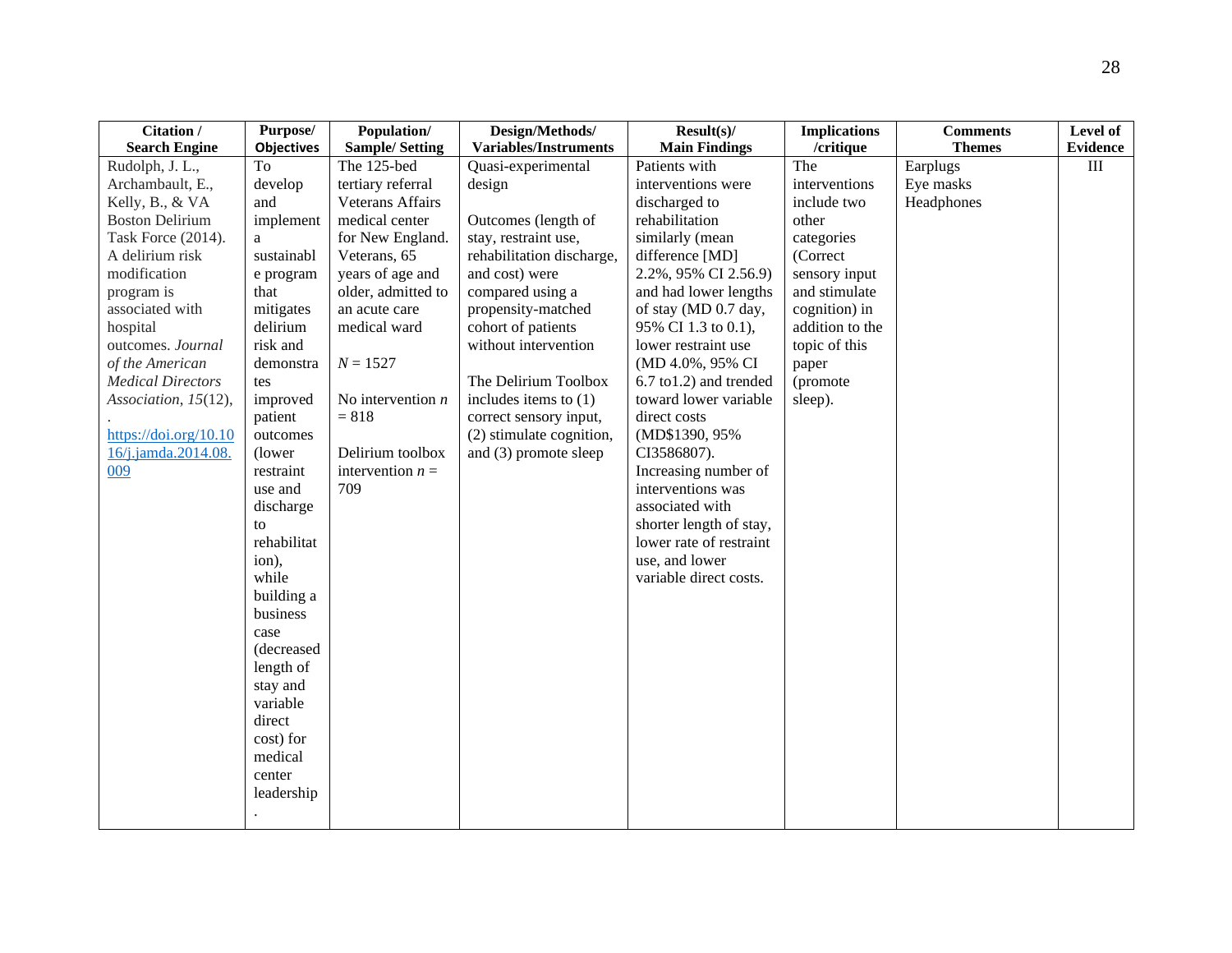| Citation /            | Purpose/          | population/           | Design/Methods/              | $Result(s)$ /         | <b>Implications</b> | <b>Comments</b>        | Level of        |
|-----------------------|-------------------|-----------------------|------------------------------|-----------------------|---------------------|------------------------|-----------------|
| <b>Search Engine</b>  | <b>Objectives</b> | <b>Sample/Setting</b> | <b>Variables/Instruments</b> | <b>Main Findings</b>  | /critique           | <b>Themes</b>          | <b>Evidence</b> |
| Tembo, A.C.,          | To                | A 22 bed ICU of       | A qualitative design         | The common themes     | A need for          | Experiences of sleep   | VI              |
| Parker, V., &         | describe          | a tertiary referral   | guided by                    | for the main findings | models of care      | deprivation,           |                 |
| Higgins, I. (2013).   | the               | teaching hospital     | phenomenology as the         | are                   | that seek to        | nightmare, and         |                 |
| The experience of     | experienc         | in the state of       | research methodology.        | "Longing for normal   | support restful     | desperation for normal |                 |
| sleep deprivation in  | e of              | New South Wales       |                              | sleep" and 'Being     | sleep and           | sleep                  |                 |
| intensive care        | critical          | (NSW) in              | In-depth face to face        | tormented by          | prevent or          |                        |                 |
| patients: findings    | illness in        | Australia,            | interviews with the          | nightmares'.          | alleviate sleep     |                        |                 |
| from a larger         | ICU with          |                       | participants were            |                       | deprivation         |                        |                 |
| hermeneutic           | DSI and           | Twelve                | conducted at two weeks       |                       | and                 |                        |                 |
| phenomenological      | how this          | participants aged     | after discharge from         |                       | nightmares.         |                        |                 |
| study. Intensive &    | impacted          | between 20 and        | ICU. A second                |                       |                     |                        |                 |
| Critical Care         | the               | 76 years with an      | interview was                |                       |                     |                        |                 |
| nursing, 29(6), 310-  | participant       | ICU stay ranging      | conducted with eight         |                       |                     |                        |                 |
| 316.                  | $s^{\prime}$      | from three to 36      | participants six to          |                       |                     |                        |                 |
| https://doi.org/10.10 | continued         | days were             | eleven months later.         |                       |                     |                        |                 |
| 16/j.iccn.2013.05.00  | existence         | recruited from a      | Interviews were audio        |                       |                     |                        |                 |
| 3                     |                   | 16 bed ICU in a       | taped and transcribed.       |                       |                     |                        |                 |
|                       |                   | large regional        | Data were analyzed           |                       |                     |                        |                 |
|                       |                   | referral hospital     | thematically                 |                       |                     |                        |                 |
|                       |                   | in New South          |                              |                       |                     |                        |                 |
|                       |                   | Wales (NSW),          |                              |                       |                     |                        |                 |
|                       |                   | Australia.            |                              |                       |                     |                        |                 |
|                       |                   | Participants were     |                              |                       |                     |                        |                 |
|                       |                   | intubated,            |                              |                       |                     |                        |                 |
|                       |                   | mechanically          |                              |                       |                     |                        |                 |
|                       |                   | ventilated and        |                              |                       |                     |                        |                 |
|                       |                   | subjected to daily    |                              |                       |                     |                        |                 |
|                       |                   | sedation              |                              |                       |                     |                        |                 |
|                       |                   | interruption          |                              |                       |                     |                        |                 |
|                       |                   | during their          |                              |                       |                     |                        |                 |
|                       |                   | critical illness in   |                              |                       |                     |                        |                 |
|                       |                   | ICU.                  |                              |                       |                     |                        |                 |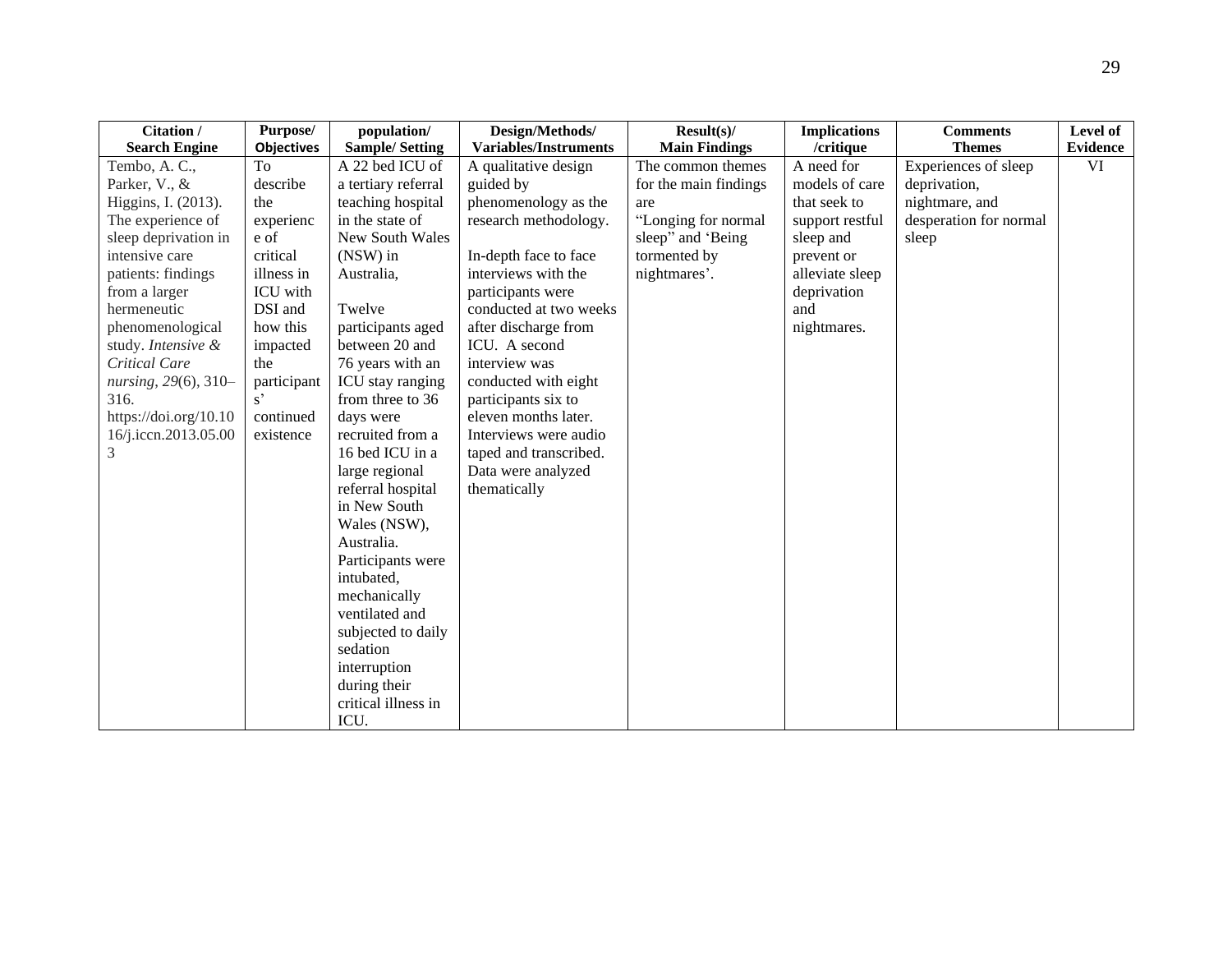# **Table 2**

*Levels of Evidence Table*

| Level of evidence<br>(LOE) | Description                                                                                                                                                                                                                                                        |
|----------------------------|--------------------------------------------------------------------------------------------------------------------------------------------------------------------------------------------------------------------------------------------------------------------|
| Level I                    | Evidence from a systematic review or meta-analysis of all relevant<br>RCTs (randomized controlled trial) or evidence-based clinical<br>practice guidelines based on systematic reviews of RCTs or three or<br>more RCTs of good quality that have similar results. |
| Level II                   | Evidence obtained from at least one well-designed RCT (e.g. large<br>multi-site RCT).                                                                                                                                                                              |
| Level III                  | Evidence obtained from well-designed controlled trials without<br>randomization (i.e. quasi-experimental).                                                                                                                                                         |
| Level IV                   | Evidence from well-designed case-control or cohort studies.                                                                                                                                                                                                        |
| Level V                    | Evidence from systematic reviews of descriptive and qualitative<br>studies (meta-synthesis).                                                                                                                                                                       |
| Level VI                   | Evidence from a single descriptive or qualitative study.                                                                                                                                                                                                           |
| Level VII                  | Evidence from the opinion of authorities and/or reports of expert<br>committees.                                                                                                                                                                                   |

This level of effectiveness rating scheme is based on the following: Ackley, B. J., Swan, B. A., Ladwig, G., & Tucker, S. (2008). *Evidence-based nursing care guidelines: Medical-surgical interventions.* (p. 7)*.* St. Louis, MO: Mosby Elsevier.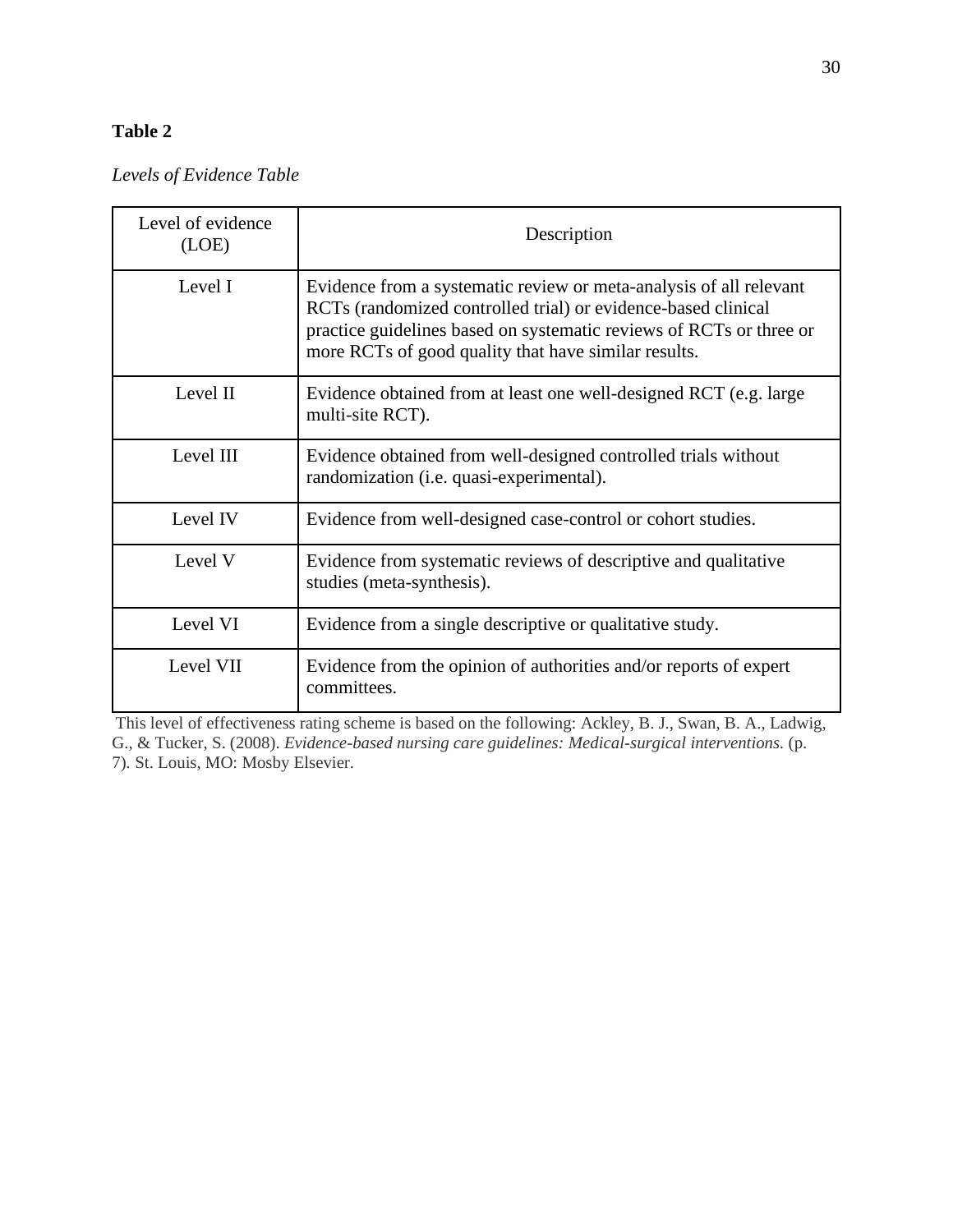### **Figure 1**

### *Conceptual Map of Research Literature Reviewed*

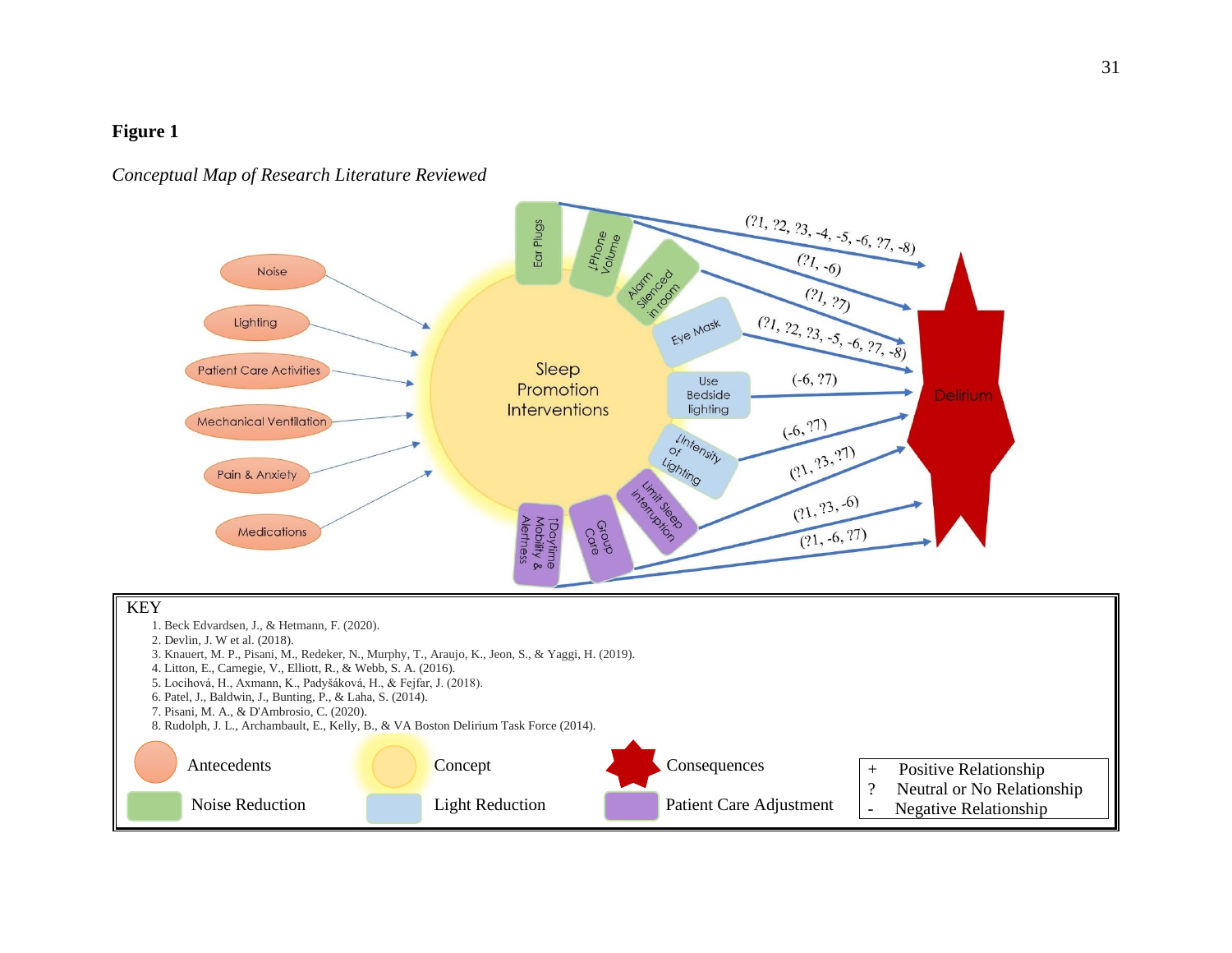# **Appendix A**

*AGREE II Score Sheet: The Appraisal of Clinical Practice Guidelines for the Prevention and* 

*Management of Pain, Agitation/Sedation, Delirium, Immobility, and Sleep Disruption in Adult* 

*Patients in the ICU (Devlin et al.,2018)*

*Reviewed by Jimy Chun, Jacob Forsythe, Sarah Lee and Sarah Peabody*

|                               |                                                                                                                                                                                                                                                                                                                                                                                                                                                                                                                                                                                                                                                                                                                                                                                                                                                                             |                           |                |   | <b>AGREE II Rating</b> |   |   |                        |
|-------------------------------|-----------------------------------------------------------------------------------------------------------------------------------------------------------------------------------------------------------------------------------------------------------------------------------------------------------------------------------------------------------------------------------------------------------------------------------------------------------------------------------------------------------------------------------------------------------------------------------------------------------------------------------------------------------------------------------------------------------------------------------------------------------------------------------------------------------------------------------------------------------------------------|---------------------------|----------------|---|------------------------|---|---|------------------------|
| <b>Domain</b>                 | <b>Item</b>                                                                                                                                                                                                                                                                                                                                                                                                                                                                                                                                                                                                                                                                                                                                                                                                                                                                 | 1<br>Strongly<br>Disagree | $\overline{2}$ | 3 | 4                      | 5 | 6 | 7<br>Strongly<br>Agree |
| Scope<br>1.<br>and<br>purpose | 1. The overall objective(s) of the guideline is $(\text{are})$<br>specifically described.<br><b>Comments:</b> The overall objectives are well<br>written, clear and concise.<br>To provide updated recommendations in the 2013<br>٠<br>Clinical Practice Guideline for Management of Pain,<br>Agitation, and Delirium in Adult Patients in the ICU.<br>To provide current studies that affects pain such as<br>rehabilitation/mobilization and Sleep (disruption) in<br>management of pain.<br>To include patients as collaborators and coauthors<br>of the new updated guideline.<br>To invite international panel of experts from high<br>income countries as an early step toward incorporating<br>more diverse practices and expertise from global<br>critical care community.                                                                                          |                           |                |   |                        |   |   | X                      |
|                               | 2. The health question(s) covered by the guideline is<br>(are) specifically described.<br><b>Comments:</b> The guideline provides a detailed<br>descriptions of health questions in every domain/<br>recommendation. Target population, intervention and<br>outcomes are included in the health questions. It is<br>well written, clear and concise. Following examples:<br>What factors influence pain in critically ill adults<br>during both rest and during procedures?<br>What are the most reliable and valid pain<br>assessment methods to use in critically ill adults?<br>Should acetaminophen be used as an adjunct to an<br>$\bullet$<br>opioid (vs an opioid alone) for pain management in<br>critically ill adults?<br>Should an NSAID administered IV, orally, and/or<br>rectally (vs an opioid) be used for critically ill adults<br>undergoing a procedure? |                           |                |   |                        |   |   | $\mathbf{X}$           |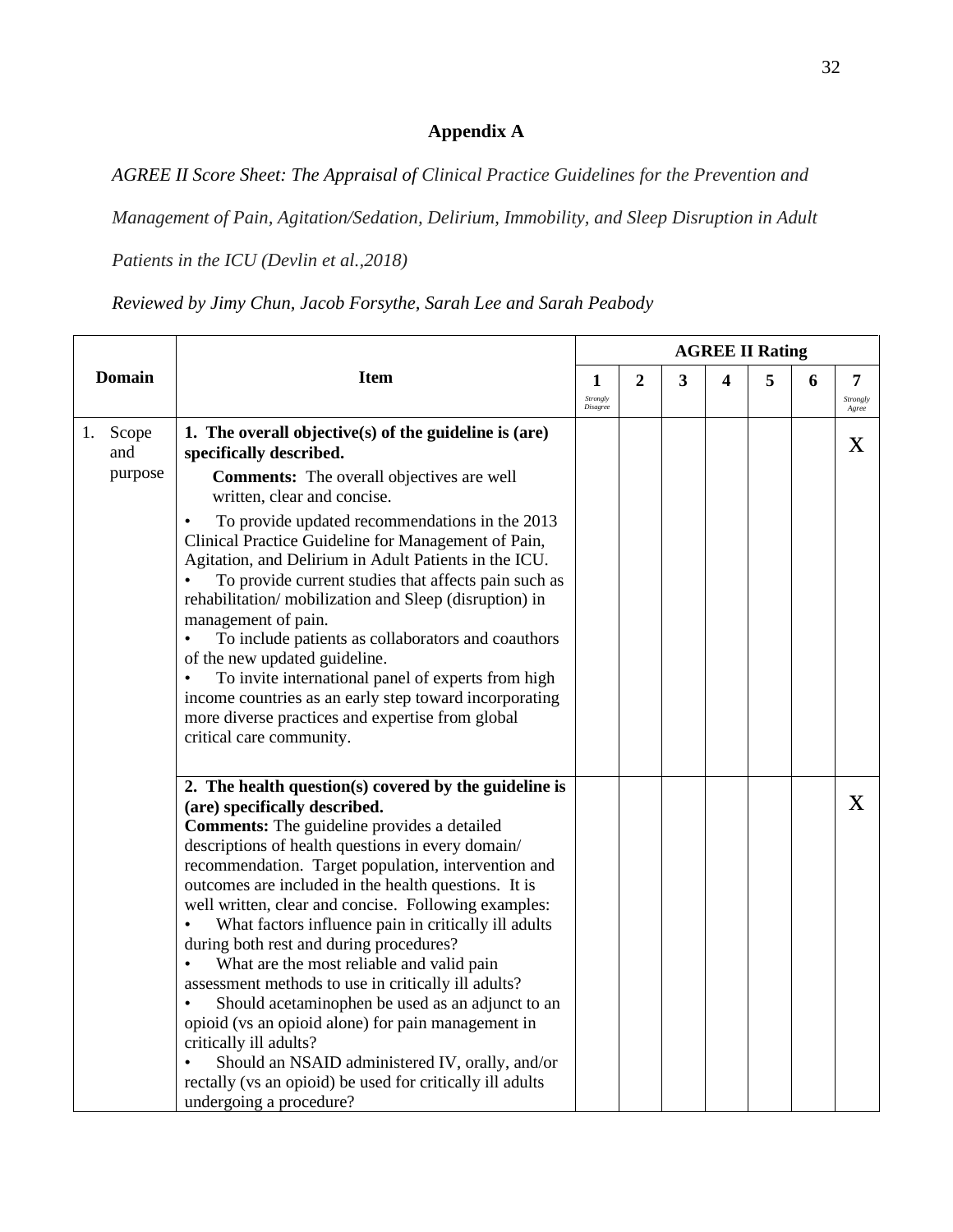|                                  | Should cold therapy (vs no use of cold therapy) be<br>used for critically ill adults undergoing a procedure?                                                                                                                                                                                                                                                                                                                                                                                                                                                                                                                                                                                                                                                                                                                                                                       |  |  |   |   |
|----------------------------------|------------------------------------------------------------------------------------------------------------------------------------------------------------------------------------------------------------------------------------------------------------------------------------------------------------------------------------------------------------------------------------------------------------------------------------------------------------------------------------------------------------------------------------------------------------------------------------------------------------------------------------------------------------------------------------------------------------------------------------------------------------------------------------------------------------------------------------------------------------------------------------|--|--|---|---|
|                                  | 3. The population (patients, public, etc.) to whom<br>the guideline is meant to apply is specifically<br>described.<br><b>Comment:</b> The guideline includes clear<br>description of the target population. It is concise<br>and easy to find. However, it lacks the definition<br>of "adult" in terms of age. For example:<br>A guideline for management of Pain, Agitation,<br>$\bullet$<br>and Delirium in Adult Patients in the ICU.                                                                                                                                                                                                                                                                                                                                                                                                                                          |  |  |   | X |
| 2.<br>Stakeholder<br>involvement | 4. The guideline development group includes<br>individuals from all the relevant professional<br>groups.<br><b>Comment:</b> Within the second page of the article, it<br>listed the authors name, their credentials,<br>institutions and their relevant expertise of the<br>guideline development. Members of the group<br>were relevant clinicians, researchers, medical<br>librarian, methodologist and critical illness<br>survivors. In the "Supplemental Appendix 1", it<br>shows how 50% of the members came from 2013<br>guideline member panels and the other 50% of the<br>members are new with the aim to represent the<br>multidisciplinary professionals relevant to ICU<br>practice.                                                                                                                                                                                  |  |  | X |   |
|                                  | 5. The views and preferences of the target<br>population (patients, public, etc.) have been sought.<br><b>Comment:</b> The item is well written and easy to<br>find. In the Method section, it was stated that the<br>ICU survivors participated through an online<br>survey called Grading of Recommendations<br>Assessment, Development and Evaluation<br>(GRADE) guidance to helped prioritize selected<br>topics, questions and outcomes. Each member<br>ranks the topics with a score from 1 (very low<br>importance) to 5 (very high importance). After<br>every member in the guideline discussed the topic<br>ranking, ICU survivors are were encouraged to<br>provide their input in a patient perspective. In the<br>"Supplemental Appendix 1", there is a full<br>description of how the information were gathered<br>and was used to inform the guideline development. |  |  |   | X |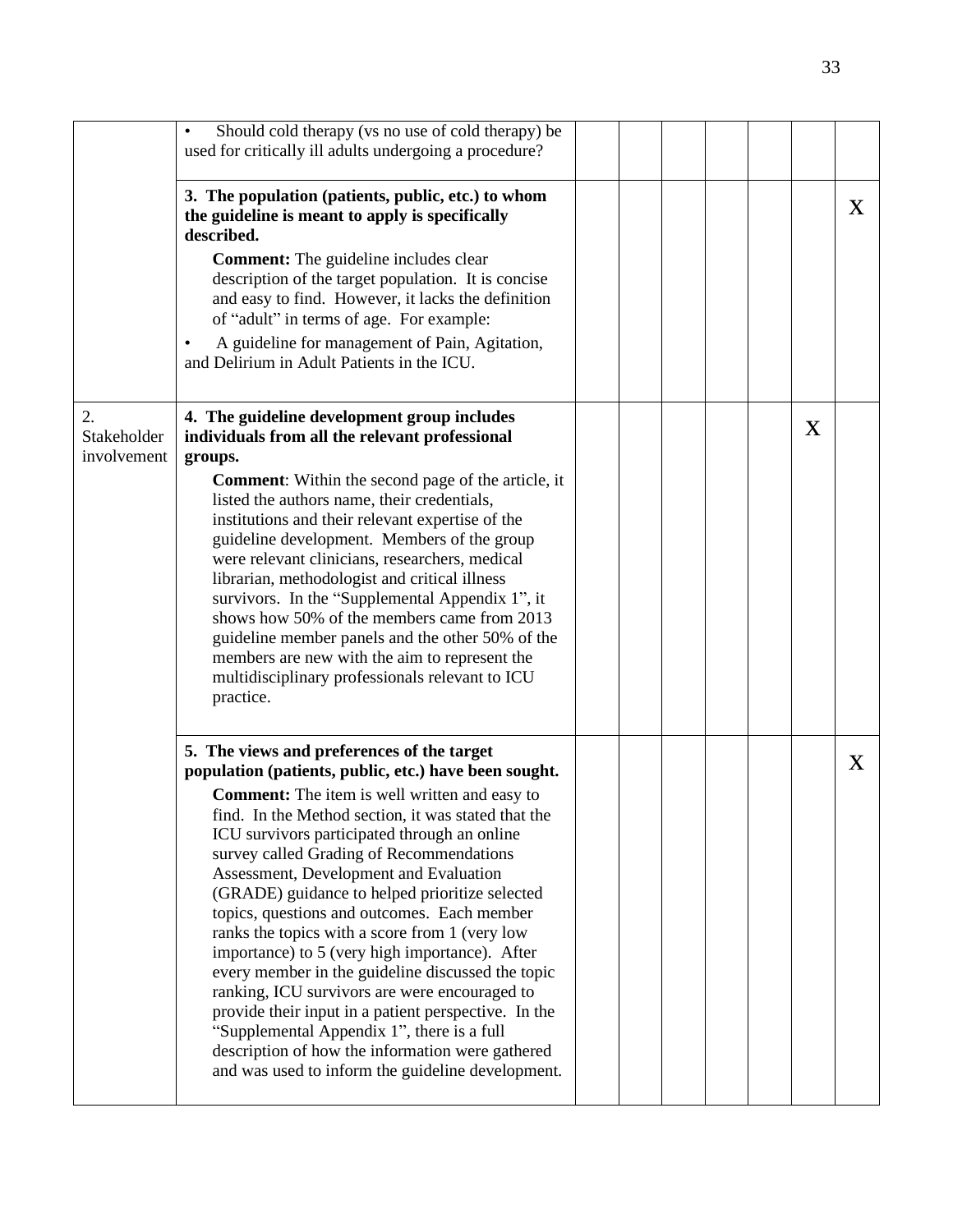|                                | 6. The target users of the guideline are clearly<br>defined.<br><b>Comment:</b> The target/intended users are clearly<br>defined as Advanced Practice Nurses, Allied<br>Health Personnel, Health Care Providers, Nurses,<br>Patients, Physicians, Physical Assistants, and<br>Physicians. It further lists the clinical specialties<br>involved in the use of this guideline.                                                                                                                                                                                                                                                                                                                                                                                                                                                                                                                    |  |  |   | $\bf{X}$     |
|--------------------------------|--------------------------------------------------------------------------------------------------------------------------------------------------------------------------------------------------------------------------------------------------------------------------------------------------------------------------------------------------------------------------------------------------------------------------------------------------------------------------------------------------------------------------------------------------------------------------------------------------------------------------------------------------------------------------------------------------------------------------------------------------------------------------------------------------------------------------------------------------------------------------------------------------|--|--|---|--------------|
| 3. Rigor of<br>developmen<br>t | 7. Systematic methods were used to search for<br>evidence.<br><b>Comment:</b> Names of electronic databases<br>(PubMed, EMBASE, Cochrane Database,<br>CINAHL, & Web of Science), time periods<br>searched (1990 to present) and the search terms<br>used are included in the supplement Appendix 1<br>with the web link. The search strategy is outlined<br>in Supplemental Table 5.                                                                                                                                                                                                                                                                                                                                                                                                                                                                                                             |  |  |   | X            |
|                                | 8. The criteria for selecting the evidence are clearly<br>described.<br><b>Comment:</b> The target population characteristics<br>are clearly described as adult ICU patients.<br>Rationales were provided with outcomes from<br>previous studies. There was no limitation on<br>language. Inclusion and exclusion criteria were<br>stated in some studies and rationale, but rationales<br>for each recommendation were provided with<br>evidences.                                                                                                                                                                                                                                                                                                                                                                                                                                              |  |  |   | $\mathbf{X}$ |
|                                | 9. The strengths and limitations of the body of<br>evidence are clearly described.<br><b>Comment:</b> Overall limitations were discussed in<br>the summary section, and the descriptions are clear.<br>Study designs were included in body of evidence<br>(RCTs - double blind or single blind, etc.). Study<br>methodology limitations such as small sample size<br>and limited staff training were identified. It is<br>clearly stated that the five topics are interrelated.<br>Charts or tables of evidence were included in the<br>supplemental materials. The recommendations to<br>use the interventions were made only for the area<br>where the results across studies were consistent.<br>Magnitudes of benefit versus harm were discussed<br>and the recommendations were made accordingly.<br>Applicability to practice context such as music<br>therapy and hypnosis were included. |  |  | X |              |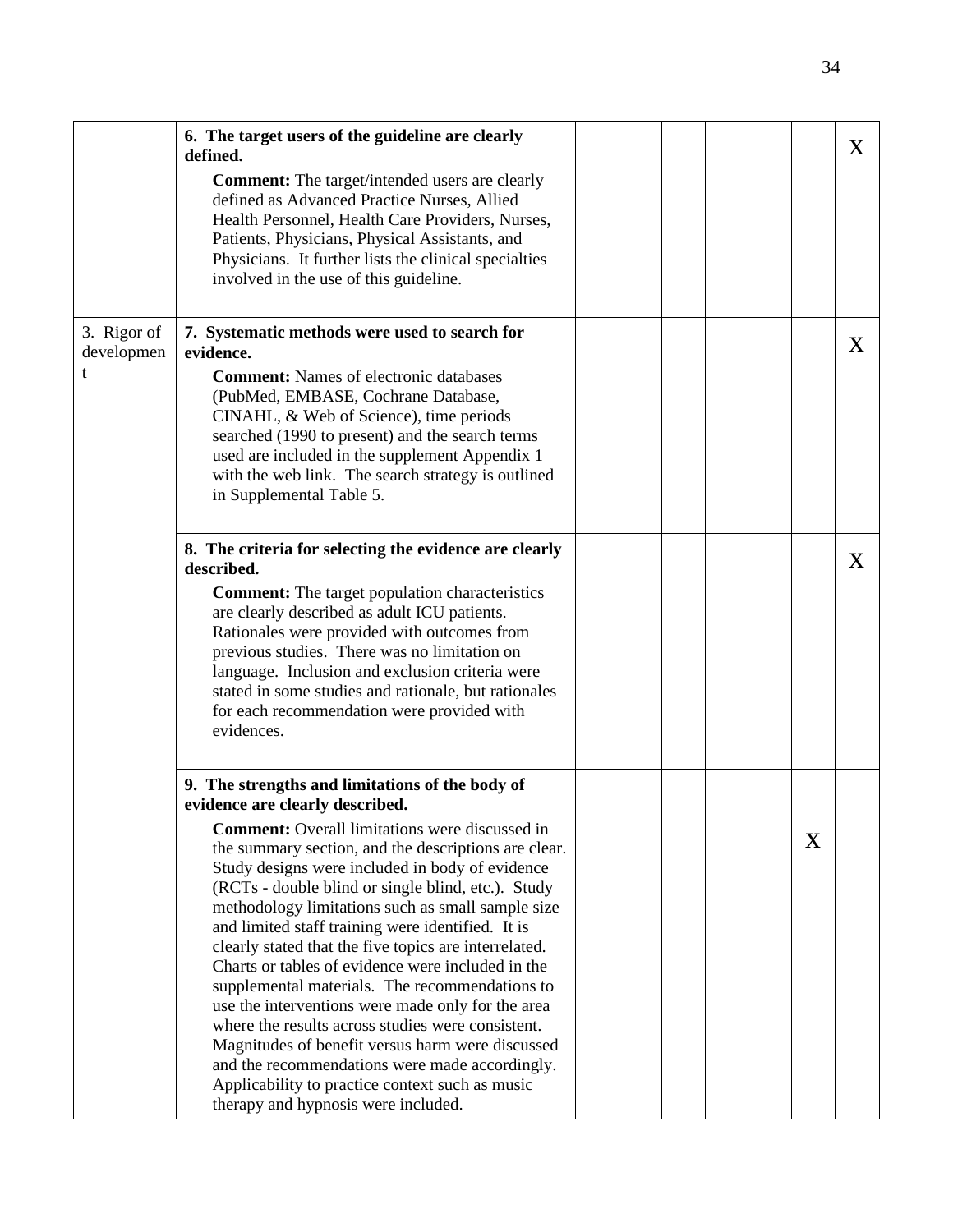| 10. The methods for formulating the<br>recommendations are clearly described.                                                                                                                                                                                                                                                                                                                                                                                                   |   |  |  | X        |
|---------------------------------------------------------------------------------------------------------------------------------------------------------------------------------------------------------------------------------------------------------------------------------------------------------------------------------------------------------------------------------------------------------------------------------------------------------------------------------|---|--|--|----------|
| <b>Comment:</b> Recommendation development process<br>was clearly described as voting procedure, and the<br>outcomes were included in the supplemental table.                                                                                                                                                                                                                                                                                                                   |   |  |  |          |
| On studies with a low-quality evidence, the high<br>risk of bias, and low feasibility to implement, the<br>panel issued recommendation against the<br>interventions.                                                                                                                                                                                                                                                                                                            |   |  |  |          |
| 11. The health benefits, side effects and risks have<br>been considered in formulating the<br>recommendations.                                                                                                                                                                                                                                                                                                                                                                  |   |  |  | $\bf{X}$ |
| <b>Comment:</b> Explicit supporting data of benefits and<br>risks were provided for each topic.<br>Recommendations reflect considerations of both<br>benefits and side effects explaining the trade-offs<br>between benefits and risks.                                                                                                                                                                                                                                         |   |  |  |          |
| 12. There is an explicit link between the<br>recommendations and the supporting evidence.                                                                                                                                                                                                                                                                                                                                                                                       |   |  |  | X        |
| <b>Comment:</b> The guideline clearly provides<br>recommendations and rationales for each<br>recommendation. The links to the supporting data<br>such as the evidence summaries and evidence-to<br>decision tables are provided as supplemental<br>contents.                                                                                                                                                                                                                    |   |  |  |          |
| 13. The guideline has been externally reviewed by<br>experts prior to its publication.                                                                                                                                                                                                                                                                                                                                                                                          | X |  |  |          |
| <b>Comment:</b> The purpose and intent of the external<br>review was not given. The only subject<br>specifically mentioned was the feasibility of<br>implementation of the guideline. There is a<br>description of the type of methods given but has<br>little detail. Outcomes and information gathered<br>from external reviews is not given. It is stated that<br>all available information was used to build<br>consensus in the task force, but not what had<br>influence. |   |  |  |          |
| 14. A procedure for updating the guideline is<br>provided.                                                                                                                                                                                                                                                                                                                                                                                                                      | X |  |  |          |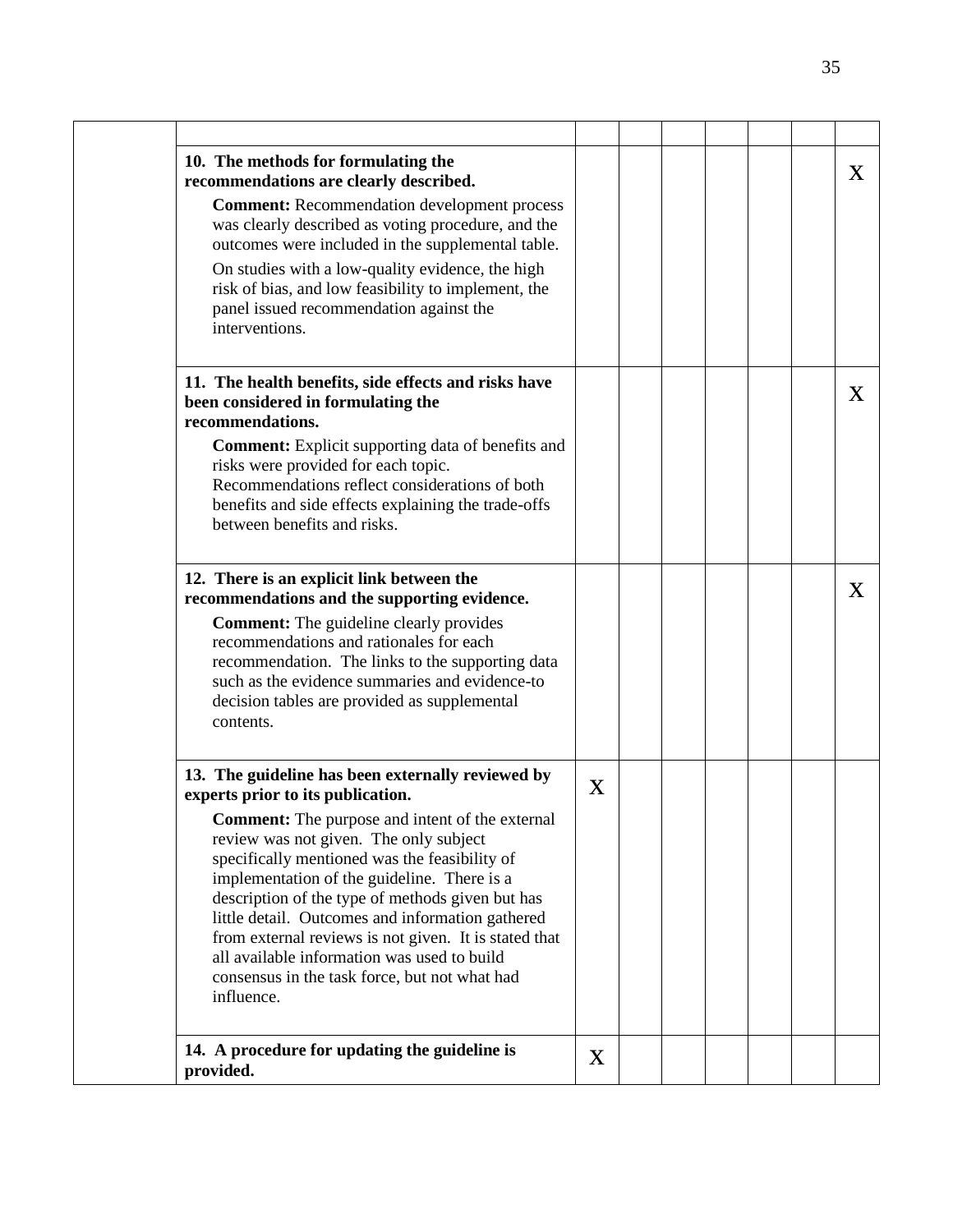|                                  | <b>Comment:</b> No procedural method or timeline for<br>updating guideline is provided. No information on<br>when an update will occur or what criteria would<br>trigger an update.                                                                                                                                                                                                                                                                                                                                                                                                                                                                                                                                                                                                                                                    |  |  |   |          |
|----------------------------------|----------------------------------------------------------------------------------------------------------------------------------------------------------------------------------------------------------------------------------------------------------------------------------------------------------------------------------------------------------------------------------------------------------------------------------------------------------------------------------------------------------------------------------------------------------------------------------------------------------------------------------------------------------------------------------------------------------------------------------------------------------------------------------------------------------------------------------------|--|--|---|----------|
| 4. Clarity<br>of<br>presentation | 15. The recommendations are specific and<br>unambiguous.<br><b>Comment:</b> The recommendations and rationales are<br>generally clear. The rationales for 37 graded<br>recommendations, two ungraded good practice<br>statements, and 32 ungraded statements are clearly<br>stated across the five guideline sections. For example,<br>a specific question of Ketamine for pain management<br>was provided with the recommendation and rational<br>followed by, "We suggest using low-dose ketamine<br>$(0.5 \text{ mg/kg}$ IVP x 1 followed by 1-2 $\mu$ g/kg/min<br>infusion)" (p. e831).<br>They should give instructions on how to read the<br>recommendations and suggestions in the beginning in<br>the method section instead of following the link<br>(appendix). They should include a table of contents in<br>the beginning. |  |  | X |          |
|                                  | 16. The different options for management of the<br>condition or health issue are clearly presented.<br><b>Comment:</b> Yes. If there were no clear<br>recommendations or other alternative options for a<br>specific health issue, then panels would provide a few<br>suggestions. For example, for the nonpharmacological<br>intervention to reduce pain, the panels suggest<br>alternatives such as music therapy or relaxation<br>techniques instead of hypnosis (not recommended).                                                                                                                                                                                                                                                                                                                                                 |  |  |   | $\bf{X}$ |
|                                  | 17. Key recommendations are easily identifiable.<br><b>Comment:</b> Overall, the key recommendations are easy<br>to identify in the guideline. There are leading<br>questions followed by recommendation. However, the<br>panels do not include a key recommendation for some<br>ungraded statements such as physiologic measures for<br>the pain assessment. It is clearly stated "not valid<br>indicators for pain in critically ill adults and should<br>only be used as cues" (p. 830).                                                                                                                                                                                                                                                                                                                                            |  |  |   | X        |
| 5.<br>Applicabilit<br>y          | 18. The guideline describes facilitators and barriers<br>to its application.<br><b>Comment:</b> The panels describe that this guideline<br>is derived from suggestions and data many                                                                                                                                                                                                                                                                                                                                                                                                                                                                                                                                                                                                                                                   |  |  | X |          |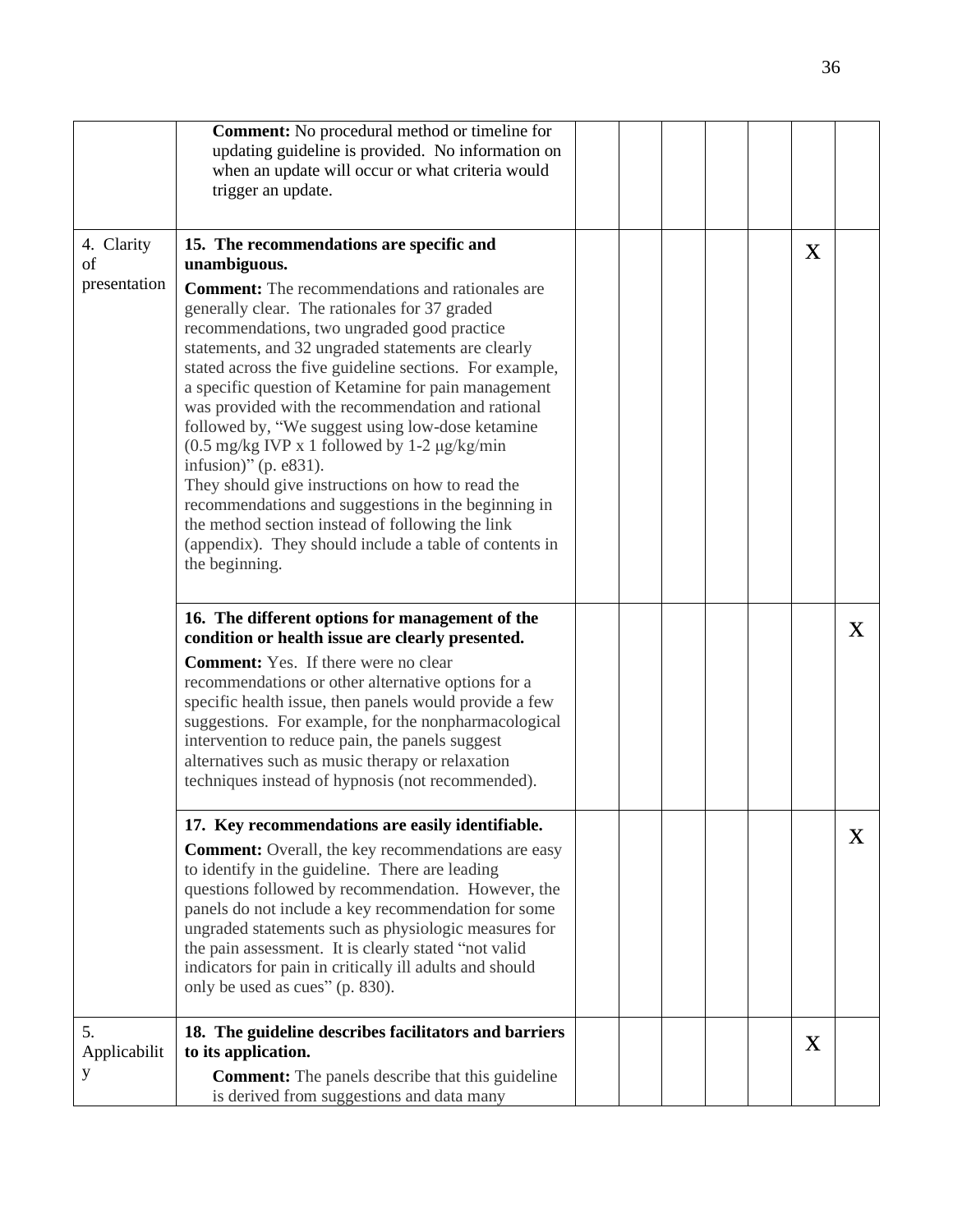| international groups, clinicians, stakeholders, and<br>decision makers to foster the application and<br>quality of care in clinically ill ICU patients.                                                                                                                                                                                                                                                                                                                                                                                                                                                                                                                  |  |  |   |              |
|--------------------------------------------------------------------------------------------------------------------------------------------------------------------------------------------------------------------------------------------------------------------------------------------------------------------------------------------------------------------------------------------------------------------------------------------------------------------------------------------------------------------------------------------------------------------------------------------------------------------------------------------------------------------------|--|--|---|--------------|
| However, the barriers they mentioned are valid<br>unknown factors which could influence the<br>evidence.                                                                                                                                                                                                                                                                                                                                                                                                                                                                                                                                                                 |  |  |   |              |
| 19. The guideline provides advice and/or tools on<br>how the recommendations can be put into practice.                                                                                                                                                                                                                                                                                                                                                                                                                                                                                                                                                                   |  |  | X |              |
| <b>Comment:</b> No clinical algorithm is identified.<br>There is no specific strategy to apply this into<br>practice. However, tables and resources are<br>described in the guideline and in the links of<br>supplemental items. However, panels were unsure<br>of the utilization of other educational purposes of<br>this guideline. It suggests that the limitations of<br>different dissemination methods and approaches be<br>addressed in a separate publication for educational<br>programs and for quality improvement initiatives<br>(p. e860).                                                                                                                 |  |  |   |              |
| 20. The potential resource implications of applying<br>the recommendations have been considered.                                                                                                                                                                                                                                                                                                                                                                                                                                                                                                                                                                         |  |  |   | $\mathbf{X}$ |
| <b>Comment:</b> No details of costs, staff, or budgetary<br>analysis were preseted in the guideline. For<br>example, when the researchers were asked about<br>using physiologic sleep monitoring, the guideline<br>was not recommended because of limited evidence,<br>time, and the equipment necessary to check this<br>kind of study. However, the panels explain other<br>resources from similar studies such Richards<br>Campbell Sleep questionnaire and informal<br>subjective bedside assessment for sleep monitoring<br>(p. e855). Resources including the contributors of<br>2013 and ICU survivors' patients were also<br>involved to develop this guideline. |  |  |   |              |
| 21. The guideline presents monitoring and/or<br>auditing criteria.                                                                                                                                                                                                                                                                                                                                                                                                                                                                                                                                                                                                       |  |  | X |              |
| <b>Comment:</b> There are no clear criteria provided in<br>this guideline which include process measures The<br>only criteria found is in the criteria summary, a<br>specific section labeled, "Starting and Stopping<br>Physical Rehabilitation or Mobilization Performed<br>Either In-Bed or Out-of-Bed" (p.e851). The other<br>criteria they used was assessing the GRADE<br>approach in the certainty of evidence section<br>(supplemental table 3).                                                                                                                                                                                                                 |  |  |   |              |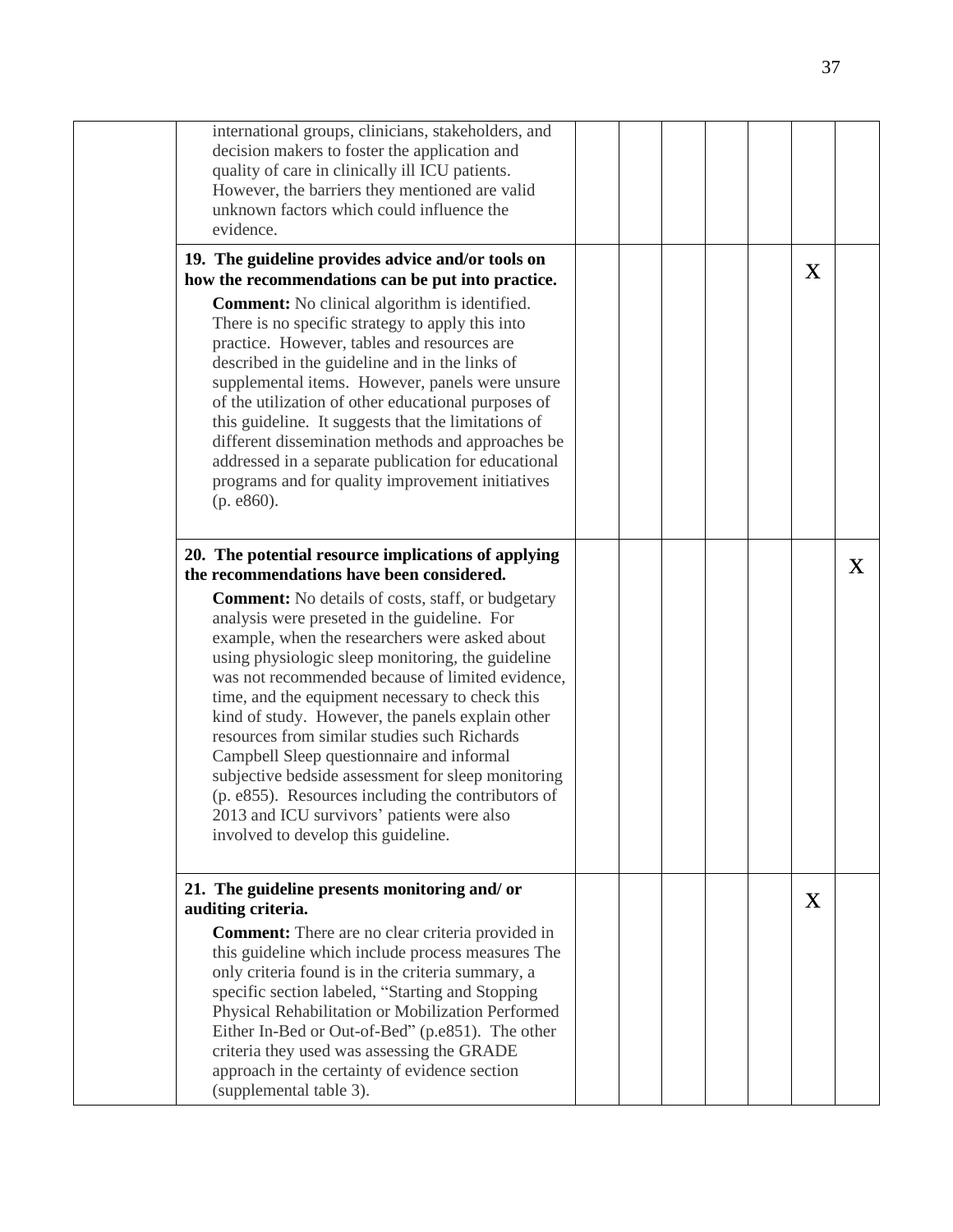| Editorial<br>independen<br>ce      | 22. The views of the funding body have not<br>influenced the content of the guideline.<br><b>Comment:</b> Funding was not discussed in the<br>Guideline, nor was the funding body/views.<br>Members with financial or intellectual conflict of<br>interest did not review questions related to their<br>conflict. All five groups' comments were<br>recommendations were screened for potential and<br>perceived conflict.                                                                                                                                                                                                                                                   |                                    |                |   |   |                            |   | X                                   |
|------------------------------------|------------------------------------------------------------------------------------------------------------------------------------------------------------------------------------------------------------------------------------------------------------------------------------------------------------------------------------------------------------------------------------------------------------------------------------------------------------------------------------------------------------------------------------------------------------------------------------------------------------------------------------------------------------------------------|------------------------------------|----------------|---|---|----------------------------|---|-------------------------------------|
|                                    | 23. Competing interests of guideline development                                                                                                                                                                                                                                                                                                                                                                                                                                                                                                                                                                                                                             |                                    |                |   |   |                            |   | X                                   |
|                                    | group members have been recorded and addressed.<br><b>Comment:</b> Members completed and submitted a<br>SCCM conflict of interest form at least annually,<br>disclosing whether there were potential financial<br>conflicts. Members attending meetings were asked<br>to report any new conflicts of interest. If so, the<br>member filed an updated conflict of interest form.<br>Voting and primary reviewing members who had<br>conflicts of interest, including those receiving<br>funding r/t evidence supporting a question, and<br>interest in a specific guideline, were required to<br>abstain from voting on those questions/guidelines<br>(supplemental table 1). |                                    |                |   |   |                            |   |                                     |
| Overall<br>Guideline<br>Assessment | Rate the overall quality of this guideline.<br>1.<br>See Appendix A                                                                                                                                                                                                                                                                                                                                                                                                                                                                                                                                                                                                          | 1<br>Lowest<br>possible<br>quality | $\overline{c}$ | 3 | 4 | 5                          | 6 | 7<br>Highest<br>possible<br>quality |
| Overall<br>Guideline               | 2. I would recommend this guideline for use, with<br>modifications.                                                                                                                                                                                                                                                                                                                                                                                                                                                                                                                                                                                                          |                                    | Yes            |   |   | Yes, with<br>modifications |   | N <sub>O</sub>                      |
| Assessment                         | Purpose and intent of external review was not<br>well defined.<br>Procedural methods and a timeline were not<br>$\bullet$<br>included.<br>Providing an index at the beginning of the<br>$\bullet$<br>guideline would be beneficial to help guide the<br>reader through the extensive amount of<br>information presented.<br>Clinical algorithm and details of costs, staff, or<br>$\bullet$<br>budgetary concerns are should be listed and<br>easy to find.                                                                                                                                                                                                                  |                                    |                |   |   | X                          |   |                                     |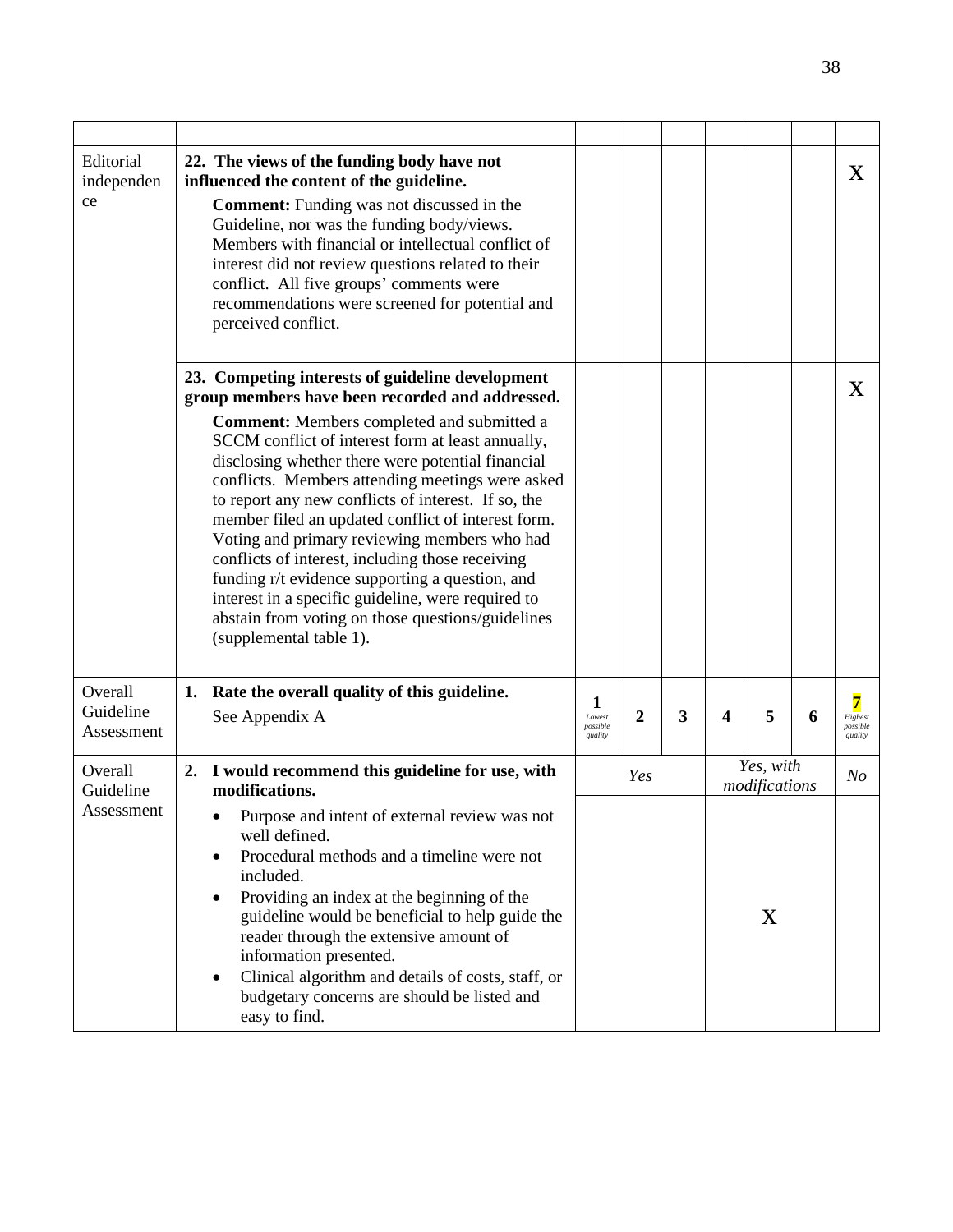## **Appendix B**

## *Joanna Briggs Institute Critical Appraisal Checklist for Systematic Reviews and Research*

### *Syntheses*

| Citation: Beck Edvardsen, J., & Hetmann, F. (2020). Promoting sleep in the intensive care                                    |               |     |                |                      |                               |
|------------------------------------------------------------------------------------------------------------------------------|---------------|-----|----------------|----------------------|-------------------------------|
| Unit. SAGE Open Nursing, 6, 2377960820930209.<br>https://doi.org/10.1177/2377960820930209                                    |               |     |                |                      |                               |
|                                                                                                                              |               | Yes | N <sub>o</sub> | $Un-$<br>clear       | <b>Not</b><br>Applic<br>-able |
| 1. Is the review quest clearly and explicitly stated?<br>"to develop an evidence-based bundle of nursing care<br>activities" |               | X   |                |                      |                               |
| 2. Were the inclusion criteria appropriate for the review<br>question?                                                       |               | X   |                |                      |                               |
| 3. Was the search strategy appropriate?                                                                                      |               | X   |                |                      |                               |
| 4. Were the sources and resources used to search for<br>studies adequate?                                                    |               | X   |                |                      |                               |
| 5. Were the criteria for appraising studies appropriate?                                                                     |               | X   |                |                      |                               |
| 6. Was critical appraisal conducted by two or more<br>reviewers independently?                                               |               |     |                | X                    |                               |
| 7. Were there methods to minimize errors in data<br>extraction?                                                              |               |     | X              |                      |                               |
| 8. Were the methods used to combine studies<br>appropriate?                                                                  |               |     | X              |                      |                               |
| 9. Was the likelihood of publication bias assessed?                                                                          |               |     | X              |                      |                               |
| 10. Were recommendations for policy and/or practice<br>supported by the reported data?                                       |               | X   |                |                      |                               |
| 11. Were the specific directives for new search<br>appropriate?                                                              |               | X   |                |                      |                               |
| Overall appraisal<br>Include $(O)$                                                                                           | Exclude $( )$ |     |                | Seek further info () |                               |

Comments (including reason for exclusion)

This systematic review made recommendations on eight nursing care activities based on 22 articles. The quality and validity of each study was determined using The Norwegian Knowledge Centre for the Health Services checklist, and the strength of the recommendations were evaluated using GRADE. No statistical analysis on results such as OR, RR, effect size or CI.

Strong recommendation on noise reduction, and weak recommendations on the rest of the interventions. No data on the relationship between the interventions and delirium.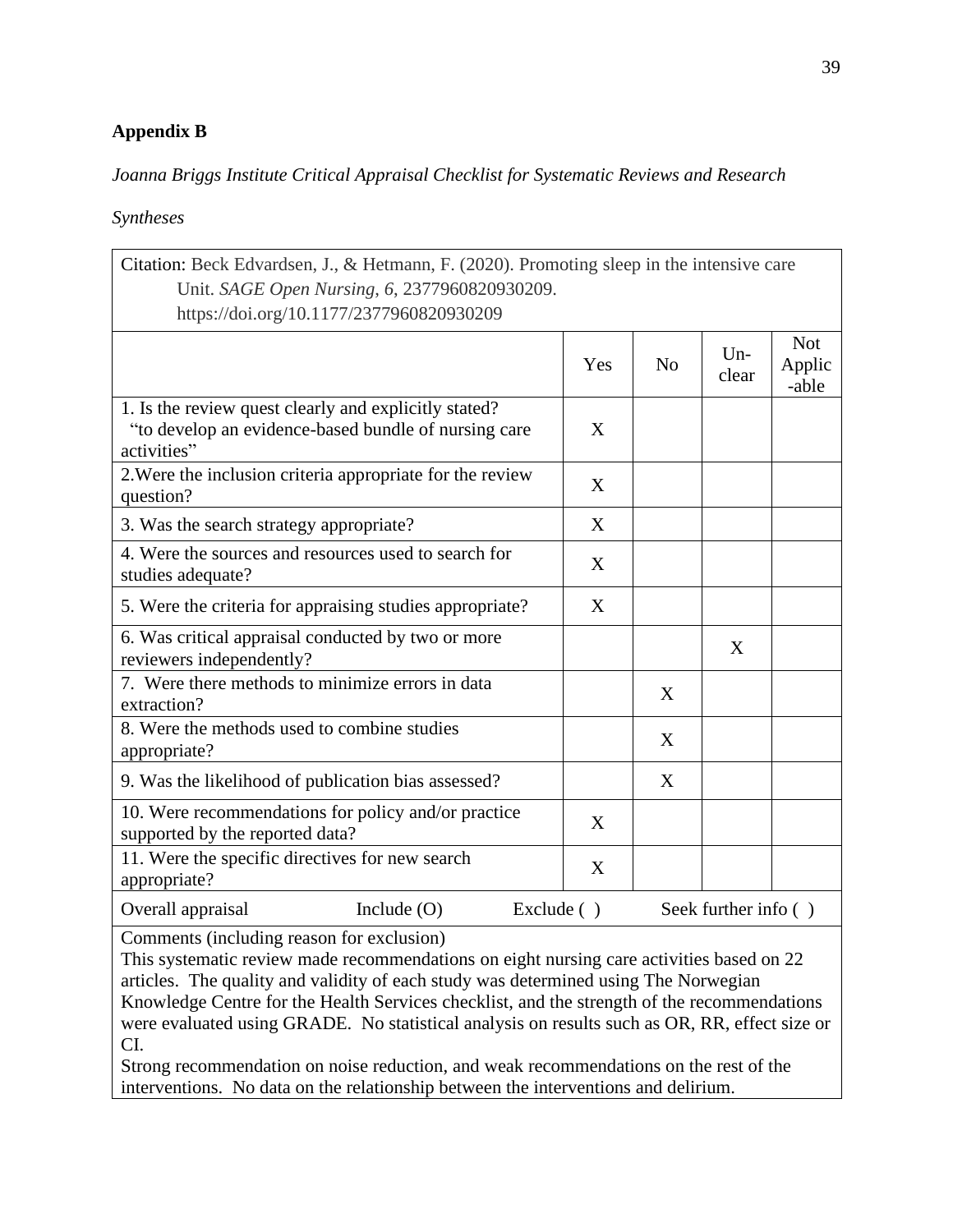## Citation: Litton, E., Carnegie, V., Elliott, R., & Webb, S. A. (2016). The efficacy of earplugs as a sleep hygiene strategy for reducing delirium in the ICU: A systematic review and meta-analysis. *Critical Care Medicine*, *44*(5), 992–999. https://doi.org/10.1097/CCM.0000000000001557

|                                                                                        | Yes     | No | $Un-$<br>clear    | <b>Not</b><br>Applic<br>-able |
|----------------------------------------------------------------------------------------|---------|----|-------------------|-------------------------------|
| 1. Is the review quest clearly and explicitly stated?                                  | X       |    |                   |                               |
| 2. Were the inclusion criteria appropriate for the review<br>question?                 | X       |    |                   |                               |
| 3. Was the search strategy appropriate?                                                | X       |    |                   |                               |
| 4. Were the sources and resources used to search for<br>studies adequate?              | X       |    |                   |                               |
| 5. Were the criteria for appraising studies appropriate?                               | X       |    |                   |                               |
| 6. Was critical appraisal conducted by two or more<br>reviewers independently?         | X       |    |                   |                               |
| 7. Were there methods to minimize errors in data<br>extraction?                        | X       |    |                   |                               |
| 8. Were the methods used to combine studies<br>appropriate?                            | X       |    |                   |                               |
| 9. Was the likelihood of publication bias assessed?                                    | X       |    |                   |                               |
| 10. Were recommendations for policy and/or practice<br>supported by the reported data? | X       |    |                   |                               |
| 11. Were the specific directives for new search<br>appropriate?                        | X       |    |                   |                               |
| Overall appraisal<br>Include $(X)$                                                     | Exclude |    | Seek further info |                               |

Comments (including reason for exclusion)

This study reviewed and analyzed the efficacy of earplugs as a single intervention or part of a bundle for reducing delirium using five RCTs and 4 non-randomized, interventional studies. The authors utilized RR, CI, heterogeneity, sensitivity analysis, and tools such as the funnel plot to assess the risk of bias to provide information on reliability.

High efficacy of earplugs in reducing delirium, no difference in hospital mortality. Studies were small, single center studies with a high risk of bias.